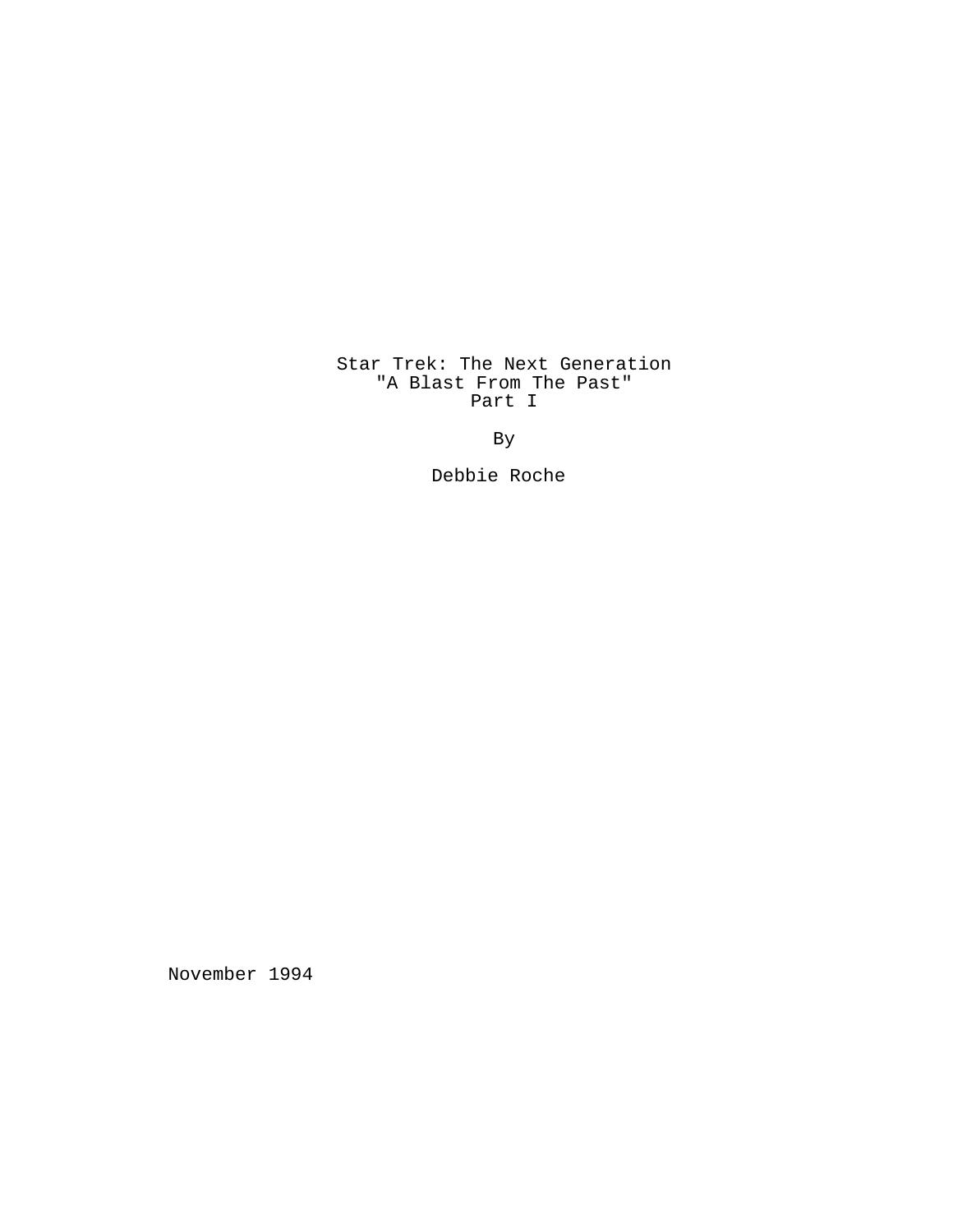INT. RIKER'S ROOM - ENTERPRISE (DAY 1: 1300)

RIKER enters and approaches his bed. The Computer buzzes, as he reaches it.

> COMPUTER (VO) Commander, there is a subspace message from Starfleet Research...

RIKER (Puzzled) Research? I ...

COMPUTER (VO) The message is from Lieutenant Commander T'Pra Ross.

RIKER (Surprise) Debra! I haven't ...

COMPUTER (VO) Would you like to view the message now, Commander?

RIKER (Smiles) Yes. Transfer it to the monitor.

He Walks over to the monitor saying the following line more to himself than to the Computer.

#### RIKER

I wonder what she's been up to?

He reaches monitor, Sits in front of it, and turns it on.

## RIKER

Begin.

The computer runs message tape. Tape: A young woman

wearing a Blue Starfleet uniform, sitting behind a desk. The message is, as follows.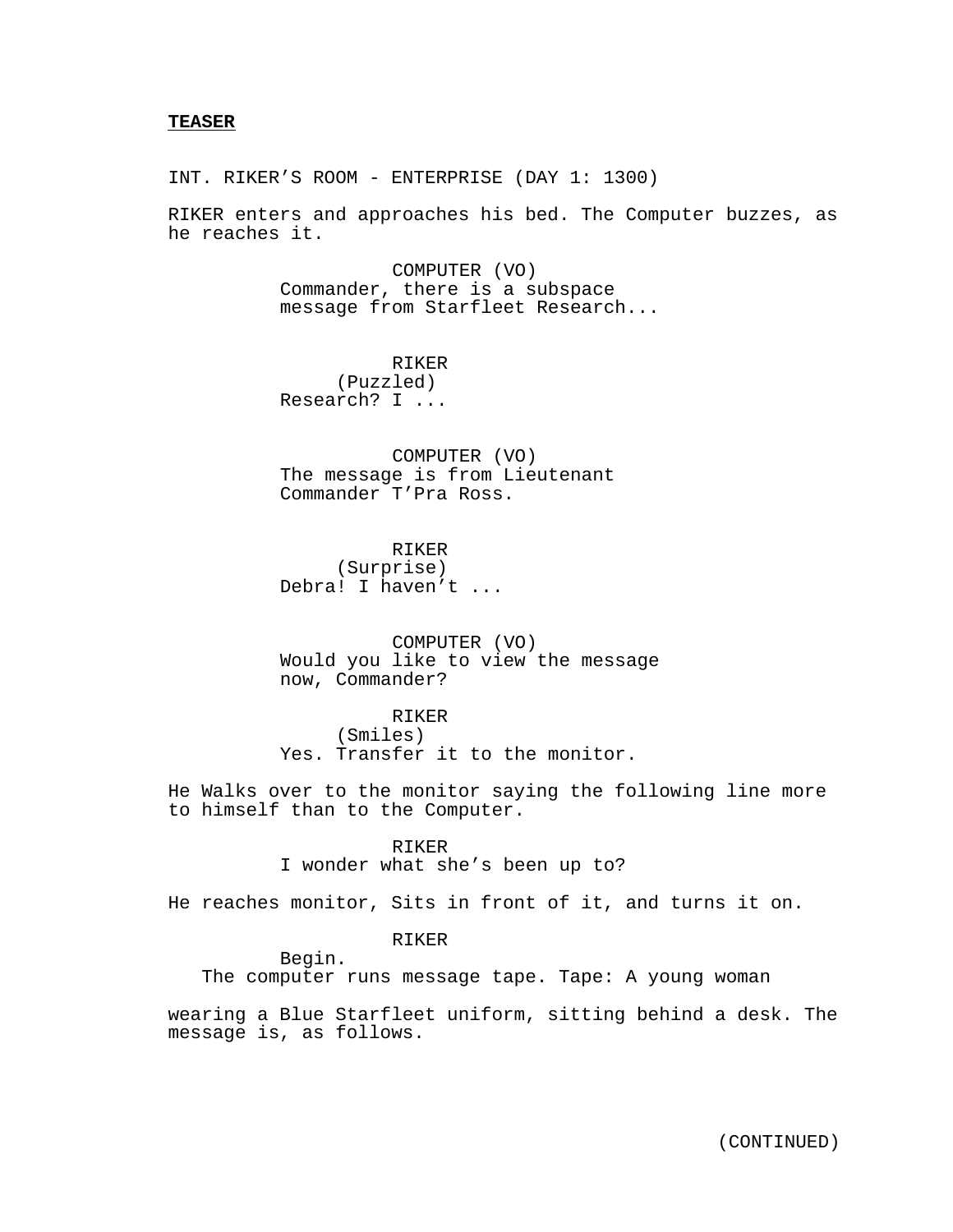ROSS Hello Will. It's been a while. (beat) I suppose you are wondering why I am calling. (beat) Well, it seems that HQ, wants me to lead an investigation. (beat) And they've assigned The Enterprise to assist me. (beat) There's a lot that needs to be done, before the rendezvous with your ship, so... (beat) I'll see you on board Commander, Ross out. The computer displays the "END TRANSMISSION" prompt.

RIKER leans back, in his chair, and remembers the first time he met Debra Ross.

FADE TO:

EXT. ACADEMY GROUNDS (FLASHBACK: MAY 15, 2353)

ROSS is walking, and talking to two girls. One of the girls is a VULCAN (GIRL #2). RIKER is lounging under a tree, reading a book. The girls sit on a bench. ROSS is sitting in the middle. ROSS looks over at RIKER.

> ROSS I think I just met Mr. Right.

GIRL #1 He is cute, isn't he? (beat) I bet you don't have the nerve to go over and say hi.

GIRL #2 I bet she does.

GIRL #1 (Surprise) You do? I thought that Vulcans didn't gamble?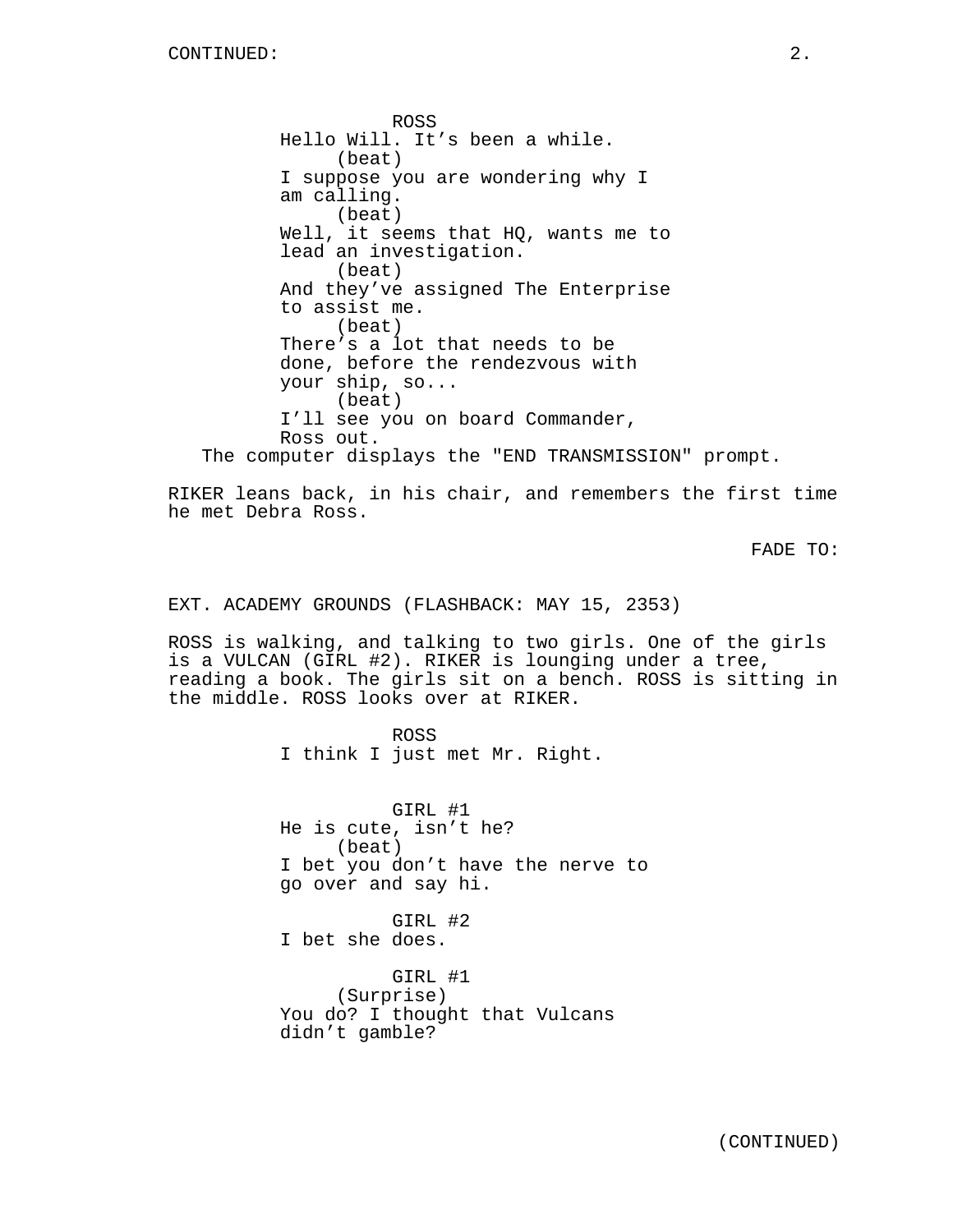GIRL #2

We don't. While GIRL #1 and GIRL #2 are talking, ROSS is staring at

RIKER. RIKER looks up from his book and catches her staring. RIKER flashes her a smile, and she smiles back. He returns to his book.

> GIRL #2 But in this case, the odds are very much in T'Pra's favour. (beat} By my calculations, the odds of her striking out with him, are 345.6 to 1.

GIRL #1 345.6 to 1...?!?!

GIRL #2 I believe, that is what I said.

GIRL #1 Class starts in 5 minutes, maybe we should get back.

ROSS You go ahead. I'm going to go over and introduce myself. (beat) Wish me luck. GIRL #1 and GIRL #2 rise from bench.

> GIRL #1 Good luck.

GIRL #2 (Rises an eyebrow) Luck? You don't need luck. I...

GIRL #1 (exasperated) Come on Points, let's go. GIRL #1 and GIRL #2 head back to campus. ROSS rises,

takes a deep breath, and walks over to RIKER. RIKER, notices a shadow cast over his book, and looks up.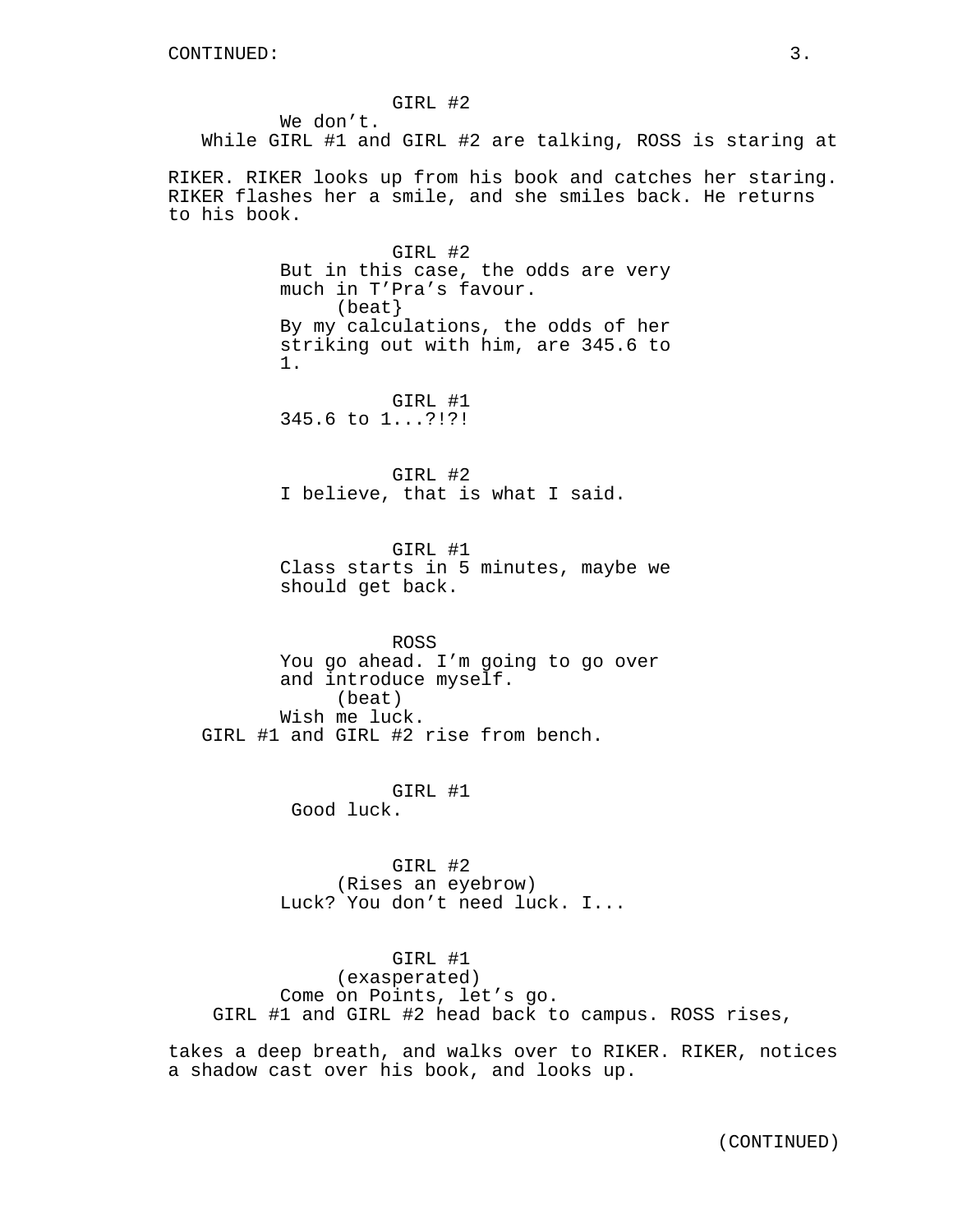ROSS Hi. My name is T'Pra Ross. Friends call me Debra. ROSS sits down, under the tree, beside him. ROSS Mind if I join you? RIKER (Smiles) Not at all. My name is William Riker. ROSS (Mutters) I know. RIKER What was that? ROSS Nothing. (beat) What are you reading, Will. RIKER shows her the cover of the book. THE WONDERFUL WIZARD OF OZ. ROSS' alarm goes off. ROSS (Mutters) Damn. (Clearly) Look, I've got to get to class. ROSS is about to get up, when she thinks of something. ROSS Would you like to get together tonight, for dinner? RIKER

(Smiles) I'd love to.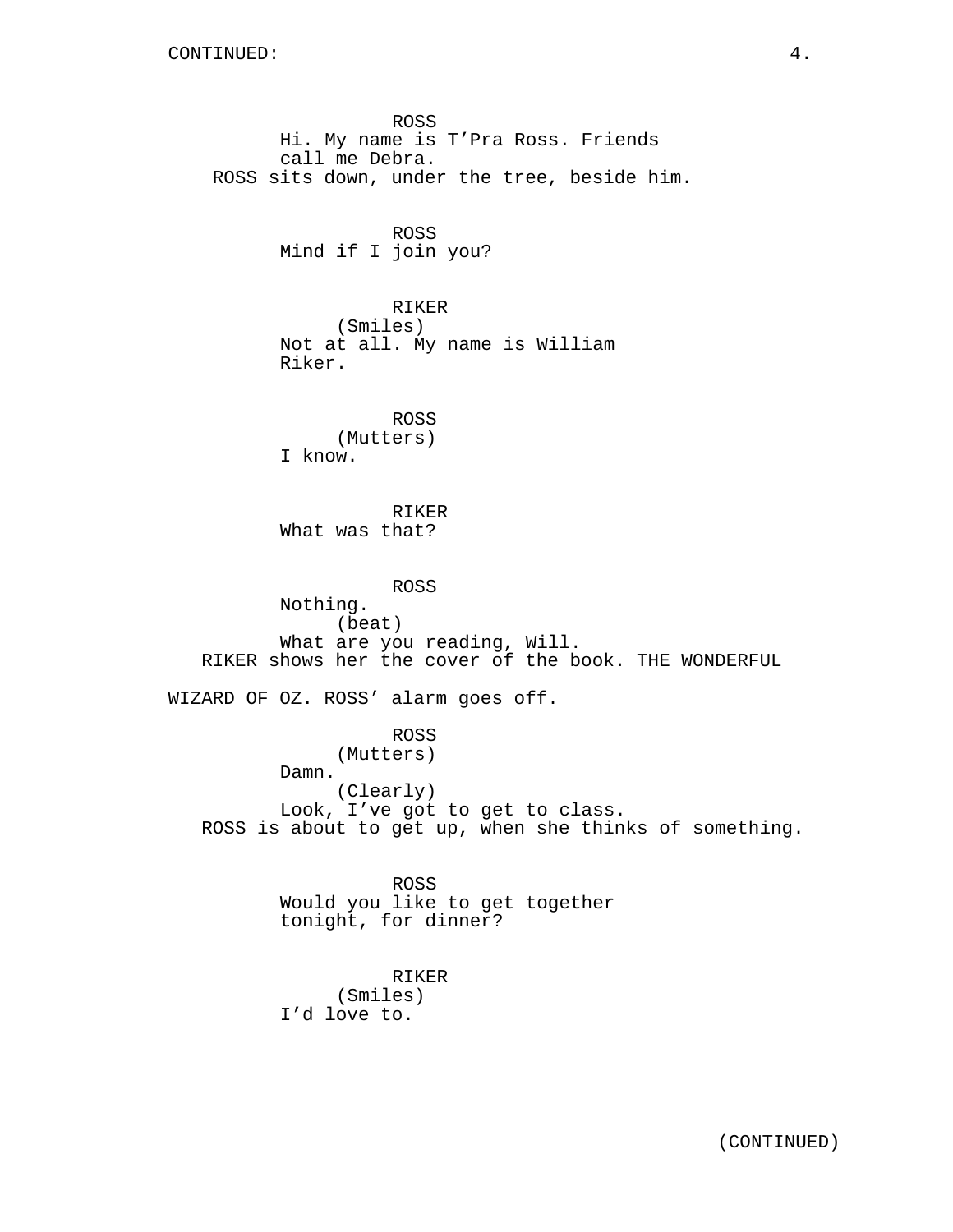ROSS Great. (beat) I'll see you tonight then, 1800 hours?

RIKER (Smiles) I'll be there. ROSS smiles back at him, then rises and returns to

campus. RIKER smiles as she walks off, then returns to reading.

FADE TO:

INT. ROSS' ROOM - STARFLEET ACADEMY

ROSS is setting the table. The door chimes.

ROSS Who is it?

RIKER (VO) It's me, Will.

ROSS

Come in. The door opens, and RIKER enters. He has a bottle of wine in his hands. He walks over to her, holding up the bottle.

RIKER Where should I put this? ROSS looks at RIKER.

ROSS

Um... (beat) ...on the table. Dinner's almost ready.

RIKER Wait, you're cooking? Not using the replicator?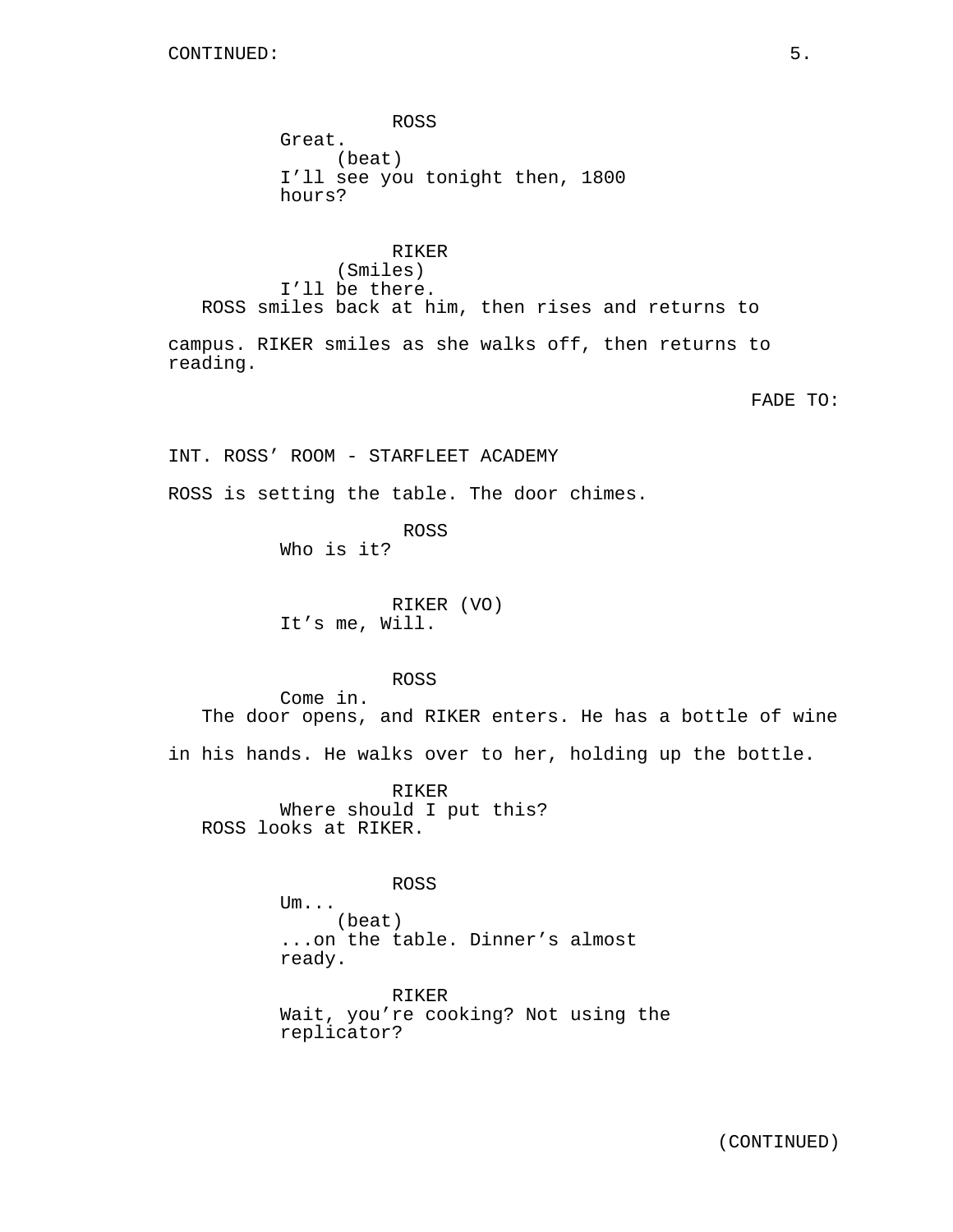ROSS (Teasing) Have you got something against an honest to goodness home cooked meal? RIKER (Defensive) No, I just... (beat) ...think I'll pour us a glass of wine. RIKER goes to the table, and pours two glasses of wine.

The computer timer goes off. ROSS pours the spaghetti into a bowl, and pours the sauce over it. She then brings the bowl to the table.

> RIKER Smells great.

ROSS Dig in. RIKER and ROSS put some on their plates. RIKER eats some.

> RIKER Mmm, tastes great too.

ROSS Thank you.

RIKER Great sauce. (beat) Where'd you get the recipe?

ROSS It's an old family recipe. It belonged to my great-grandmother. She was an excellent cook. **TIME FLIES**: They finish dinner, then sit on sofa. They

talk for a while, then lounge on floor in front of the fireplace. They talk, laugh, and drink for hours. **TIME RETURNS TO NORMAL.**

(CONTINUED)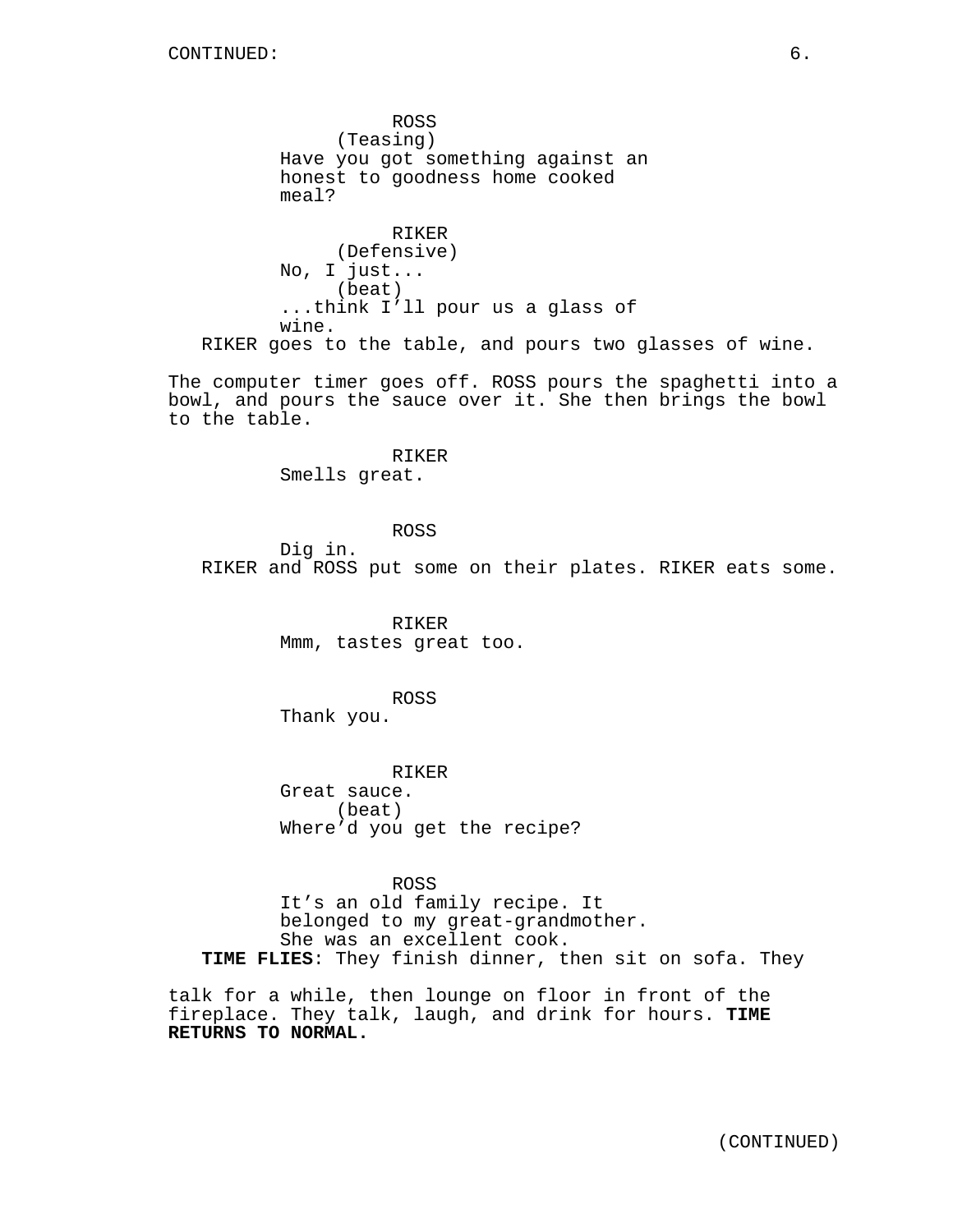COMPUTER (VO) Wake up call. Rise and Shine. Time 0600. Your first class 0700.

ROSS Oh my gosh! I can't believe it's so late. I mean so early.

RIKER (Smiles) I can't believe we spent the whole night talking. They both rise from the floor, and head to the door.

ROSS Neither can I. They reach the door, which opens. RIKER stands in the

doorway, and looks at ROSS.

RIKER Can I see you tonight?

ROSS (Smiles) I'd like that.

RIKER

(Smiles) See you tonight then... Their eyes lock, and he kisses her. (Short) She pulls him

back for a longer, deeper kiss. In the background, a communicator beeps, and PICARD's voice summons RIKER to the bridge.

FADE TO:

INT. RIKER'S ROOM - ENTERPRISE (1310)

RIKER returns to the present.

PICARD (VO) Commander Riker, report to the Bridge.

RIKER jumps to his feet.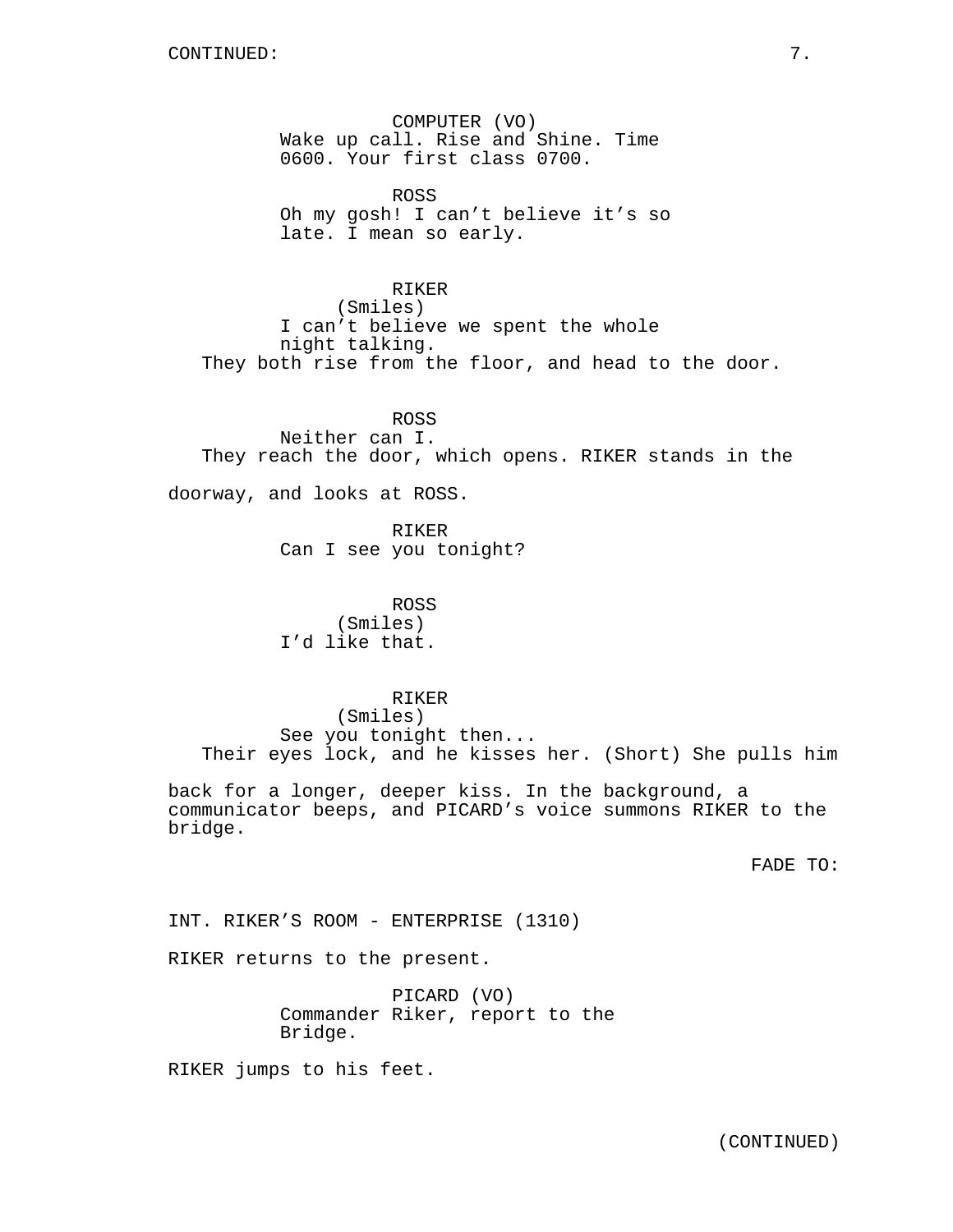RIKER Acknowledged. RIKER exits his room.

FADE TO INTRODUCTION

#### **ACT I (DAY 1)**

EXT: SPACE - THE ENTERPRISE (1400)

Cruising at warp speed.

PICARD (VO) Captain's Log, Stardate 46837.2: After completing our mission on Rigel VII, we are en-route to Starbase 9 for some minor repairs. While there, we will pick up Lieutenant Commander Ross. A Starfleet Research scientist, who will lead us into the DRACO SYSTEM. On a mission, which at this time, is unclear to me.

#### INT. MAIN BRIDGE

PICARD is flanked by RIKER and TROI. WORF, RO, and DATA, are at their respective stations. SUPERNUMERARIES as needed.

> PICARD ETA to Starbase 9, Mr. Data?

DATA 1 hour, sir...

#### PICARD

Thank you. (beat. Straighten tunic) Well Number One, I hear the Commander's an old friend of yours?

RIKER Yes sir. We met in the Academy.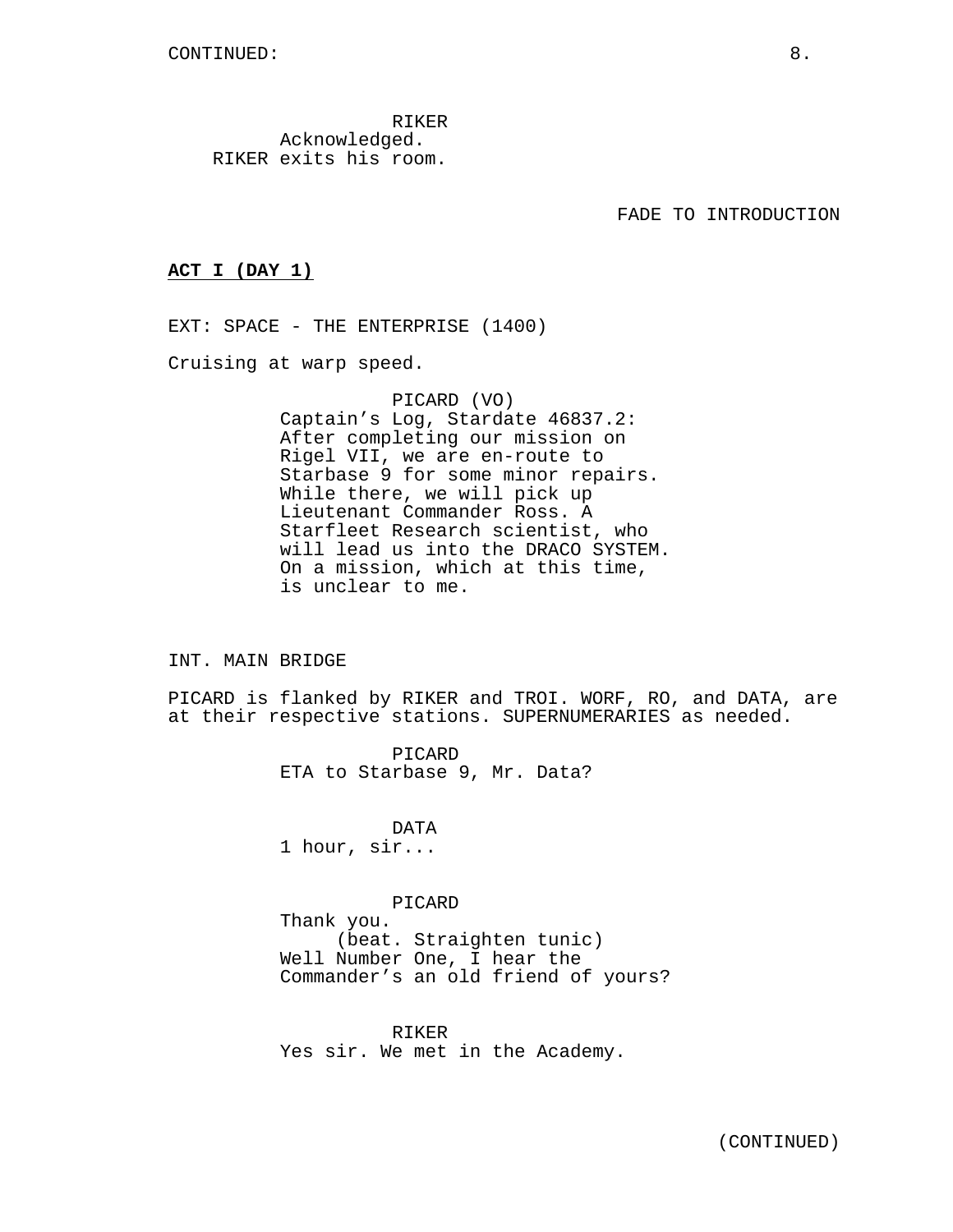PICARD (Surprise) The Academy? I guess you're looking forward to seeing her again then?

RIKER

Yeh.

WORF Captain... (beat) We are being hailed by Starbase 9.

PICARD On screen, Mr. Worf. The Starbase Commander appears on the Main View Screen.

PICARD addresses him

PICARD This is Enterprise, go ahead.

STARBASE COMMANDER Good afternoon Captain. (beat) We've noticed, that you'll arrive sooner than anticipated. We're a little behind here, so... (beat) ...feel free to enjoy all that we have to offer, Starbase out.

PICARD (Quietly to Riker) Well, let's hope we are not here too long. I hear Command wants the results of our findings yesterday. RIKER smirks and drifts off into the past again.

FADE TO: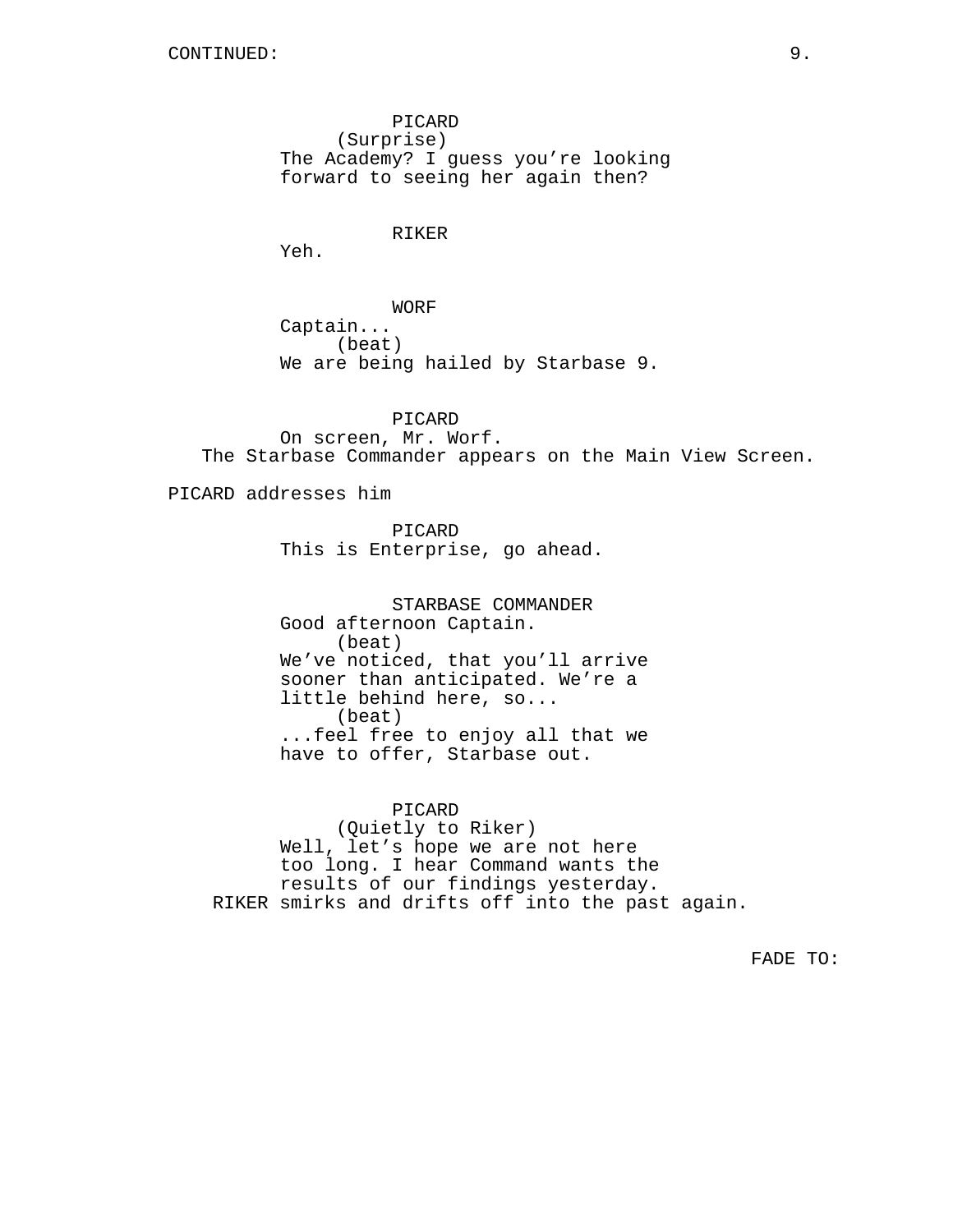ROSS and RIKER are talking. Two Admirals approach.

ADMIRAL #1 Excuse me, may I speak with you for a moment, Mr. Riker.

#### RIKER

Sure Admiral. RIKER gives ROSS a "see ya later" look. RIKER and the

ADMIRAL, walk over to a nearby table. The other ADMIRAL approaches ROSS.

> ADMIRAL #2 And I, you, Ms. Ross.

ROSS Of course, sir. ADMIRAL #2 joins ROSS at her table. FOCUS on RIKER and

ADMIRAL #1.

ADMIRAL #1 Look, I'll be blunt. Starfleet has just given me an assignment, and I'd like you to be on my team.

RIKER I'd be honored, sir. ADMIRAL #1 hands RIKER a Datapad.

> ADMIRAL #1 It's all outlined in here. Read it over, and report to me at 0800.

> > RIKER

Yes sir. ADMIRAL #1 leaves. RIKER starts to read. ROSS approaches,

looking upset/distant.ROSS sits. RIKER looks up from the Datapad.

> RIKER What's wrong?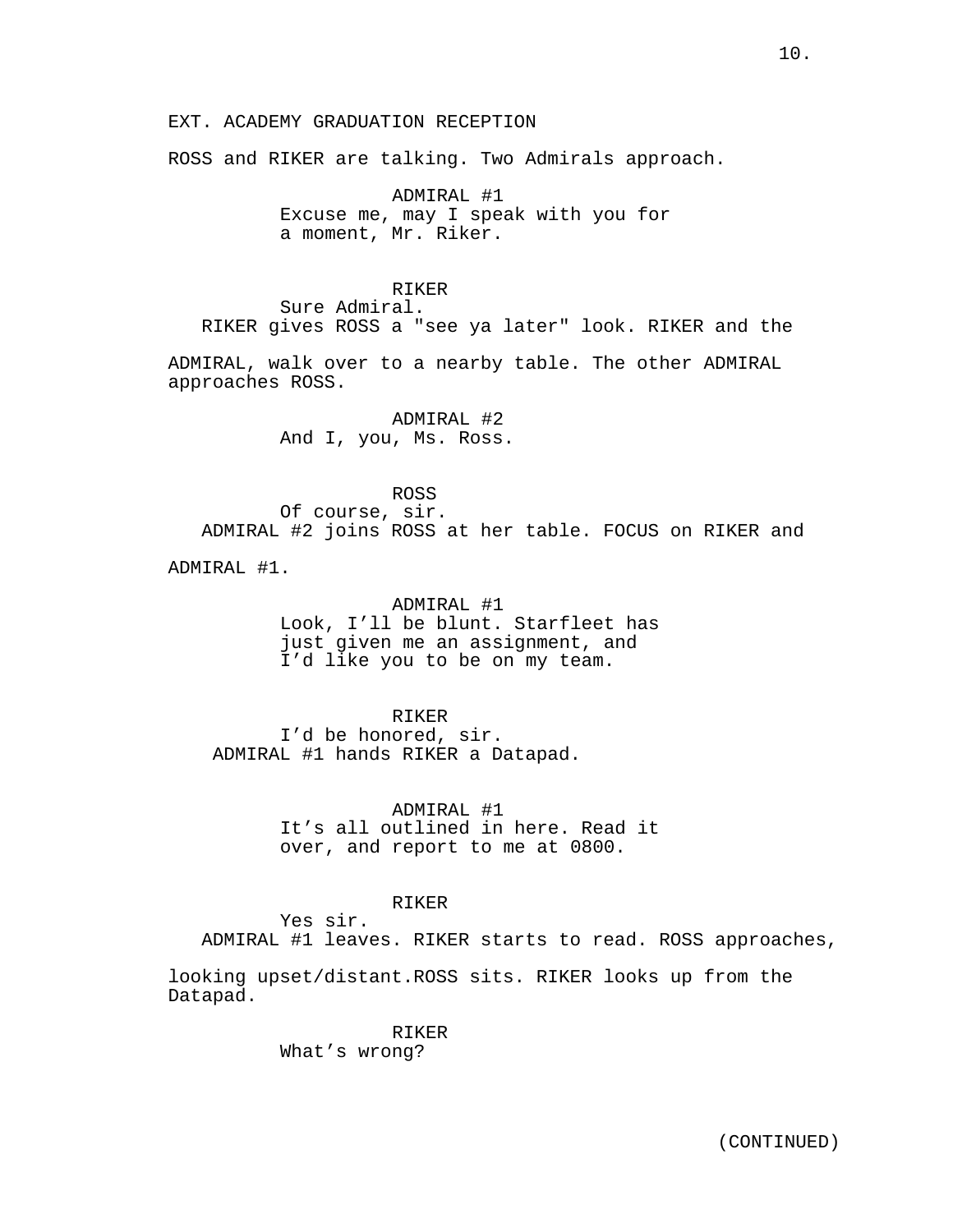ROSS Nothing. (beat) What'd the Admiral want? Good news I hope.

RIKER That depends on how you look at it.

ROSS What do you mean?

RIKER It seems he wants me to be part of a team for an assignment that's half way across the galaxy.

RIKER continues with only the slightest pause. ROSS says her line at the same time.

RIKER I'm thinking of turning it That's great! down. ROSS

RIKER's not sure he heard her right. ROSS says her line at the same time as RIKER.

Why?

RIKER

ROSS

What?

(beat) I mean it's what you wanted right?

RIKER

Yeh, but...

RIKER Takes her hand in his.

RIKER What about us?

ROSS Let me tell you my news. Maybe then you'll understand... (beat) I just learned, that my application to the V.S.A. has been approved.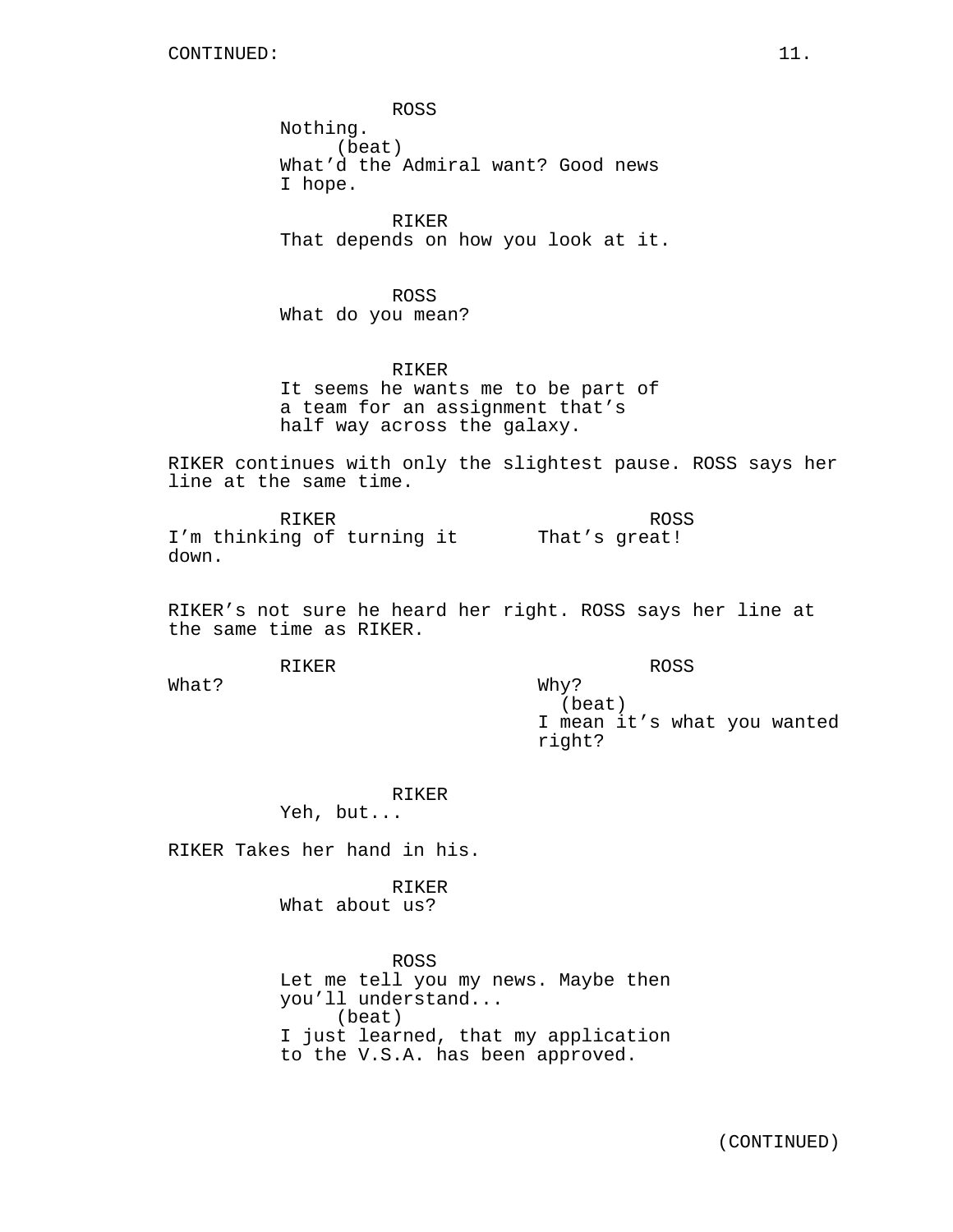RIKER The V.S.A.? You mean, The Vulcan Science Academy?

ROSS

Yes. I applied 2 years ago. Before I met you. They said my application would be on hold. Pending my marks here.

#### RIKER

But why...

#### ROSS

Will, it's the best Science Academy in the whole Federation. Besides, it will give me the chance to get to know Vulcan better. Not to mention spending time with my Great-Grandfather, whom I haven't seen in years.

RIKER (Surprise) Your Great-Grandfather?

ROSS Yes. He's a Vulcan.

RIKER A Vulcan? I didn't know you were Vulcan. I mean, you don't look or sound like a Vulcan.

#### ROSS

I'm only 1/8th Vulcan. (beat) Anyway, going to the V.S.A. will mean at least 5 years on Vulcan. (beat) I was wondering how to tell you but... but your assignment has handled that. It should be ending around the same time.

She removes the ring he gave her.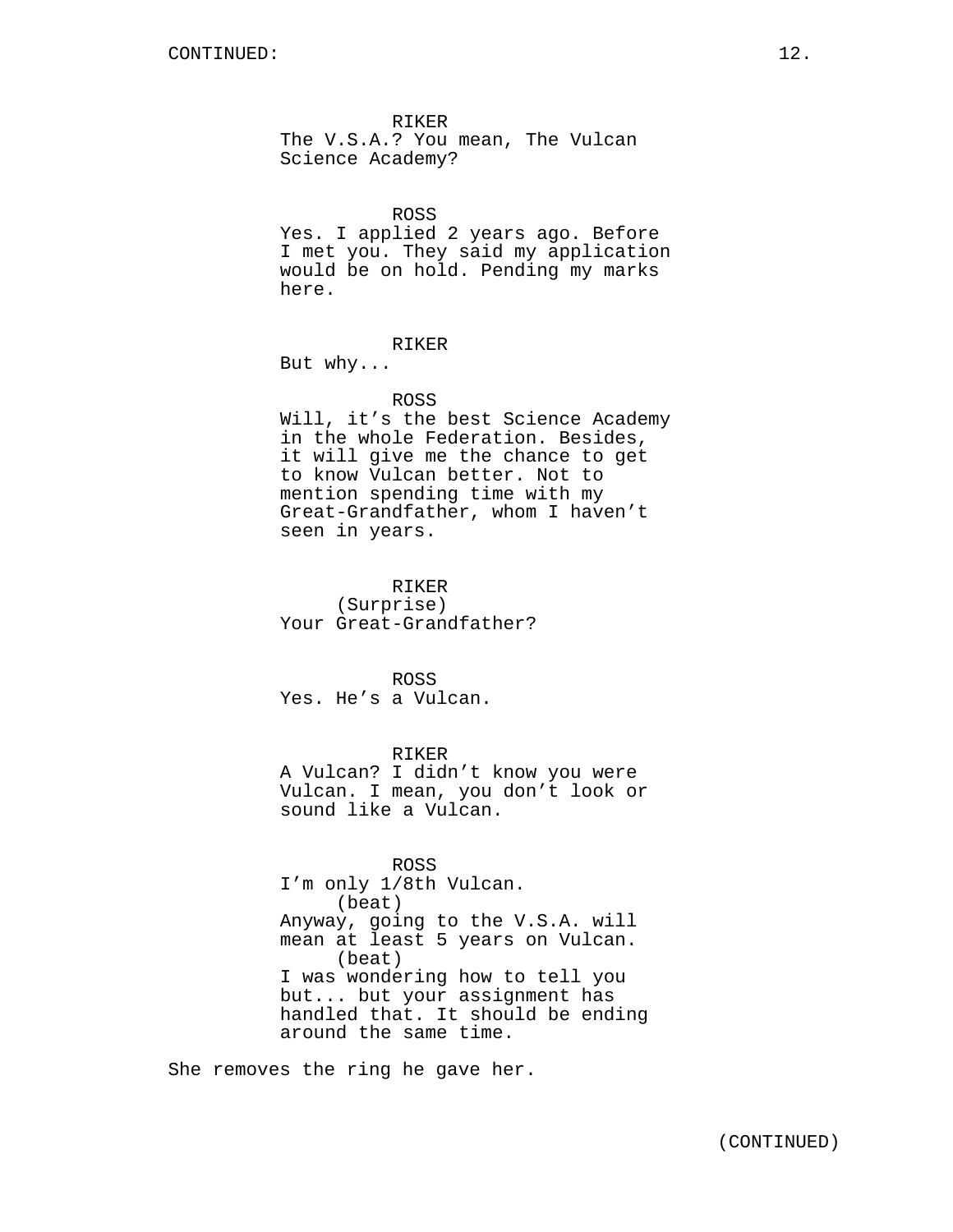ROSS If we still feel the same way then... (beat) I'd be the happiest woman alive, to accept this.

She gives him the ring back.

ROSS I do love you William. But the best thing for us to do now, is go our separate ways.

RIKER You're right. You're always right... (beat) One last dance?

RIKER gets up from the table, and offers her his hand. ROSS accepts it.

ROSS Of course. They walk to the dance floor, and embrace in a slow

dance. As the dance, we hear PICARD's voice calling RIKER back to the present.

FADE TO:

INT. MAIN BRIDGE - ENTERPRISE

PICARD Right, Number One? (No answer) Commander? (No answer) Will!

RIKER (Snaps out of it) Sorry Captain, What was that?

PICARD

I...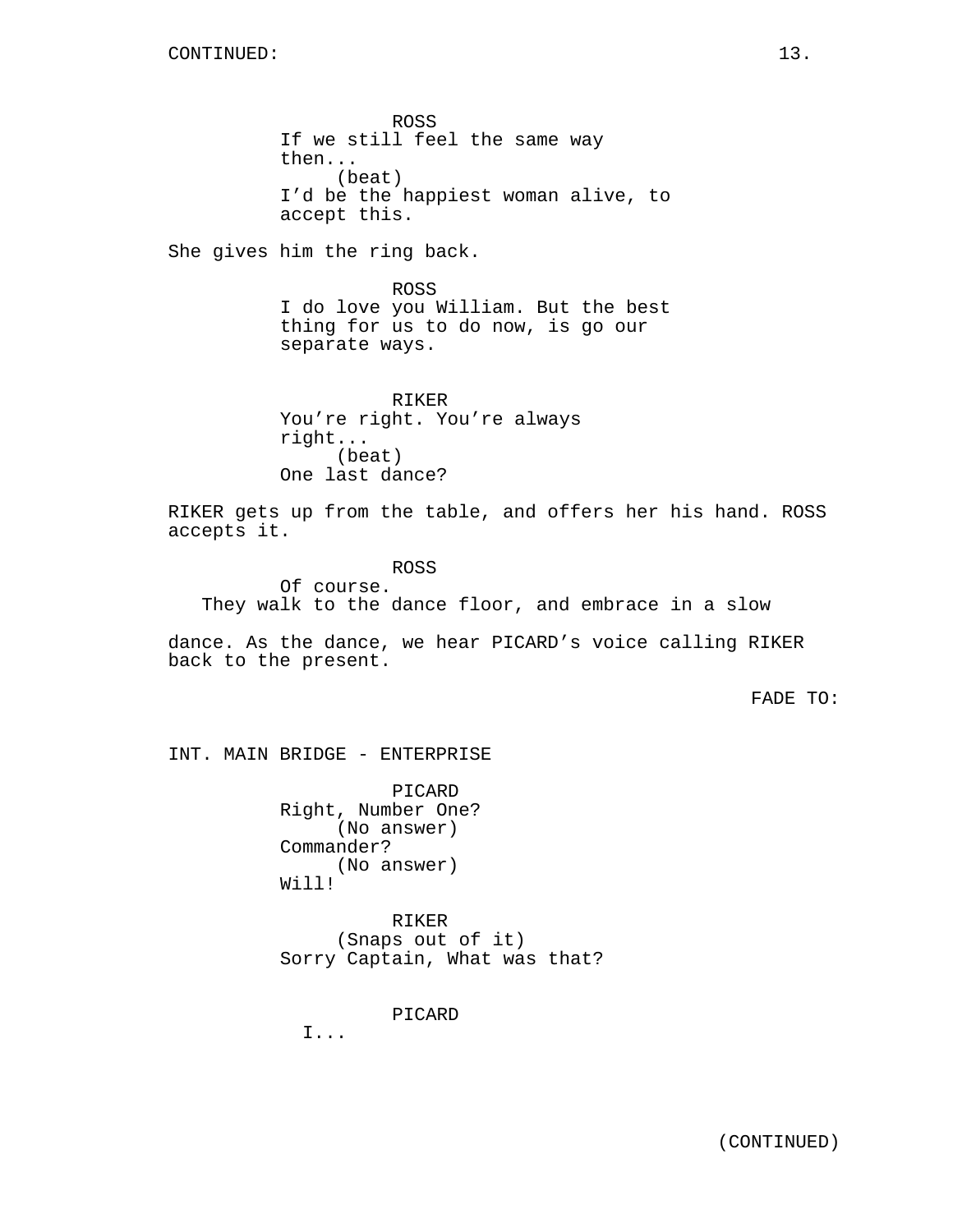DATA Captain, we are approaching Starbase.

PICARD Thank you, Mr. Data. (beat) Mr. Worf, inform Starbase we've arrived.

WORF

Aye sir. (beat) Captain, Starbase informs me that Lieutenant Commander Ross has arrived and is ready to transport.

PICARD (To Worf) Tell them to stand by.

WORF

Aye sir. PICARD stands up and motions RIKER to come with him.

PICARD Number One. (beat) Mr. Data, you have the Bridge. PICARD and RIKER walk to the Turbolift.

DATA Aye sir. PICARD and RIKER enter Turbolift.

> PICARD Main Transporter.

Turbolift doors close.

CUT TO: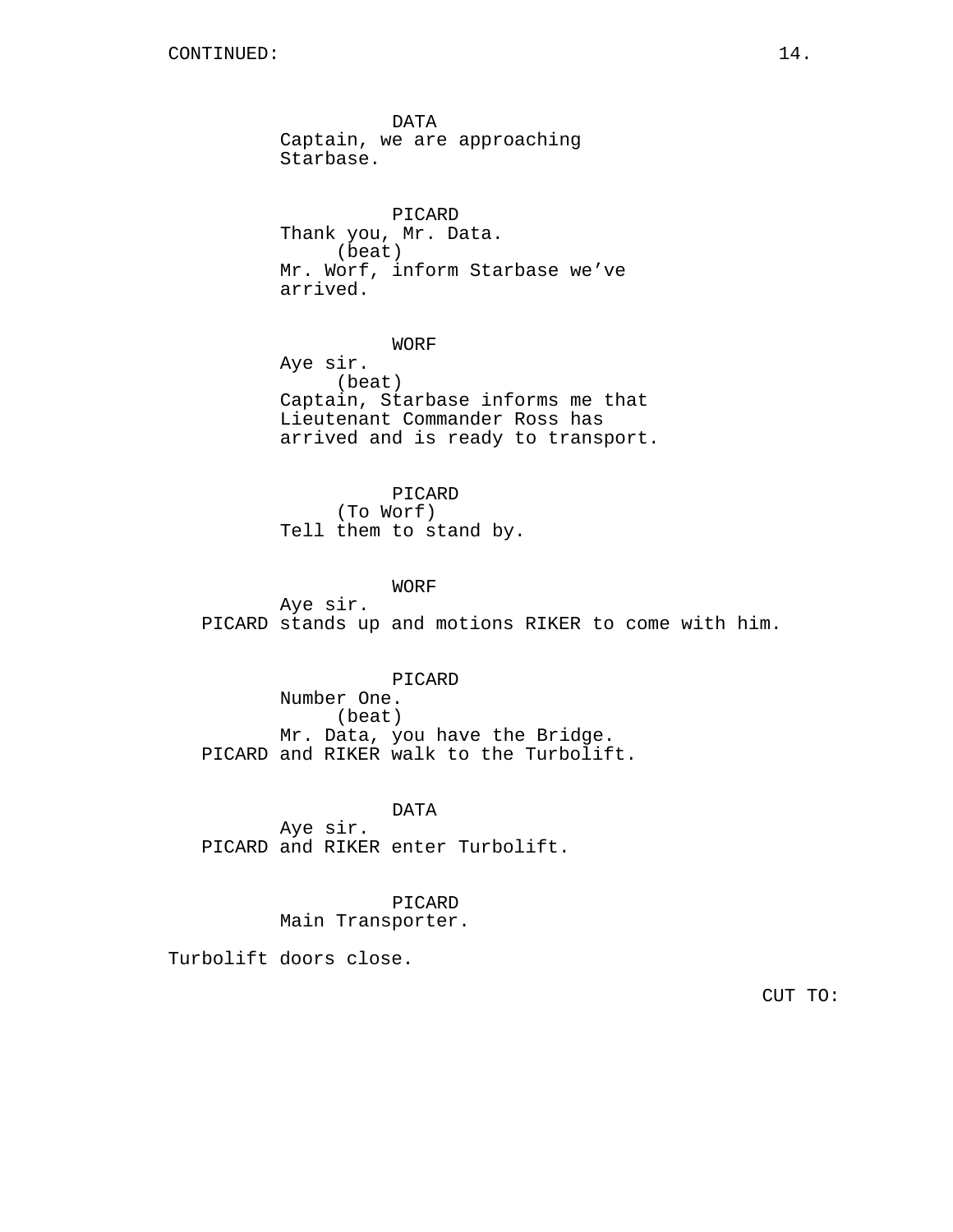INT. MAIN TRANSPORTER ROOM (1500)

Doors open, and PICARD and RIKER enter. PICARD turns to the Transporter Chief.

> PICARD Inform Starbase that Lieutenant Commander Ross may transport up.

#### CHIEF

Aye sir. CHIEF signals Starbase and prepares the Transporter. ROSS

materializes on the center pad.

PICARD Welcome aboard Commander. I'm Jean-Luc Picard, Captain of The Enterprise. And I believe you already know my First Officer. ROSS smiles at RIKER.

ROSS

Yes. ROSS steps off the Transporter Pad, and goes to RIKER.

ROSS

It's been a while, Will. RIKER smiles at her. PICARD notices how they are looking

at each other, and calls RIKER. RIKER, breaks eye contact with ROSS, and looks at PICARD.

PICARD

Number One. (beat) Would you care to show Commander Ross to her quarters?

## RIKER

(smiles) Thank you Captain.

assist you.

PICARD (To Ross) I've scheduled a meeting at 1900, to introduce you to the members of my crew who will be available to

(CONTINUED)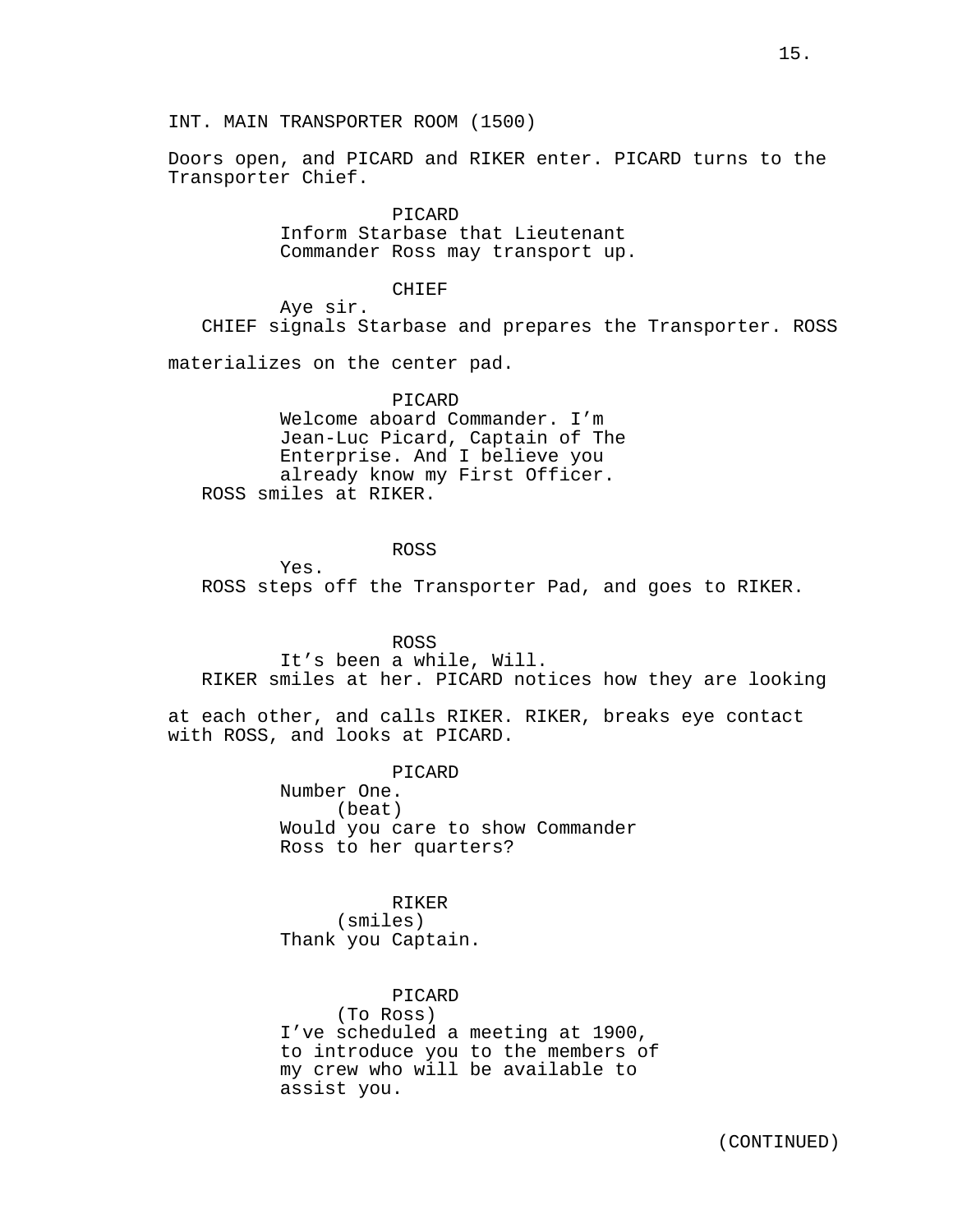(beat) Maybe you can talk him... (indicates Riker) into giving you a tour of this ship after you've settled in. RIKER and ROSS laugh quietly. He offers her his arm.

RIKER Commander. ROSS takes RIKER's arm.

ROSS Commander. (Turns to Picard) See you at 1900, Captain. RIKER and ROSS exit. PICARD turns to the TRANSPORTER

CHIEF, who's been staring the whole time.

PICARD They're old friends.

CHIEF Oh, I'll bet they were a lot more than that. Sir.

PICARD I'll be on the Bridge. Inform Starbase that Commander Ross arrived safely.

#### CHIEF

Yes sir. PICARD exits Transporter ROOM. CHIEF signals Starbase.

CUT TO:

INT. HALLWAY - ENTERPRISE (1600)

RIKER and ROSS exit the turbolift, laughing. They start walking down the hall.

> ROSS What about the time we went horse back riding, and were having so much fun, that we lost track of the (MORE)

> > (CONTINUED)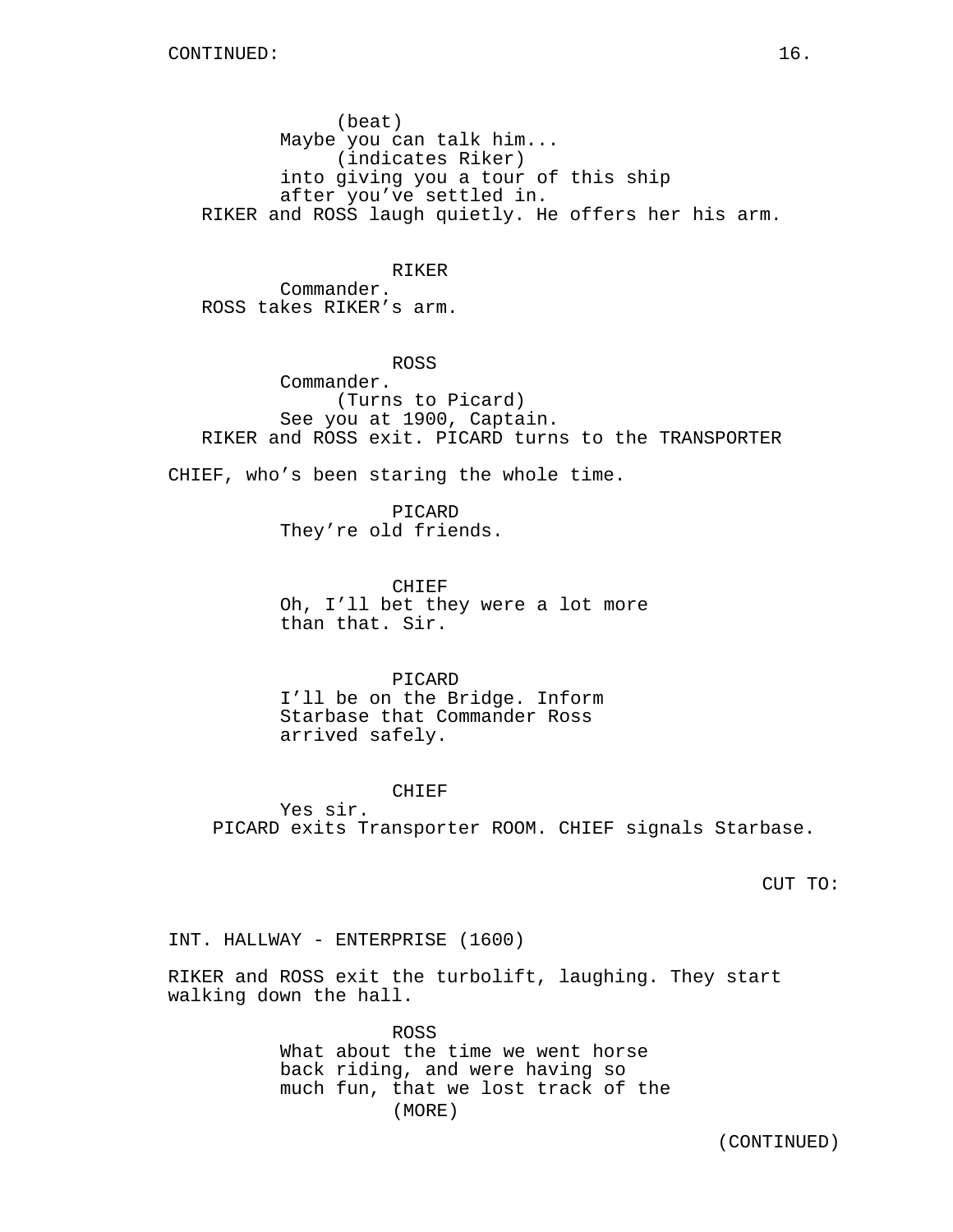ROSS (cont'd) time, and I was almost late for my... ROSS can't remember the name of the class, so RIKER tries

to think of it. After a few seconds, he remembers it.

RIKER Computer Cybernetics.

ROSS Right. Computer Cybernetics. Lucky for me, that Professor Knight was also running late.

They reach ROSS' quarters.

RIKER Well, here we are.

INT. ROSS' QUARTERS - ENTERPRISE (1601)

Door opens, and they enter. ROSS looks around, as if looking for something.

> ROSS I had some stuff directly transported here. Know where they'd be?

RIKER Probably in the other room, around the corner.

RIKER points.

ROSS Thanks, be right back. ROSS disappears around the corner. RIKER sits down. ROSS

addresses the Computer, from the other room.

ROSS (VO) Computer, what time is it?

COMPUTER (VO)

1601.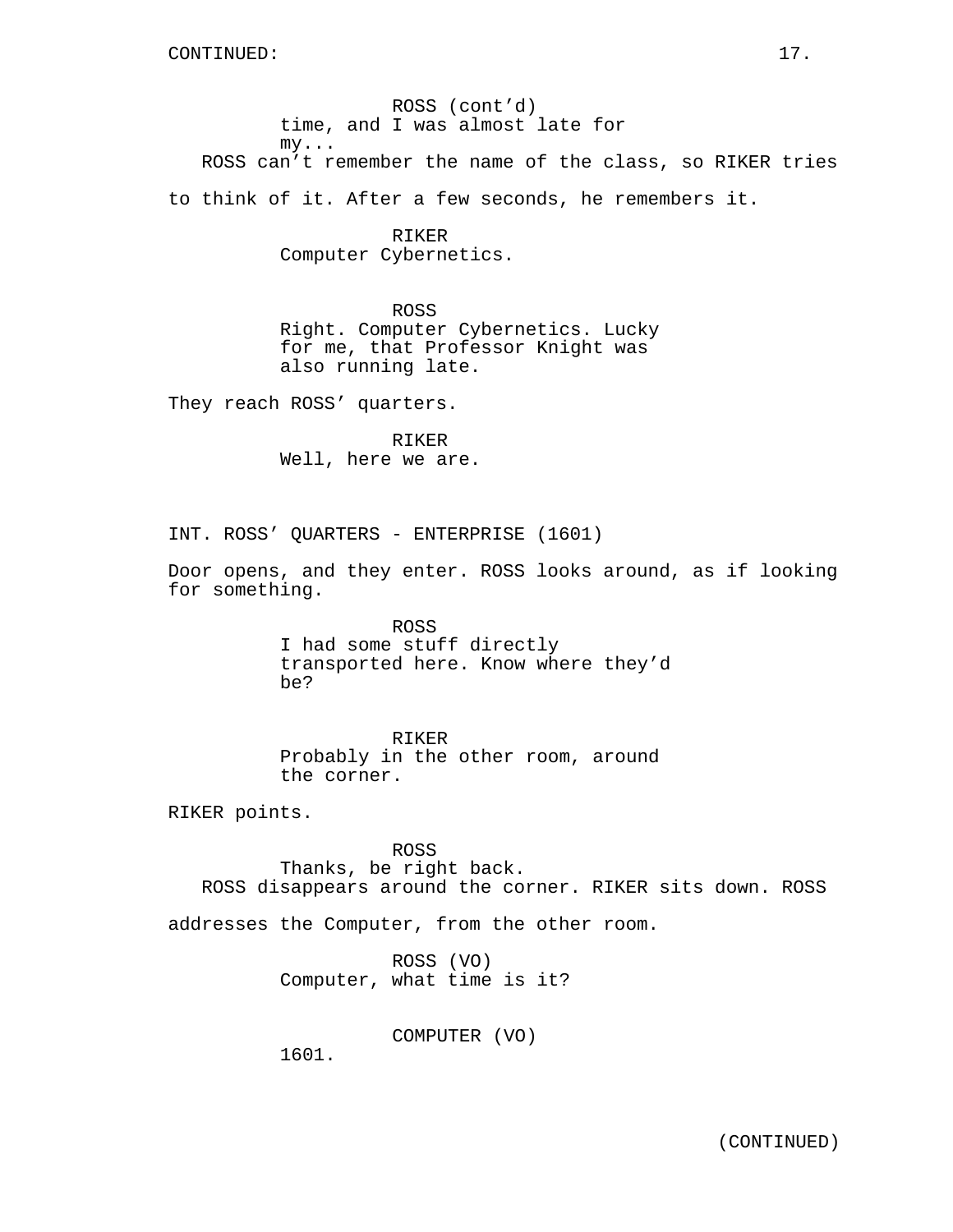ROSS (VO) The Captain said 1900, right Will?

RIKER

That's right.

ROSS re-enters the room, RIKER doesn't notice, since his

back is to her.

Good.

ROSS

RIKER turns at the sound of her voice so close.

ROSS

That leaves us with three hours. ROSS puts her arms around his neck, and kisses him. RIKER

puts his arms around her, and pulls her to him.

FADE TO COMMERCIALS.

## **ACT II (DAY 1)**

INT. OBSERVATION LOUNGE - ENTERPRISE (1910)

PICARD, CRUSHER, TROI, WORF, DATA, and LAFORGE, are sitting around the table. RIKER and ROSS, are late.

> PICARD How are the repairs coming?

LAFORGE Almost completed. Should be done within the hour. WORF opens his mouth to say something, but the doors open

to reveal RIKER and ROSS laughing. RIKER and ROSS, noticing that everyone is already there, stop laughing, and remain standing in the doorway. RIKER looks at PICARD.

RIKER

Sorry we're late Captain. We... RIKER looks at ROSS, who looks at the floor.

> RIKER ...lost track of the time.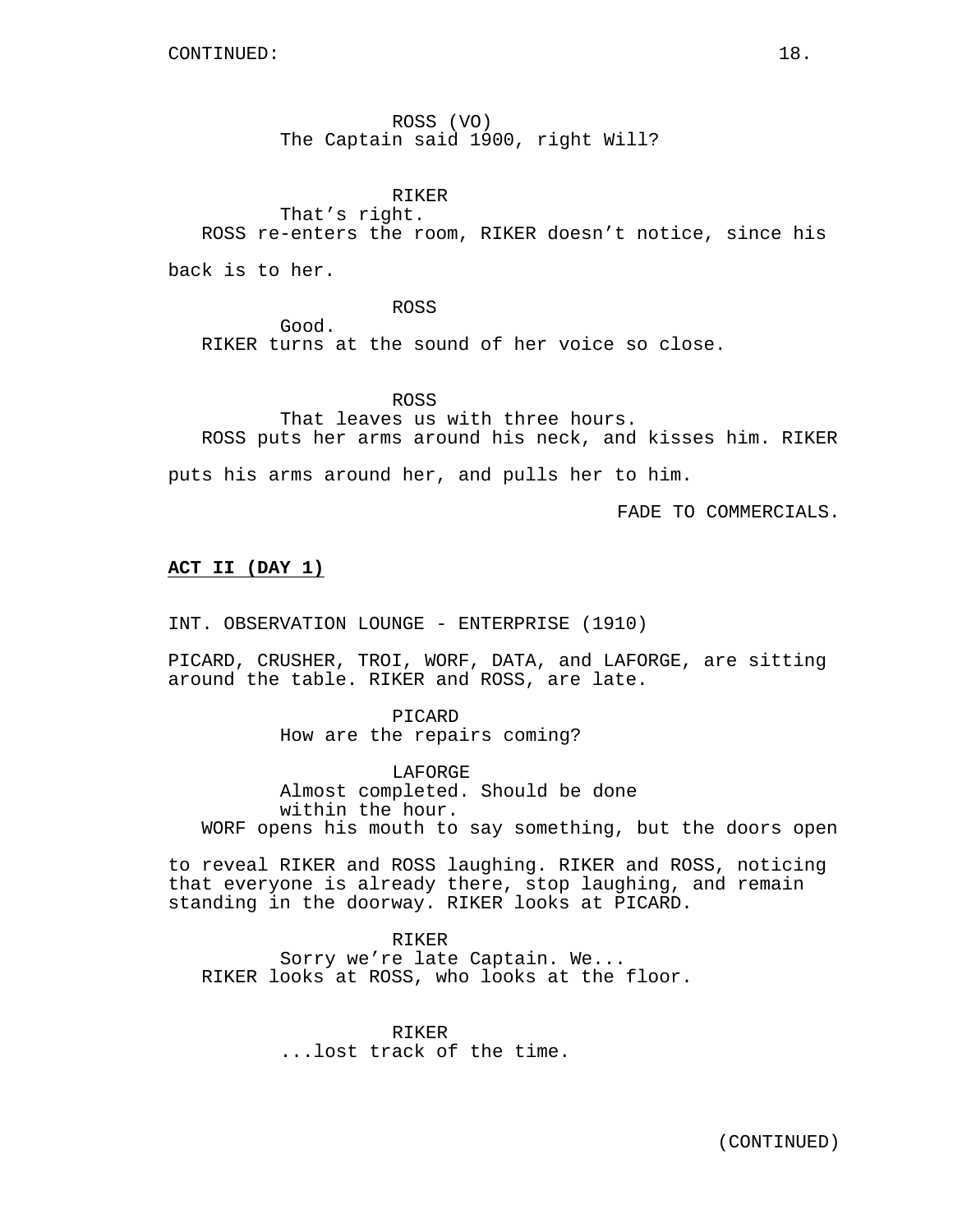PICARD

Please, be seated. RIKER and ROSS enter, and take their respective seats, at

the table. PICARD leans over the table, and addresses ROSS.

## PICARD Has he been showing off this great ship of ours? ROSS looks at RIKER. She smiles then lies.

## ROSS

Well, not all of it, sir. PICARD realizes he's just stuck his foot in his mouth.

## PICARD

Oh, I see. PICARD straightens his tunic, and clears his throat.

# PICARD

Well, let's move on, shall we... (beat) Everyone, this is Lieutenant Commander Ross, of Starfleet Research. She will be with us for our mission into the Draco System. EVERYONE nods hello.

#### PICARD

Commander Ross, this is everyone. On your left, is Lieutenant Commander Data. On your right, we have Lieutenant Worf, Chief of Security, and next to him, our CMO, Beverly Crusher. On...

#### ROSS

Wait. Crusher?

She looks at Beverly.

ROSS Any relation to Wes Crusher? EVERYONE, including RIKER, gets a look of surprise on

their faces.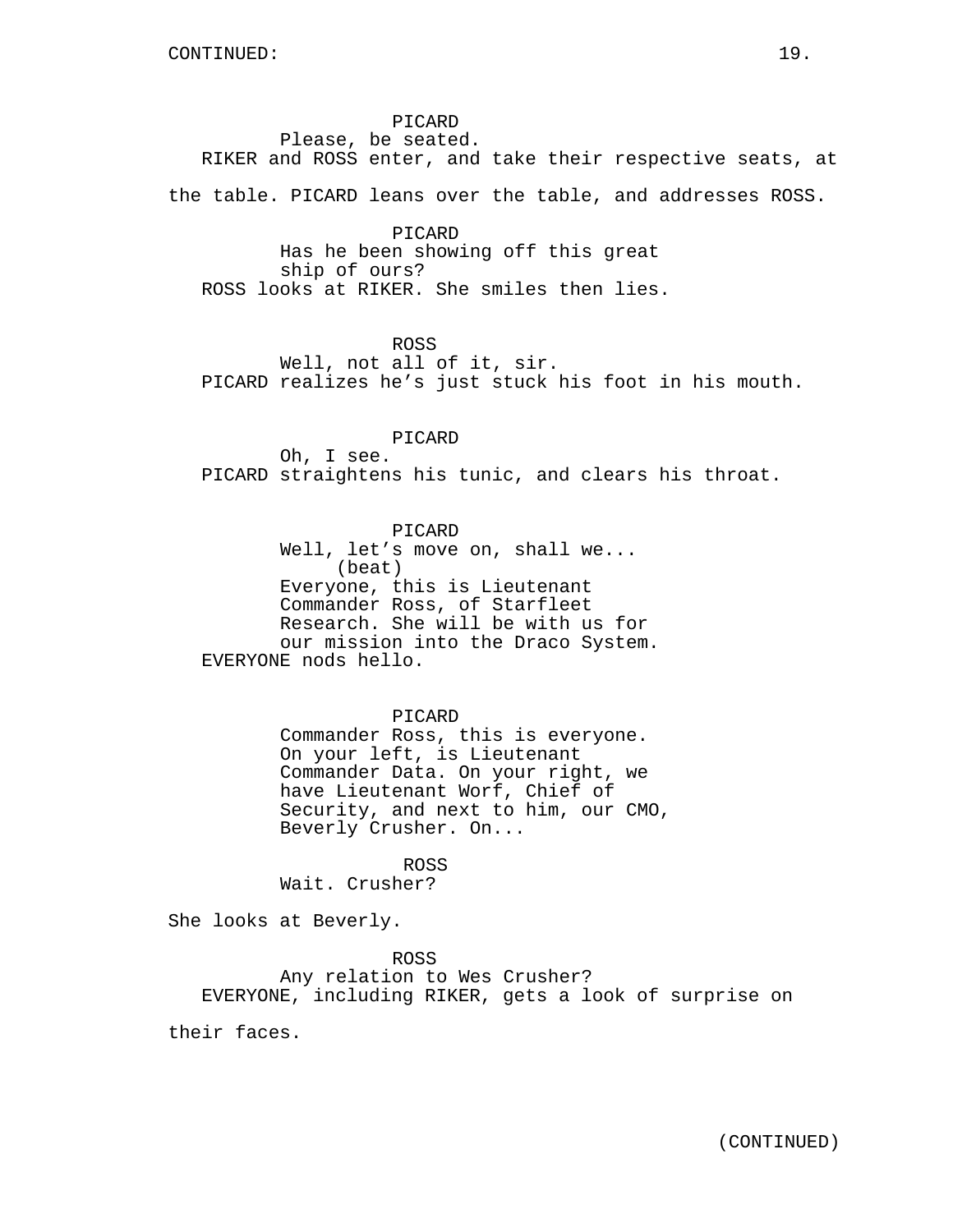CRUSHER Yes. He's my son.

PICARD He was on The Enterprise for 3 1/2 years, before leaving for the Academy.

ROSS That's right. I vaguely remember him mentioning that.

DATA Excuse me Commander, but how do you know Wesley?

ROSS Well, Wes was the one who, I guess you could say, brings me here.

WORF (Puzzled) The boy?

ROSS

He's not a boy anymore, Lieutenant In fact, he's quite a charming, and brilliant, young man. You should be proud Doctor.

CRUSHER Thank you, Commander.

PICARD

(Confused) You mean, the reason we're heading off to the Draco System, is because of Wesley?

ROSS Well, sort of. But I'll get into that later. Please, continue with your introductions.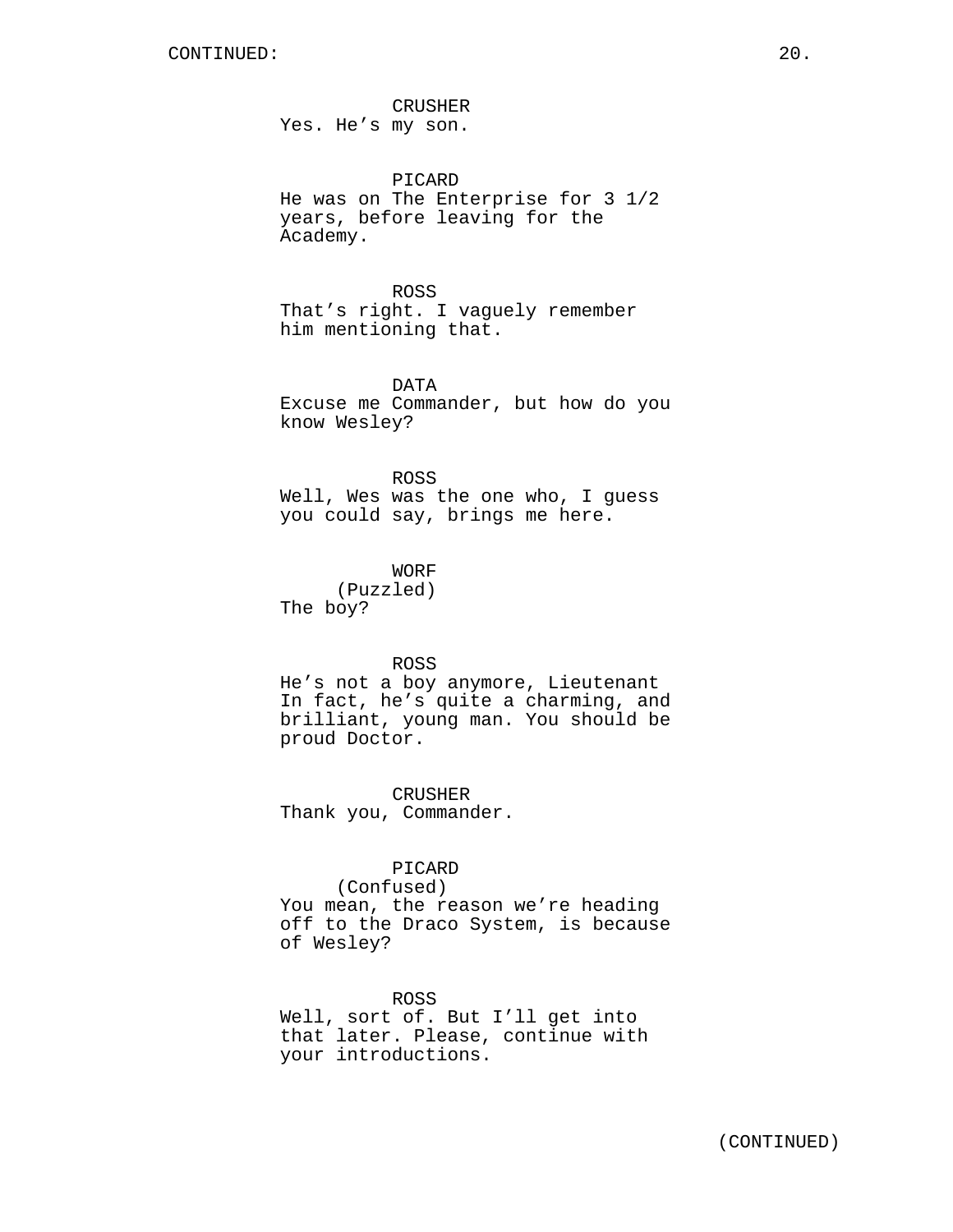## PICARD

Yes. Now where was I? DATA opens his mouth to answer, but ROSS beats him to it.

## ROSS

I believe you were on the other side of the table.

## PICARD

Right. Across from Lieutenant Worf, we have Lieutenant Commander Geordi LaForge, Chief of Engineering. On his right, is Ship's Counselor, Deanna Troi. And you already know Commander Riker and myself.

#### LAFORGE

I don't mean to interrupt Captain, but... what exactly is our mission? PICARD looks to DATA, for a quick, brief, summary.

## PICARD

Data. DATA opens his mouth to speak, but LAFORGE cuts in.

#### LAFORGE

Wait, Data. Could we have the abridged version. You know, 50 words or less.

## DATA

(thinks) It seems Starfleet has been detecting strange energy readings from within that system, over the last few months. And if what they think, is correct... we could be looking at a new power source. (beat) I believe that fit your criteria, Commander.

LAFORGE

Excuse me?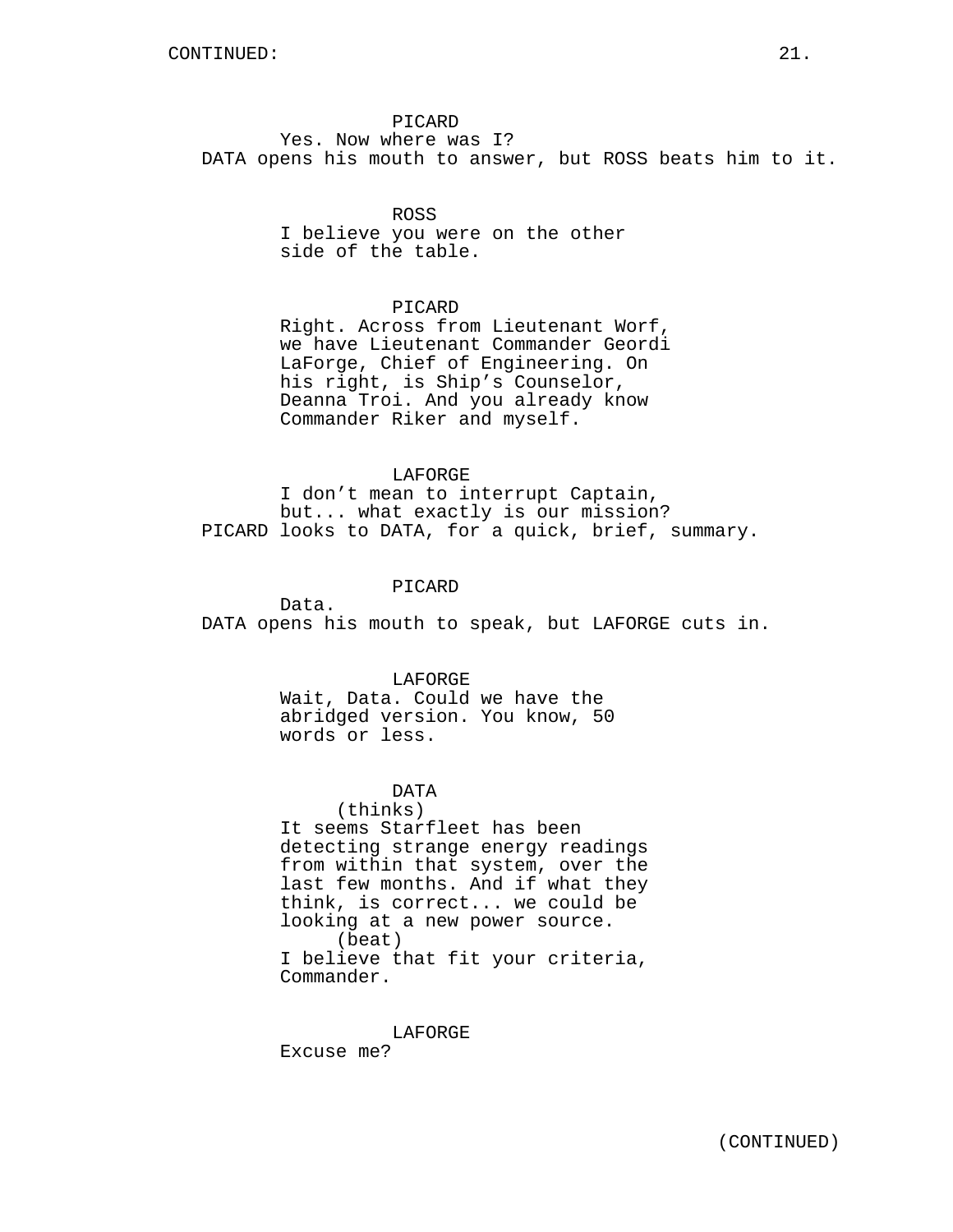DATA You said, 50 words or less, I believe my description...

LAFORGE Yes, yes, thanks Data. (beat) So, we get to go and see what these readings are. And if...

WORF

I still don't see where Wesley fits into this?

ROSS

Well, I was holding a research seminar at the Academy, and Wes, was one of the Cadets attending. (beat} I was discussing the energy readings, and after the seminar, Wes came up to me and asked if he could assist me in further research. {beat) Together, we ruled out radio waves, and a few other things. Then Wes started comparing the readings to known power sources. We concluded, that they could very well be one.

But for now...

LAFORGE Everything relies on what we find.

ROSS

Exactly.

LAFORGE How much do we know about Draco?

#### ROSS

Not much.

ROSS rises from the table and addresses the Computer.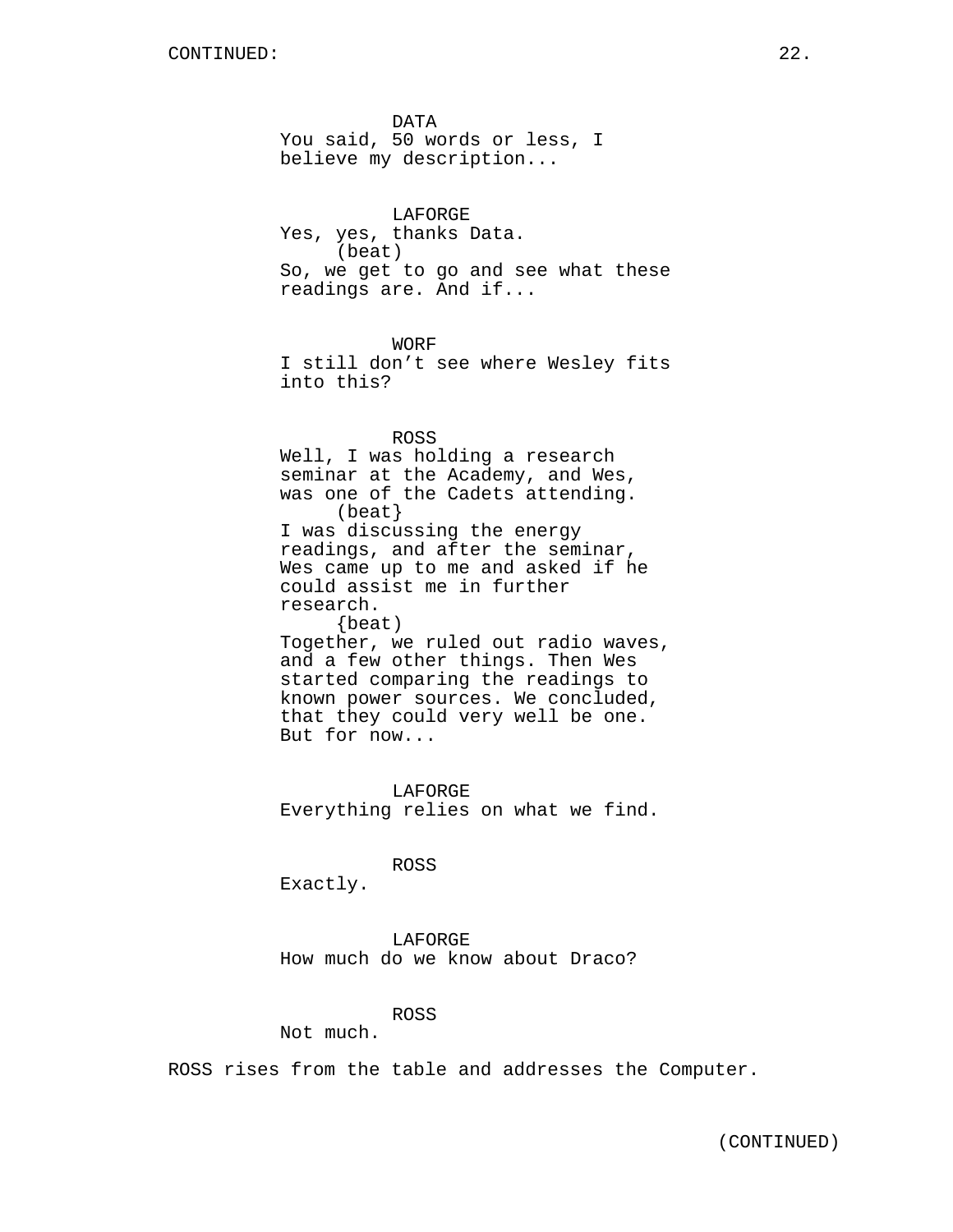ROSS

Screen on. ROSS walks over to the Screen. EVERYONE faces the Screen.

> ROSS Computer, display map of The Draco System.

Computer displays map

ROSS This map was made by a 20th Century astronomer, and...

LAFORGE 20th Century? Doesn't Starfleet have anything more... up-to-date?

## ROSS

Not that we could find, Commander. ROSS returns everyone's attention, to the map display.

ROSS

According to this map, the system consists of 22 stars, 3 of which are double stars, and a nebula. The nebula classified as NGC-6543 is believed to be a Planetary Nebula, which should appear as a bright blue disk. {beat) The area we are interested in, is here.

She points to the bottom of THE DRAGON'S HEAD.

ROSS We believe the reading are originating from either Beta or Gamma Draco.

LAFORGE Could the nebula be causing the energy readings?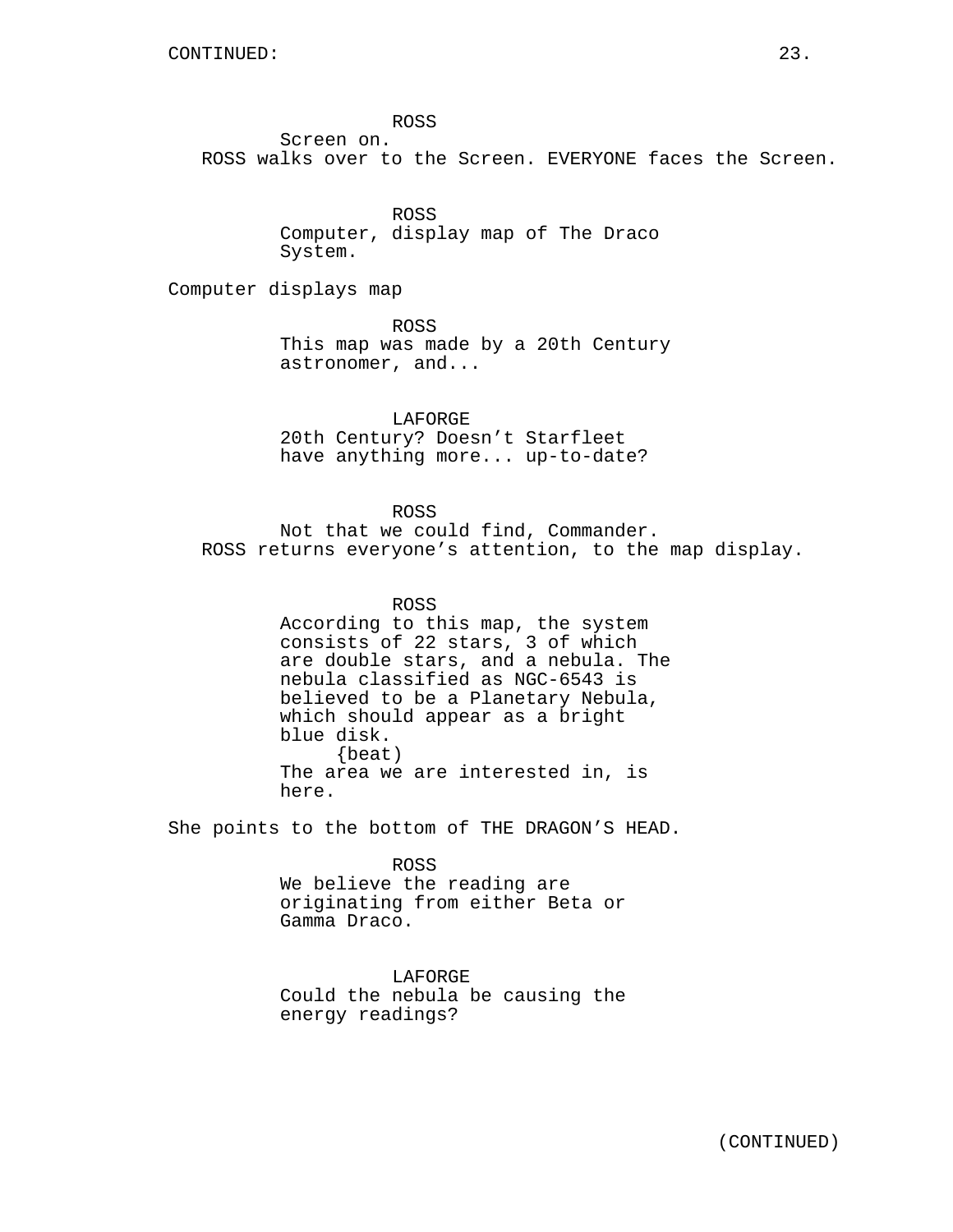ROSS

We don't know very much about the nebula, but, from all we do know, no. We don't believe the nebula is the cause. But, we will further examine the nebula, when we reach it. Any questions?

EVERYONE nods no.

ROSS Very well, screen off.

The screen goes off. ROSS turns to PICARD.

ROSS

Captain.

With that one word, she returns the meeting to him. ROSS

returns to her seat, and RIKER gives her a smile.

PICARD Thank you, Commander. Well, now that we know what we are in for, let's get to work. PICARD rises. EVERYONE, except TROI and LAFORGE, head for

the door. RIKER waits at the door for ROSS. WORF and DATA exit. ROSS takes RIKER's arm, and they leave. TROI watches them from her seat. The doors close leaving TROI and LAFORGE alone. LAFORGE rises from the table, and looks at TROI.

> LAFORGE I wonder what's between them?

#### TROI

(Hint of jealousy) They were close at The Academy. TROI rises. LAFORGE looks at her, questioningly.

## LAFORGE

## How do you know?

TROI heads to the door.

TROI She was the one, he was still trying to get out of his system, when we met on Betazed.

LAFORGE realizes that he's put his foot in his mouth.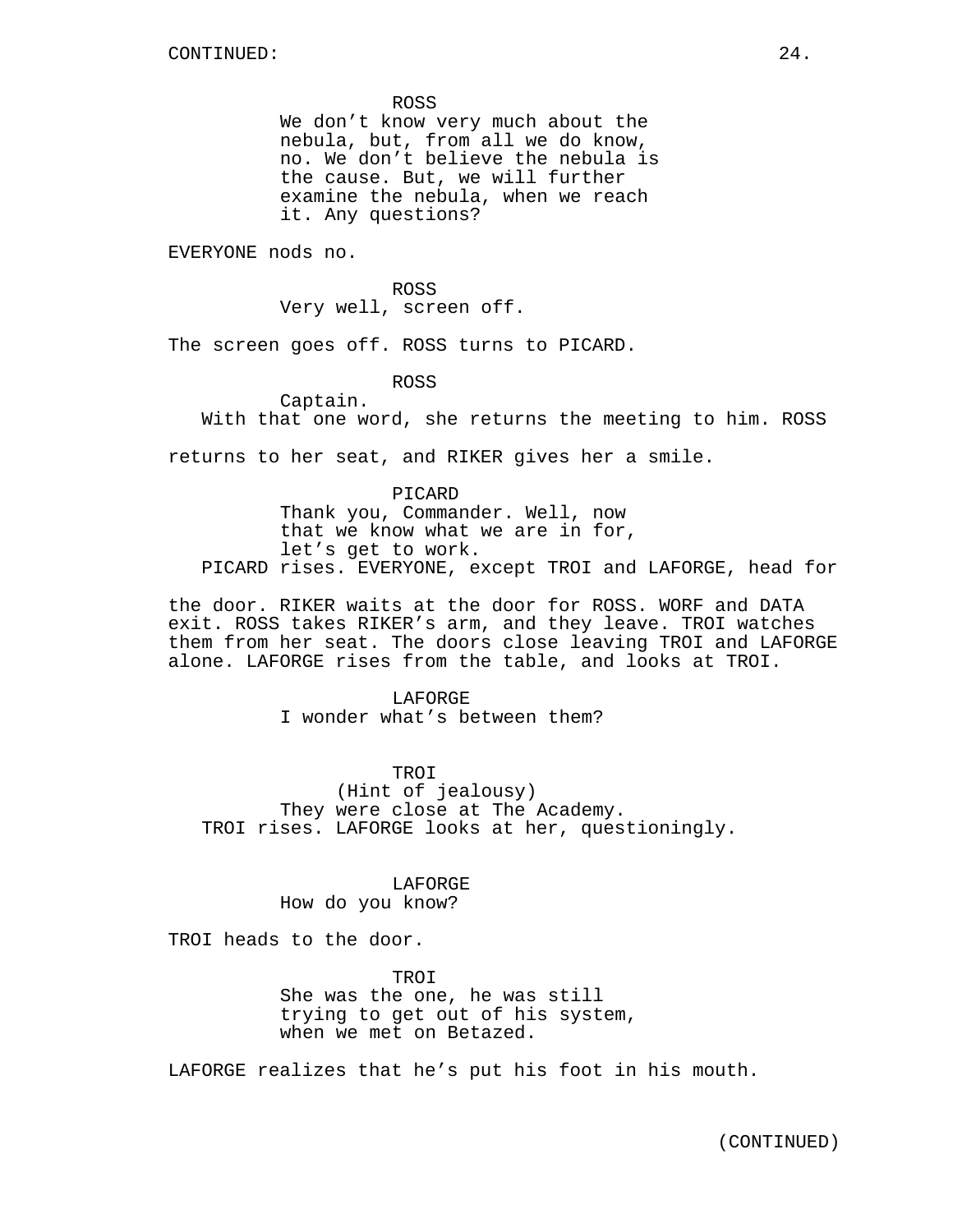LAFORGE

Oh.

TROI exits. The doors close.

LAFORGE When will I learn to keep my mouth shut? LAFORGE shakes his head, and exits.

EXT. SPACE - THE ENTERPRISE (DAY 2: 1200) Ship leaving Starbase.

> PICARD (VO) Captain's Log, Stardate 46838.3: Having completed all business at Starbase 9, we set course for the Draco System. Mr. Data informs me, that it will take 5 1/2 days to reach Draco at Warp 6. I have sent a request to Command, for permission to exceed Warp Speed restrictions. I await a reply.

INT. MAIN BRIDGE - ENTERPRISE PICARD is flanked by RIKER and TROI. WORF, RO, and DATA,

are at their respective stations. SUPERNUMERARIES as needed. LAFORGE is talking to WORF.

> LAFORGE I can't wait to get a good look at that nebula. I hear we'll be the first ship, to get this close to it, in...

DATA Incorrect Commander.

DATA turns around, and addresses LAFORGE.

DATA The first ship to come into contact with NGC-6543, now called the Draco Nebula, was the S.S Excalibur. LAFORGE leans on the horseshoe railing.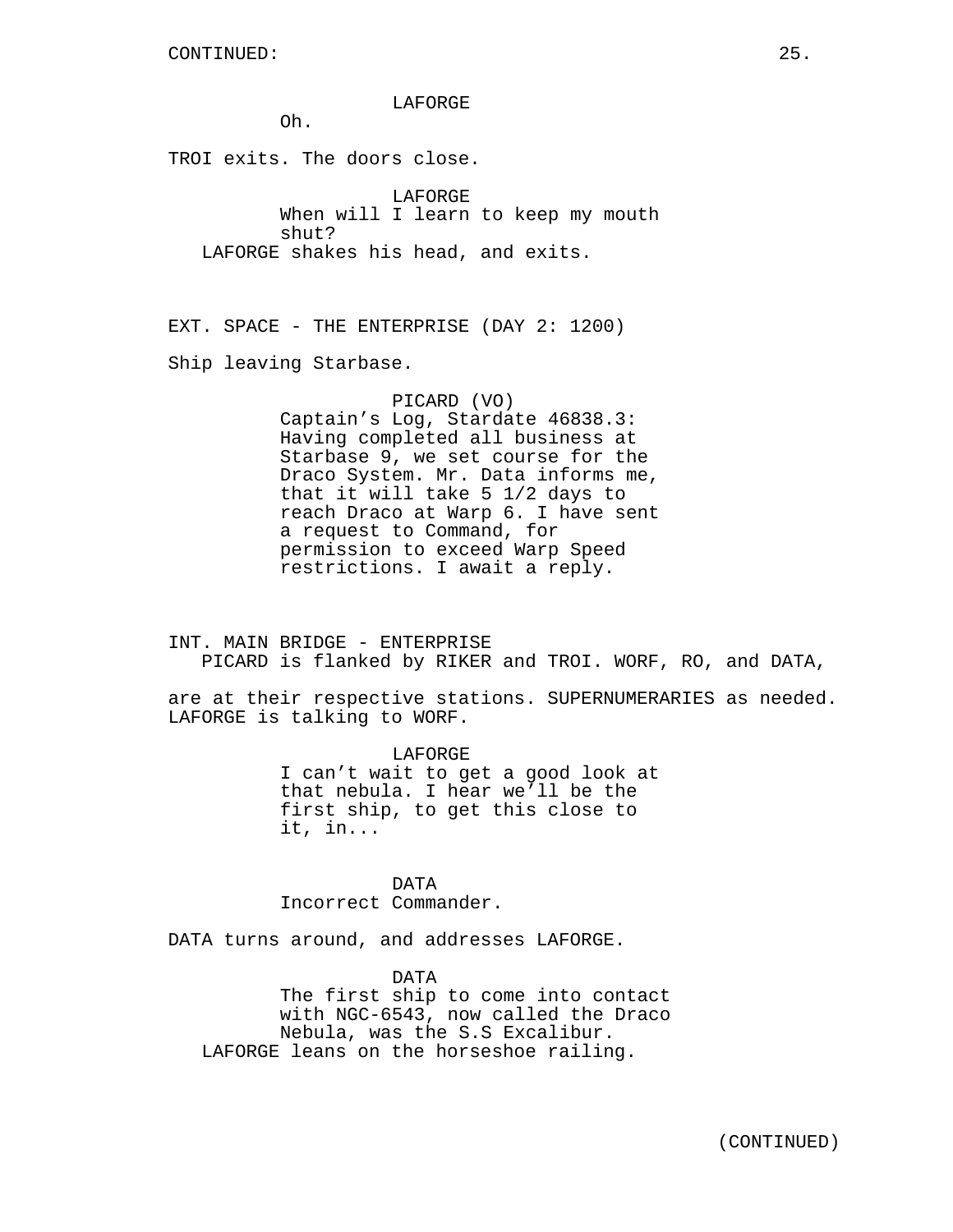LAFORGE Yeh Data, but it never came back.

#### DATA

Incorrect. It did return. Exactly 100 years after it disappeared... in the vicinity of the nebula.

## RIKER

I remember reading something about that in The Logs Of The Enterprise. It was during the command of Christopher Pike, wasn't it?

DATA Correct Commander.

## PICARD

Were there any follow up missions, to see where she had been for 100 years?

DATA (Thinks) Only one. The U.S.S Quintillus. A Class-1 Scout. She was sent out 16 years later.

RO 16 years, why so long?

DATA (Shakes his head) Unknown.

RO What did she find out?

#### DATA

Also unknown. She also disappeared. At the same co-ordinates as The Excalibur, ...

RO says her next line as DATA is finishing his.

RO Great! We could be next DATA ...and never returned.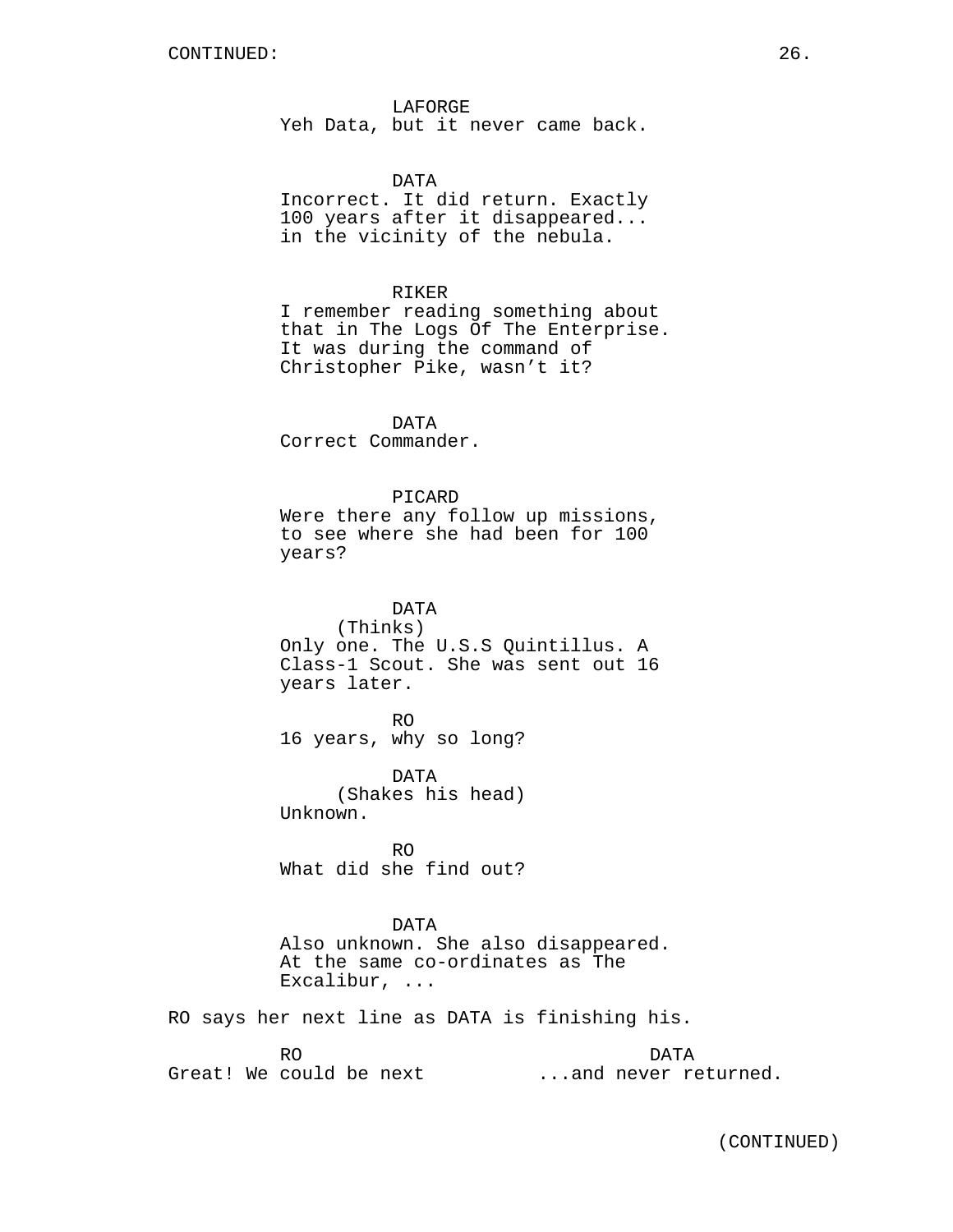RIKER Not yet anyway. LAFORGE thinks of something. He starts talking, as he is

walking down the ramp.

LAFORGE Wait Data. When did you say The Quintillus disappeared?

DATA 16 years after...

LAFORGE (Shakes his head) No, Data. I mean the date. Old Earth Calendar?

# DATA

2269\*

LAFORGE Okay. Now, if you take today's date, O.E.C...

## RIKER

2369

LAFORGE Right. And subtract the date that The Quintillus disappeared...

TROI

2269

LAFORGE You get...

WORF

100 years.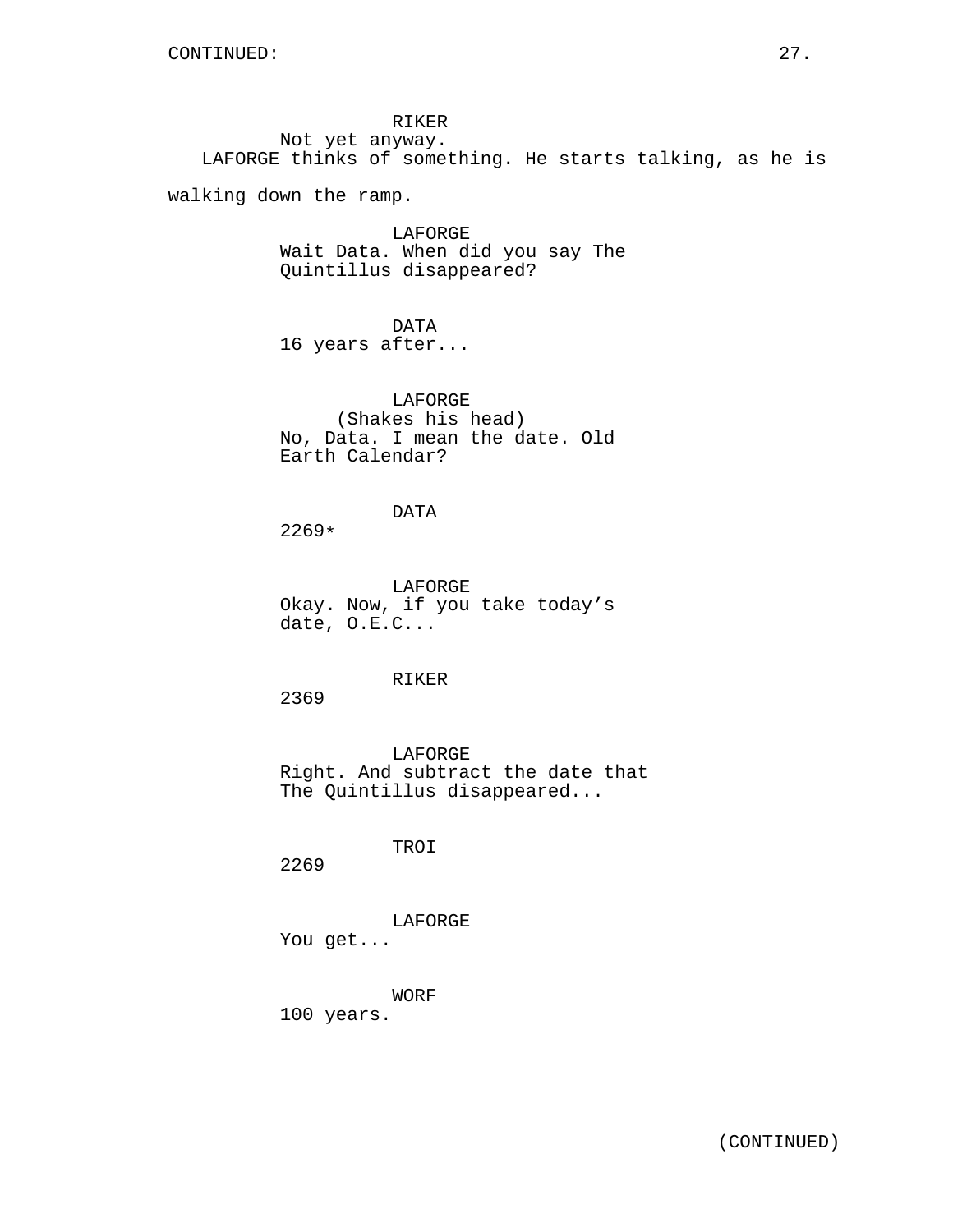LAFORGE Right. Which means...

RO Which means that she might just appear at any moment in the vicinity of the nebula.

LAFORGE

Exactly.

RIKER And The Enterprise will be there to see her home.

WORF Just like last time.

LAFORGE Coincidence? (beat) Or something else?

#### PICARD

Well, in either case, I think we should get there ASAP. (beat) Mr. Worf, any word from Starfleet yet on whether or not we can exceed Warp restrictions?

**WORF** No sir, I...

WORF stops talking as his console beeps.

WORF

Wait.

A message comes in. He answers it.

WORF Starfleet's just approved request sir.

LAFORGE turns and walks back to his station.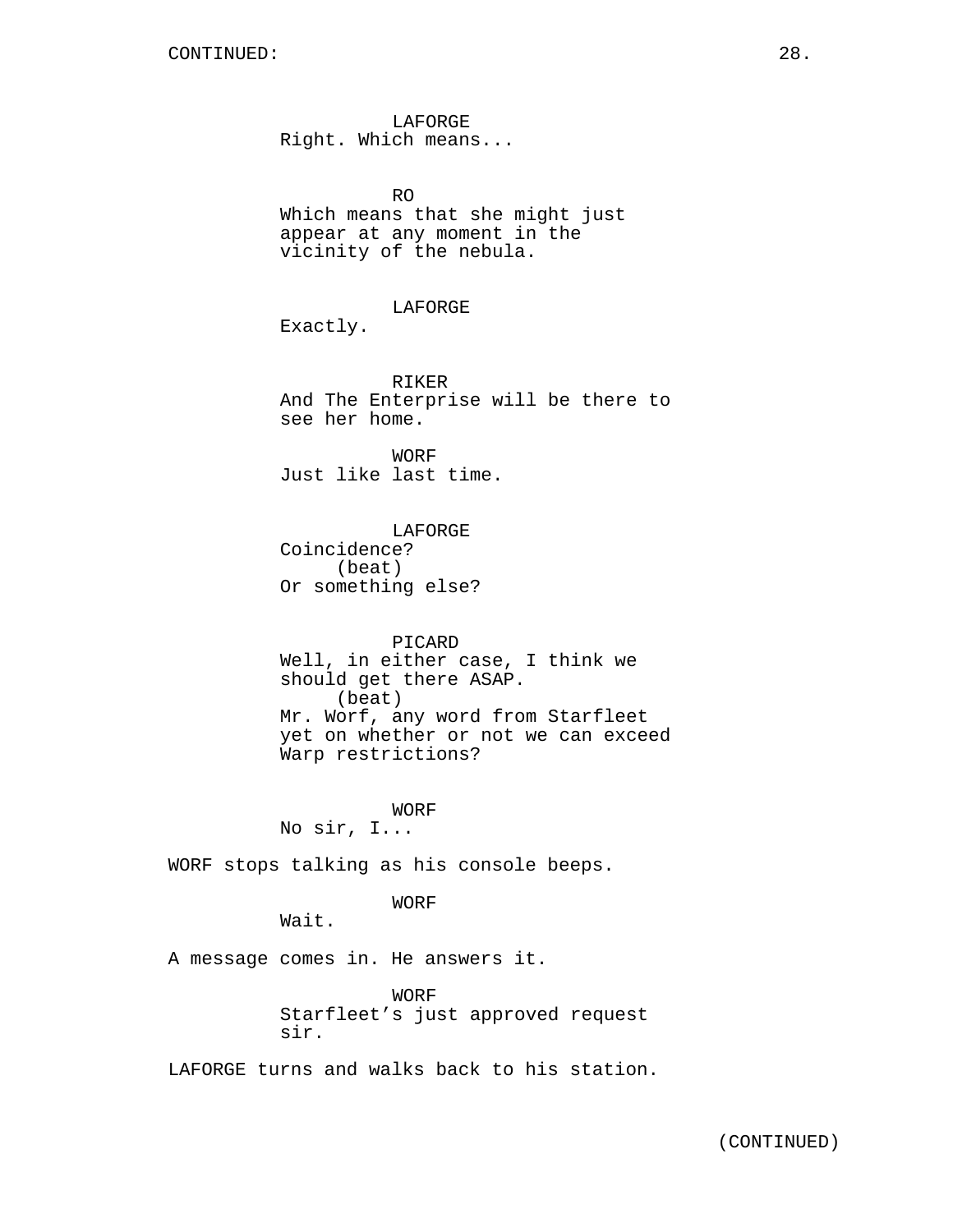CONTINUED: 29.

PICARD ETA, if we increase to Warp 9, Mr. Data? DATA consults his panel.

> DATA 24 hours, Captain.

PICARD Increase to Warp 9, Mr. Data.

DATA Aye Sir. Warp 9. DATA changes Warp factor from 6 to 9.

PICARD

Engage.

FADE TO COMMERCIALS.

#### **ACT III (DAY 3)**

EXT. DRACO SYSTEM - NEBULA (1145)

At first, all that is seen is the nebula (2 sec). Then, there is a flash of blue light and a ship exits the nebula. It's The Quintillus: An MK-VII Class-1 Scout Ship of the Hermes Class. ID NCC-590.

INT. MAIN BRIDGE - THE QUINTILLUS

The crew uniforms are circa TOS. The Captain is an Earth female. She is sitting in her chair. Her Science Officer, is a full Vulcan, and is at his station.

> CAPTAIN Helm, where are we?

HELM According to my instruments sir, we are... (beat)(To himself) ...that can't be right?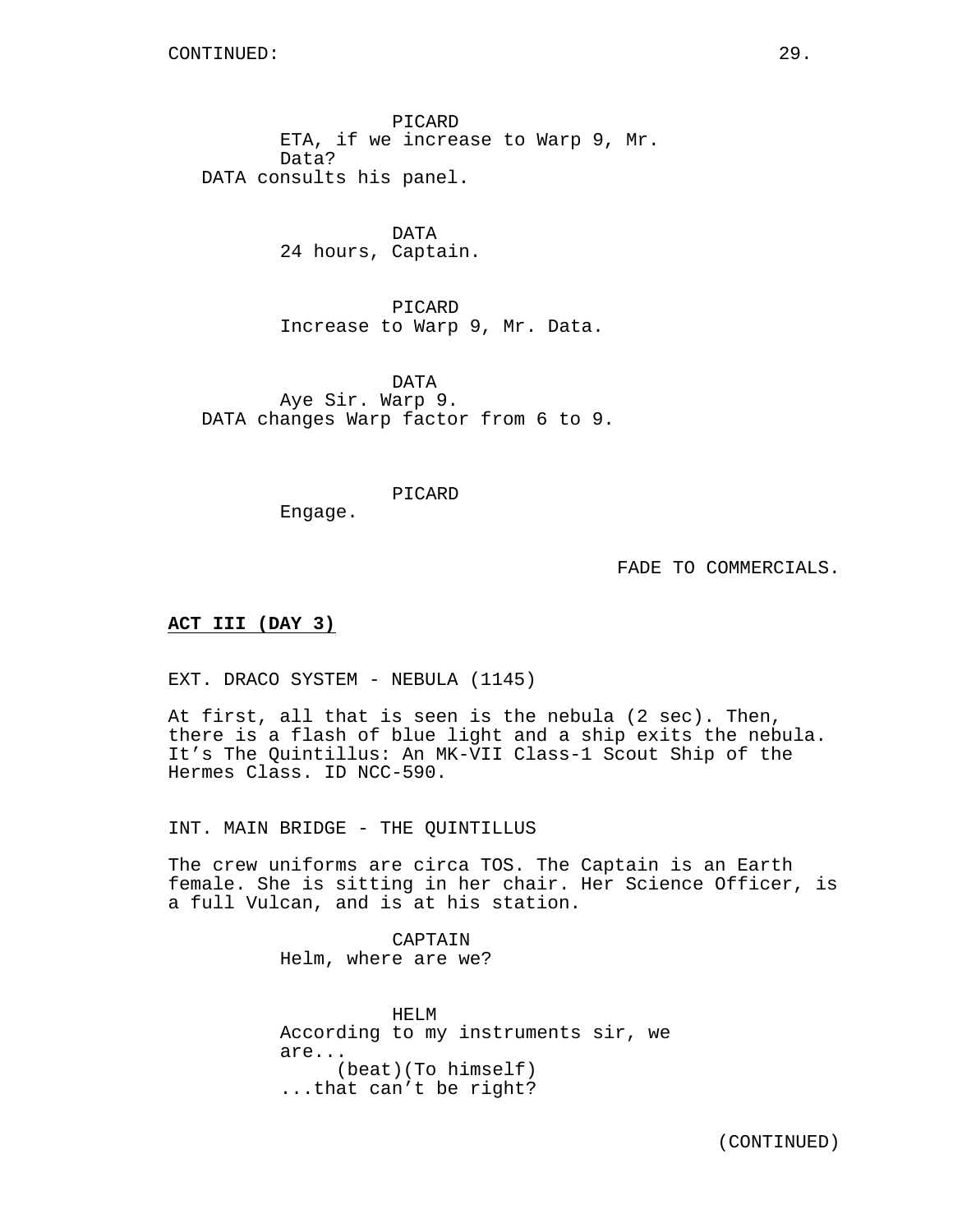CAPTAIN What can't be right? (beat) Well, out with it Lieutenant

HELM Sorry sir. We are... (beat) ...exactly where we were, before we got pulled off course. Only we are heading in the opposite direction.

CAPTAIN You mean, we just did a 180 degree turn?

HELM Yes sir.

SCIENCE Captain, long rang sensors are detecting an object approaching us at... (Rise an eyebrow) Warp 9.

CAPTAIN (Turns to him) Warp 9. Are you sure Lieutenant?

SCIENCE Positive Captain.

CAPTAIN

Computer. Identify approaching vessel.

COMPUTER (VO) Working. (beat) Vessel configuration unknown.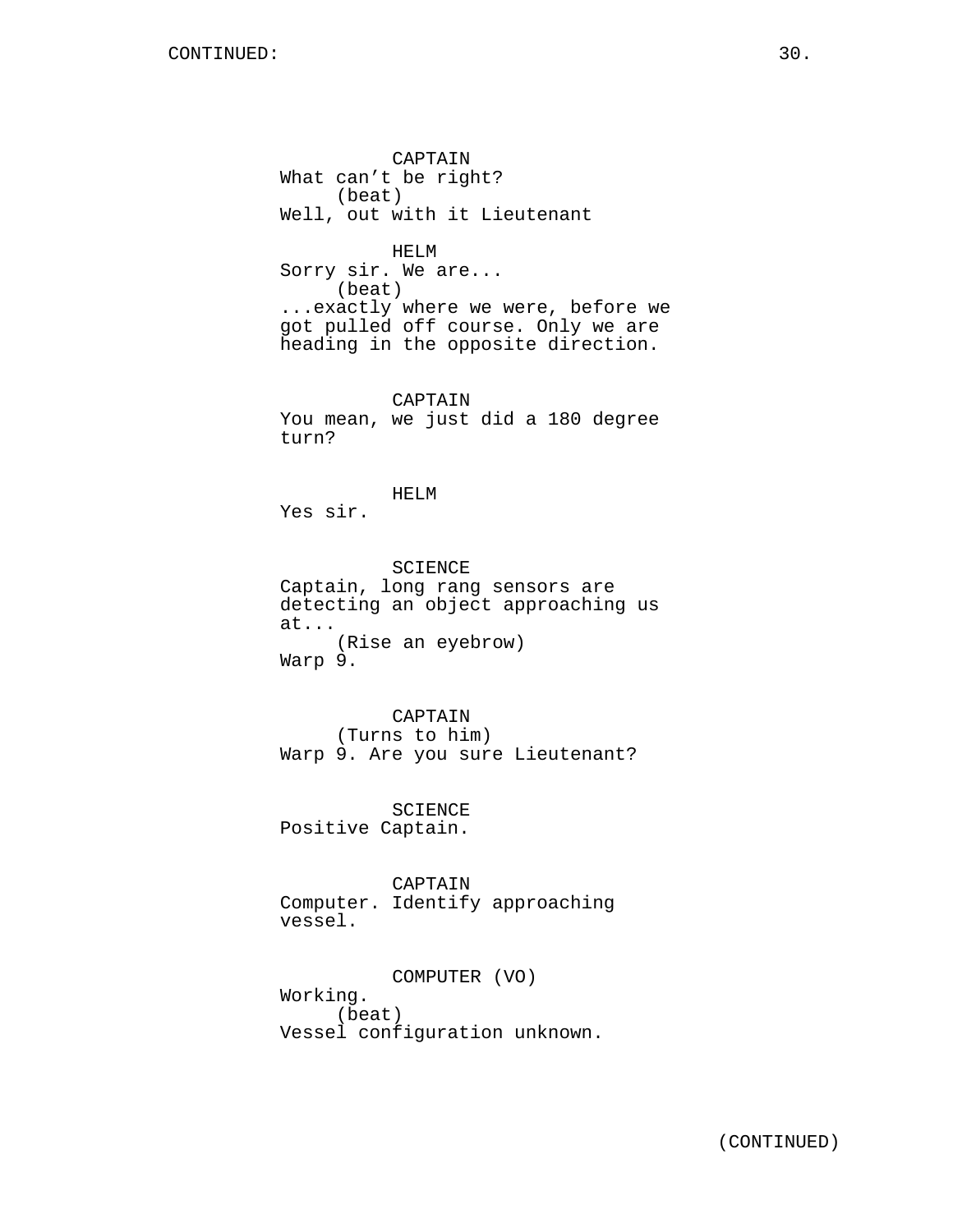CAPTAIN Red alert. Ship goes to Red Alert. Klaxons come on.

SCIENCE Computer. Display results of long range sensor scan. Computer displays the results, on his terminal panel. He

looks it over.

SCIENCE Fascinating.

CAPTAIN Did you say something Lieutenant?

# SCIENCE

It would seem, that even though the computer failed to recognize the vessel, it is a Federation Ship.

## CAPTAIN

What?

SCIENCE. The call numbers on her hull, clearly identify her as The Enterprise.

CAPTAIN The Enterprise? But...

SCIENCE

I believe the problem could be in the call numbers themselves. The sensor scan, lists them as NCC-1701-D.

## CAPTAIN

D? Co...

The CAPTAIN, not being able to hear herself think over the noise of the Klaxons, yells her next line.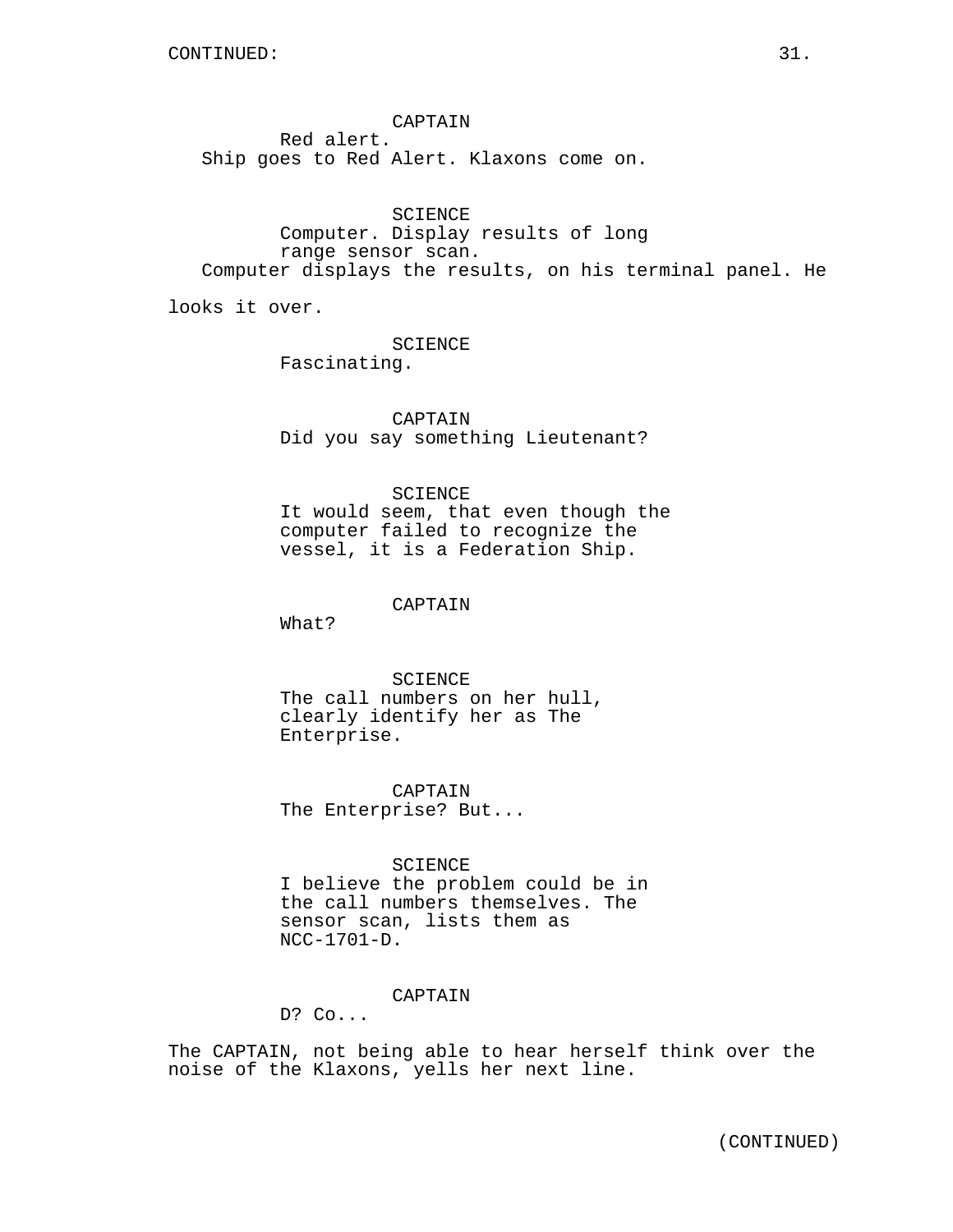CAPTAIN Will somebody please turn off those annoying Klaxons? I can't even hear myself think.

The Klaxons shut off.

## CAPTAIN

Thank you.

The CAPTAIN turns to the SCIENCE Officer.

CAPTAIN Now Lieutenant where was I? Oh yes. Could the nebula have somehow interfered with our computers?

SCIENCE Unknown, Captain.

## CAPTAIN

(To Helm) How long were we in there anyway Lieutenant? It felt like years. HELMSMAN consults the chronometer.

## HELM

Exactly 10 seconds, sir.

## CAPTAIN

10 seconds, that can't be right! Four Enterprises could not have been built and destroyed, in only 10 seconds. This makes no sense.

The CAPTAIN turns to the COMMUNICATIONS OFFICER.

#### CAPTAIN

Lieutenant send the following message to The Enterprise.

COMMUNICATIONS OFFICER

Yes sir.

CUT TO: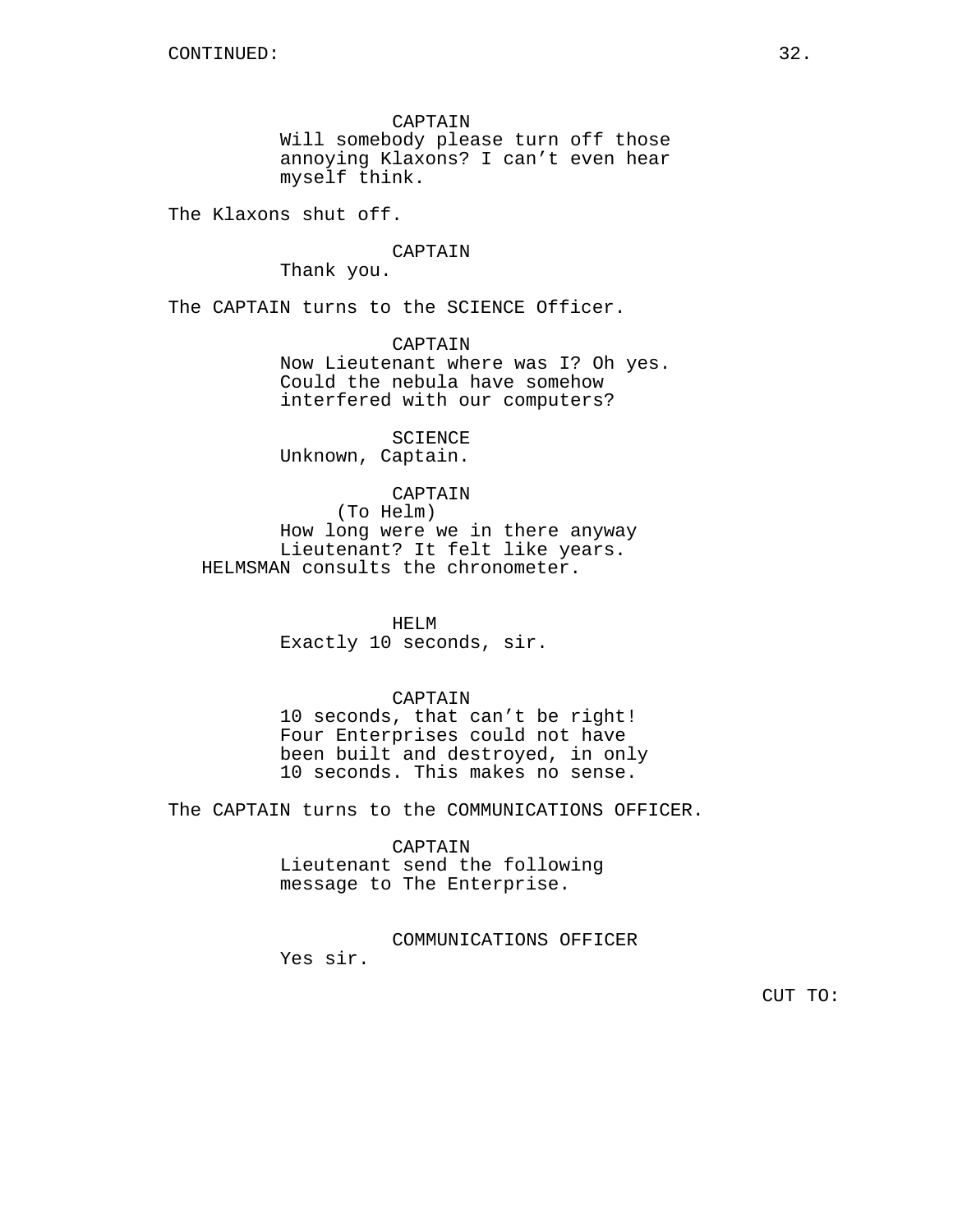ROSS is creating a program. We only see her, and the Arch. We do not see the program that she is creating.

> PICARD (VO) Commander Ross, we have just entered The Draco System. Please report to the Bridge.

ROSS Acknowledged. (beat)(to Computer) Computer. Save program. HOLODECK returns to normal state, and the exit door

opens.

COMPUTER (VO) Program saved. You may exit when ready. ROSS exits.

CUT TO:

INT. MAIN BRIDGE - THE ENTERPRISE (1215)

PICARD is flanked by RIKER and TROI. WORF, RO, and DATA, are at their respective stations. SUPERNUMERARIES as needed.

> PICARD Slow to Impulse, Mr. Data.

DATA Yes, Captain. DATA enters the command into his console. WORF leans on

the handrail, and addresses PICARD.

WORF Captain, incoming message from... (beat) The Quintillus. Audio only.

PICARD It appears that Geordi was right Number One. (to Worf) (MORE)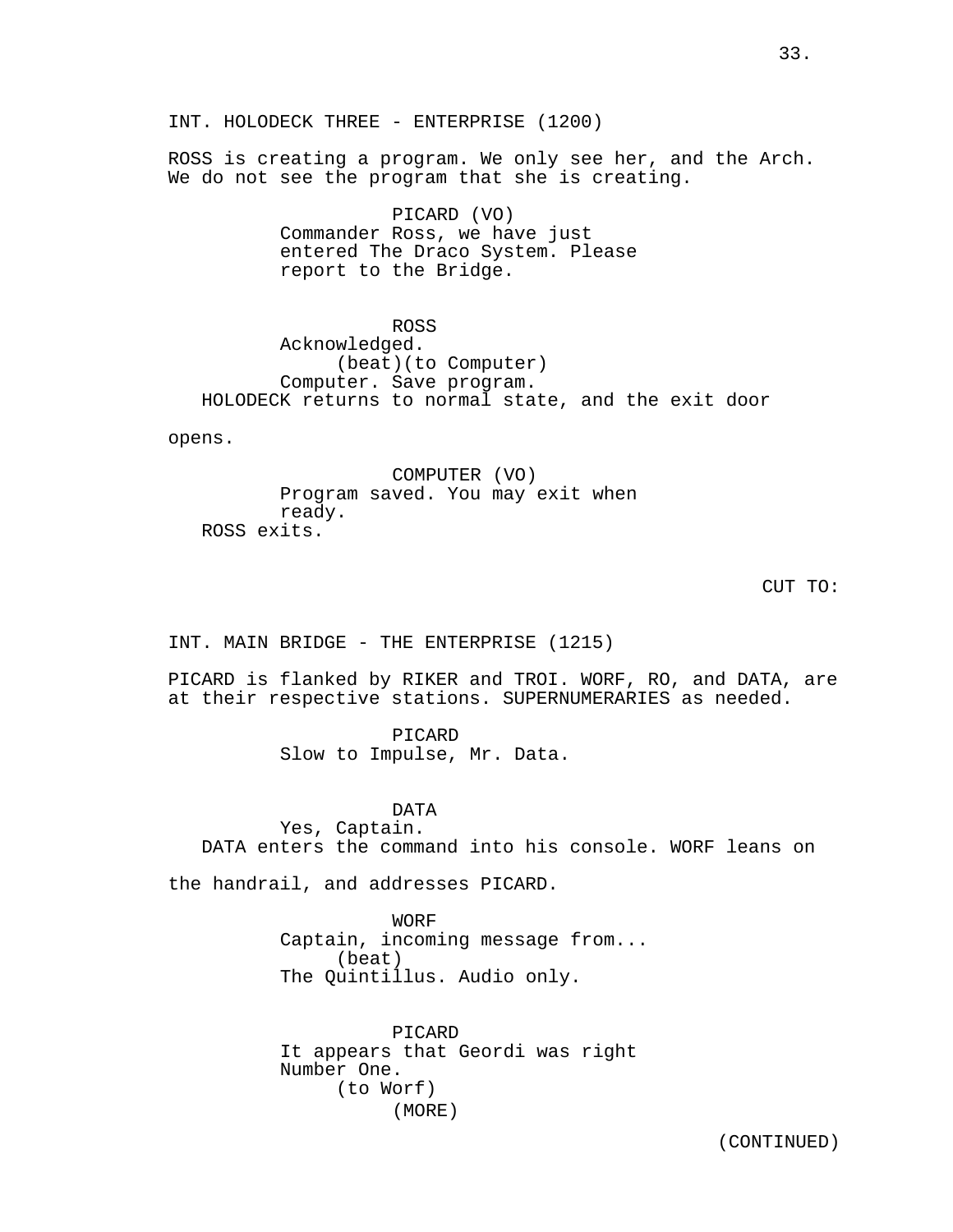PICARD (cont'd) Let's hear what they have to say Lieutenant.

WORF Aye sir. WORF plays the message tape.

> MESSAGE (AUDIO ONLY) This is Captain Maria Rosenburg, of the Scout ship Quintillus. We have some questions to ask you, and are awaiting your reply. (beat) As you are not within Visual Communication range yet, an Audio acknowledgment will suffice, for now, Quintillus out.

PICARD Mr. Worf, address the following message to The Quintillus.

WORF Yes sir.

CUT TO:

INT. MAIN BRIDGE - QUINTILLUS (1230)

#### SCIENCE

Captain. The Enterprise just entered Visual range. I can see now why the Computer failed to identify her. It would seem, that a lot has changed in her design since the last...

## ROSENBURG

What do you mean? The last time we saw her was two months ago, when we delivered some medical supplies to Kir...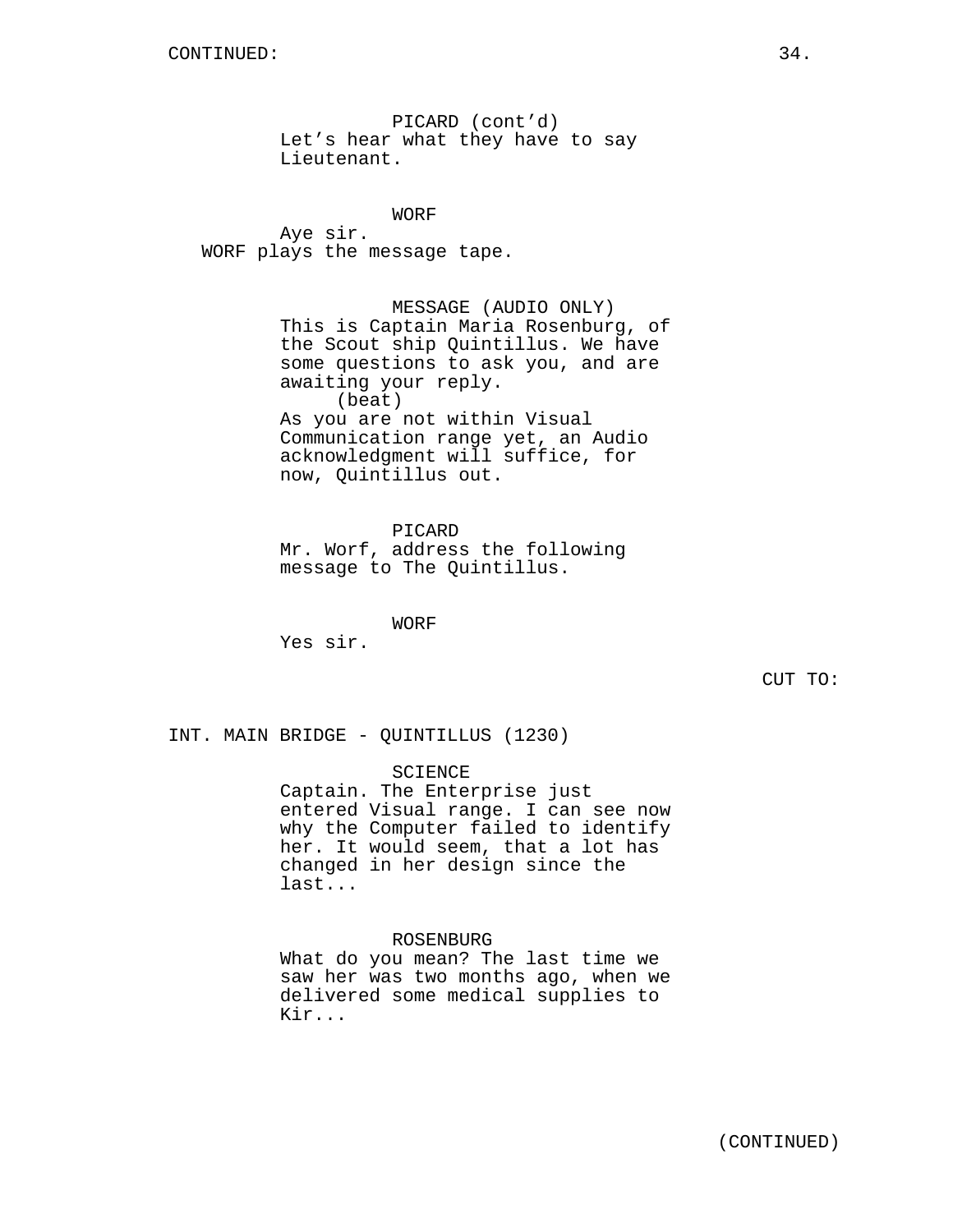SCIENCE Captain. I suggest you see for yourself. Computer, display approaching vessel. Magnification 10, and state the dimensions of said vessel.

The Computer displays The Enterprise, on the main view screen. The Bridge crew is amazed at the size of her, and shows it.

> COMPUTER (VO) Approaching vessel is 642.5 meters in length. 467 meter in width. 137.5 meters in height. And weighs 397,805 metric tons.

ROSENBURG That's "The Enterprise"?

COMMUNICATIONS OFFICER Captain. Incoming message from The Enterprise.

ROSENBURG Let's hear it Lieutenant. COMMUNICATIONS OFFICER plays message.

> MESSAGE: PICARD (VO) This is Captain Jean-Luc Picard, of the Starship Enterprise. We have received your message, and await visual contact. (beat) There is much we must tell you, Enterprise out.

> > ROSENBURG

Picard eh... (beat) Lieutenant, open a channel to The Enterprise. I want to know... (beat) ..among other things... (beat) ...just what Starfleet thinks it is trying to prove, with a warship like that. Things couldn't have (MORE)

(CONTINUED)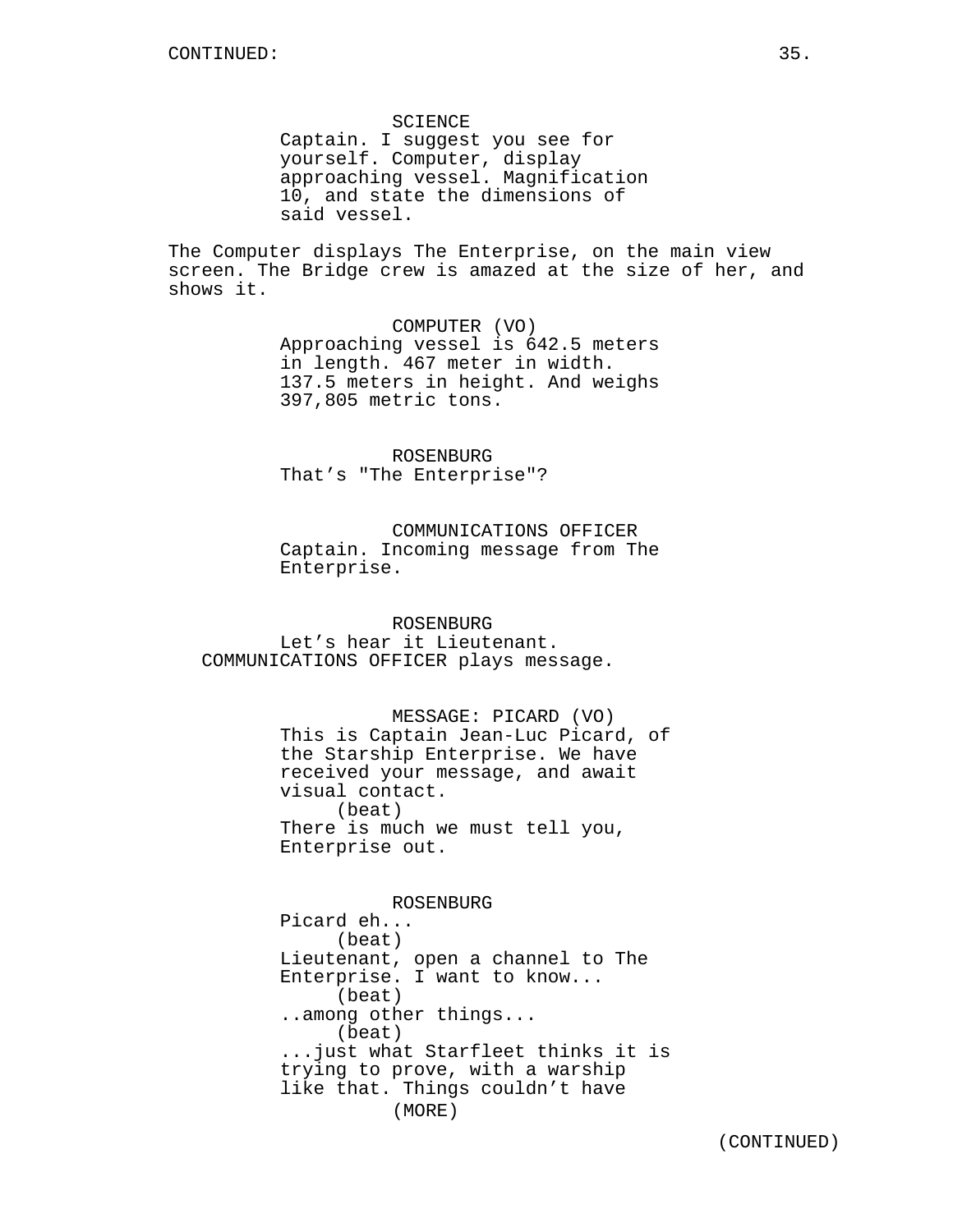ROSENBURG (cont'd) changed that much, in just 10 seconds.

COMMUNICATIONS OFFICER

Yes sir.

CUT TO:

INT. MAIN BRIDGE - ENTERPRISE (1245)

PICARD is flanked by RIKER and TROI. WORF, RO, and DATA, are at their respective stations. SUPERNUMERARIES as needed. (NOTE: The Horseshoe has 5 seats, 2 on either side of PICARD. The extra two, are at this moment, empty) The Turbolift doors open. ROSS exits Turbolift and starts to walk down the ramp. She notices The Quintillus on The View Screen, and stops.

ROSS Oh my god, he was right! RIKER Who was right? PICARD Right about what?

ROSS My... grandfather. About the nebula. He said it could be some sort of time displacement. ROSS continues down ramp and heads for her seat. (The

empty one beside TROI.)

PICARD Why didn't you mention this before?

ROSS I never believed it. ROSS sits.

> RO How'd your grandfather come up with this theory?

ROSS It all started when he was a young Lieutenant and the ship he was serving on, entered this sector.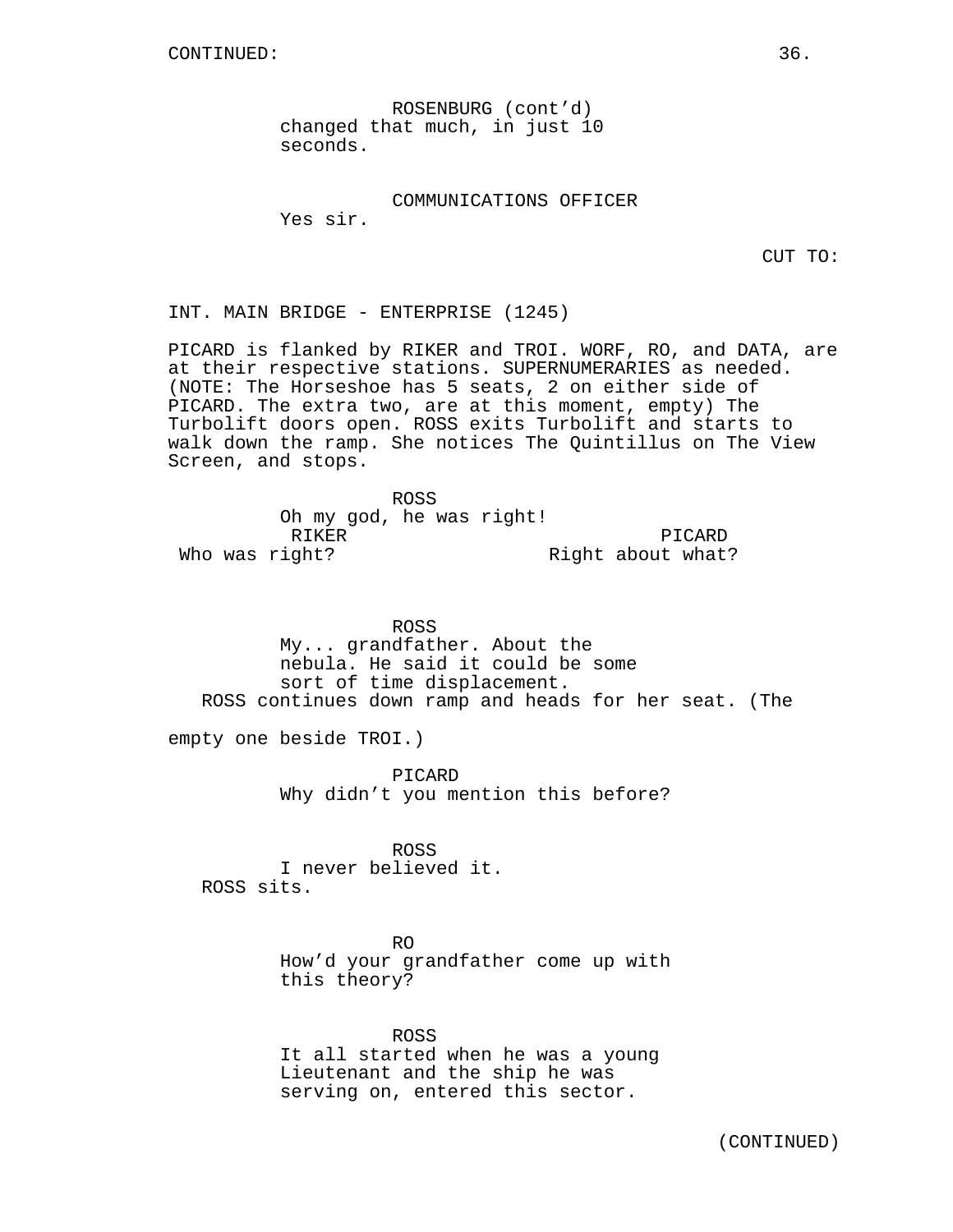RO Your grandfather was on The Excalibur?

#### ROSS

No. (beat) He was on The Enterprise.

RIKER (Surprise) The Enterprise? That would make him Am...

#### ROSS

Yes.

RIKER Why didn't you ever tell me?

ROSS It's a long story.

WORF Sorry to interrupt. (beat) But we are being hailed by The Quintillus.

PICARD On screen, Mr. Worf.

WORF Yes sir.

CUT TO:

INT. MAIN BRIDGE - QUINTILLUS (1300)

The bridge of The Enterprise, appears on the Main View Screen.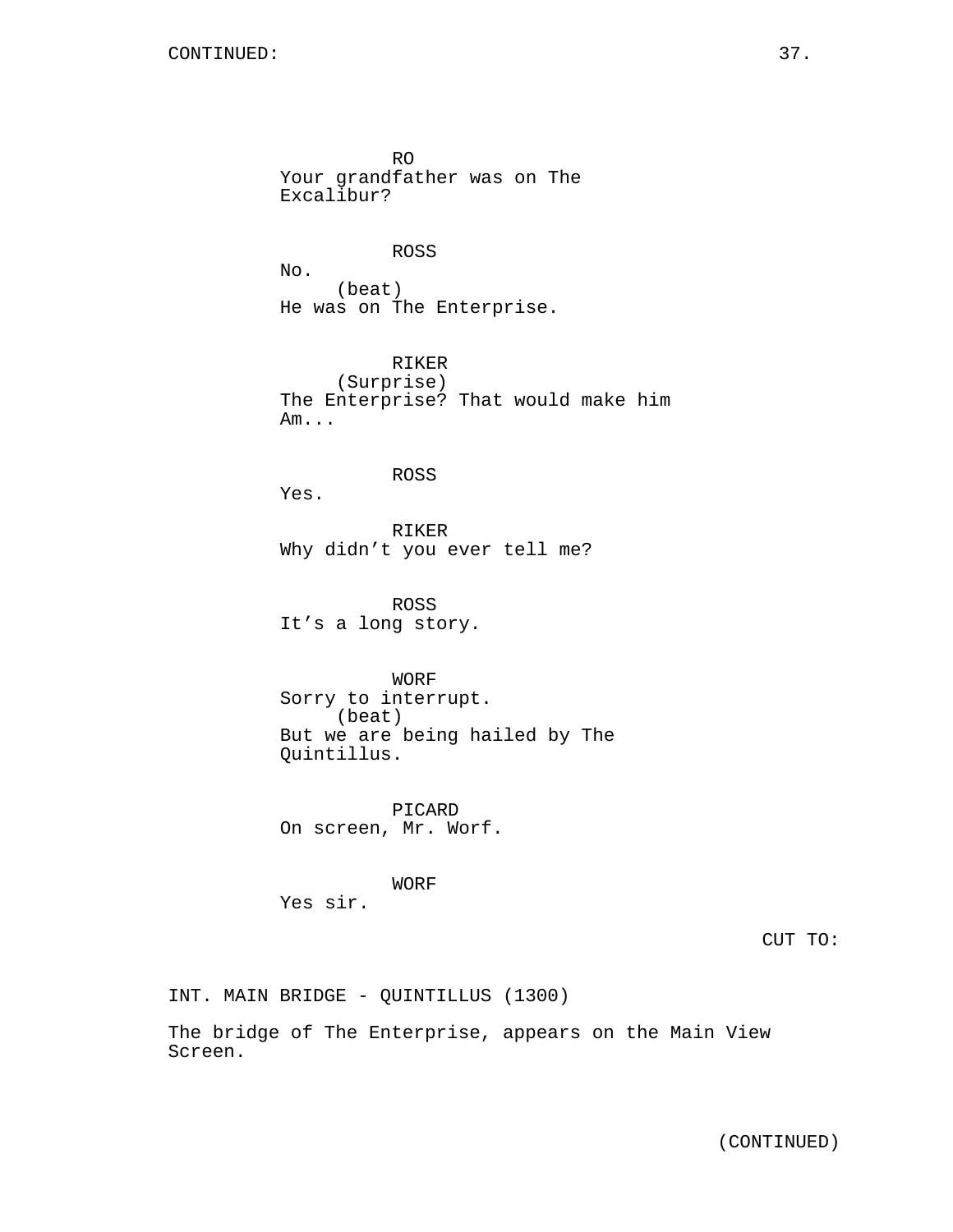ROSENBURG Well Captain Picard, I... ROSENBURG notices WORF, and gets defensive.

> ROSENBURG Is this some of trick? Why is there an Imperial Klingon on the bridge of a Federation Warship?

> > CUT TO:

#### INT. MAIN BRIDGE - ENTERPRISE

The bridge of The Quintillus, is on the Main View Screen.

ROSENBURG And those uniforms, they're not like any Starfleet uniforms I've ever seen. Now you...

PICARD Wait. If you'll give me a few minutes, I'm sure...

ROSS

Captain. (beat) May I address Captain Rosenburg? PICARD gives ROSS a "be my guest" look.

PICARD

Certainly.

ROSS Thank you. ROSS faces the View Screen.

ROSS

Captain, I'm Lieutenant Commander Ross. Do you have a young Vulcan on board, by the name of Sulik?

CUT TO: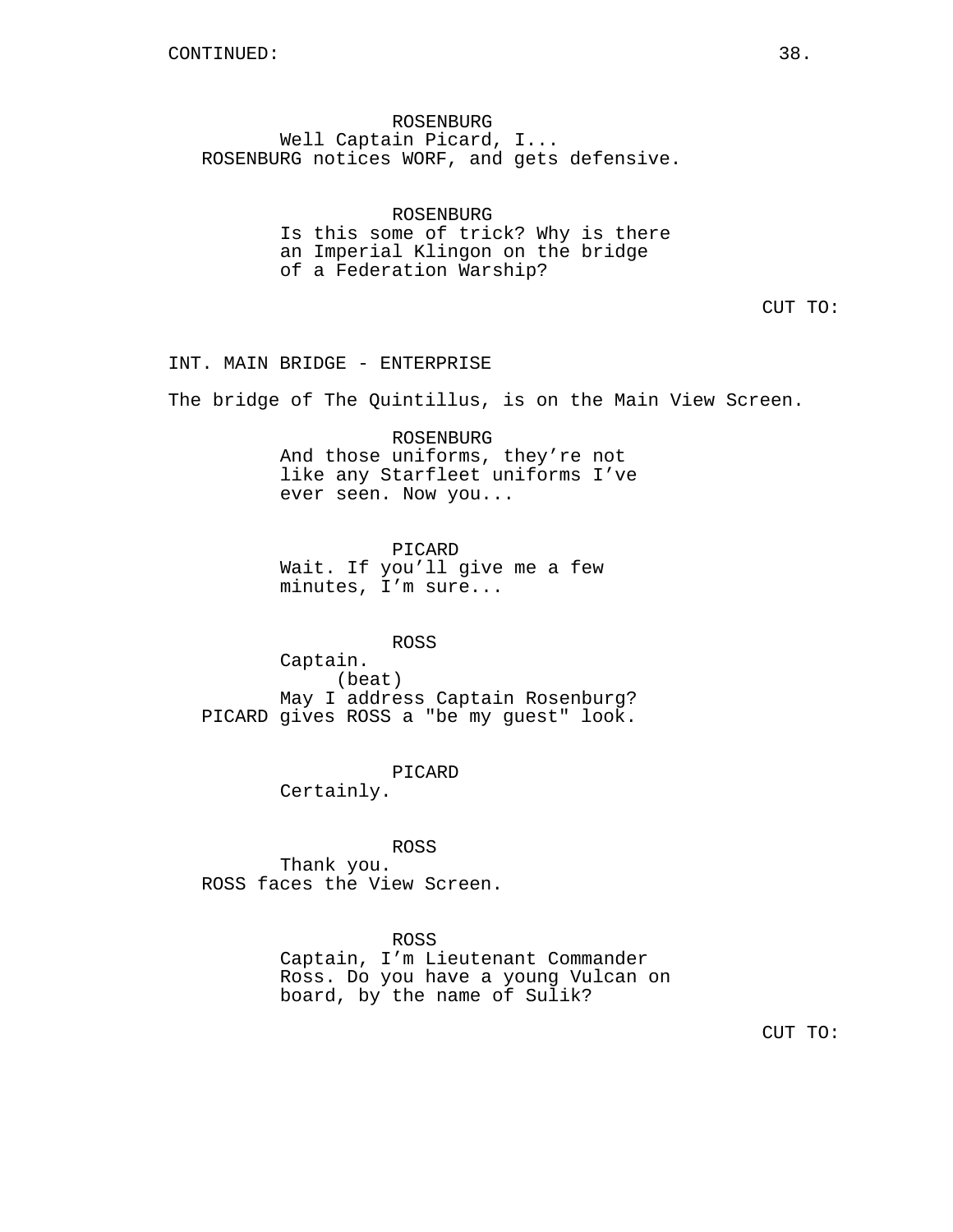INT. MAIN BRIDGE - QUINTILLUS

The bridge of The Enterprise, appears on the Main View Screen. ROSENBURG is wondering, just who this woman is. And what her connection to SULIK is.

ROSENBURG

Yes.

ROSS May I speak with him? ROSENBURG turns to SULIK.

ROSENBURG Lieutenant ROSENBURG motions for SULIK to come over. SULIK walks

over, and stands beside ROSENBURG.

ROSS Lieutenant Sulik? SULIK nods.

ROSS I have a message for you from your cousin. SULIK rises his eyebrow.

ROSS He says, "I-Chaya runs free." SULIK recognizes the phrase.

> SULIK May I ask, how you know my cousin?

ROSS You may ask. But I don't think you will believe the answer. SULIK rises an eyebrow.

SULIK

Try me.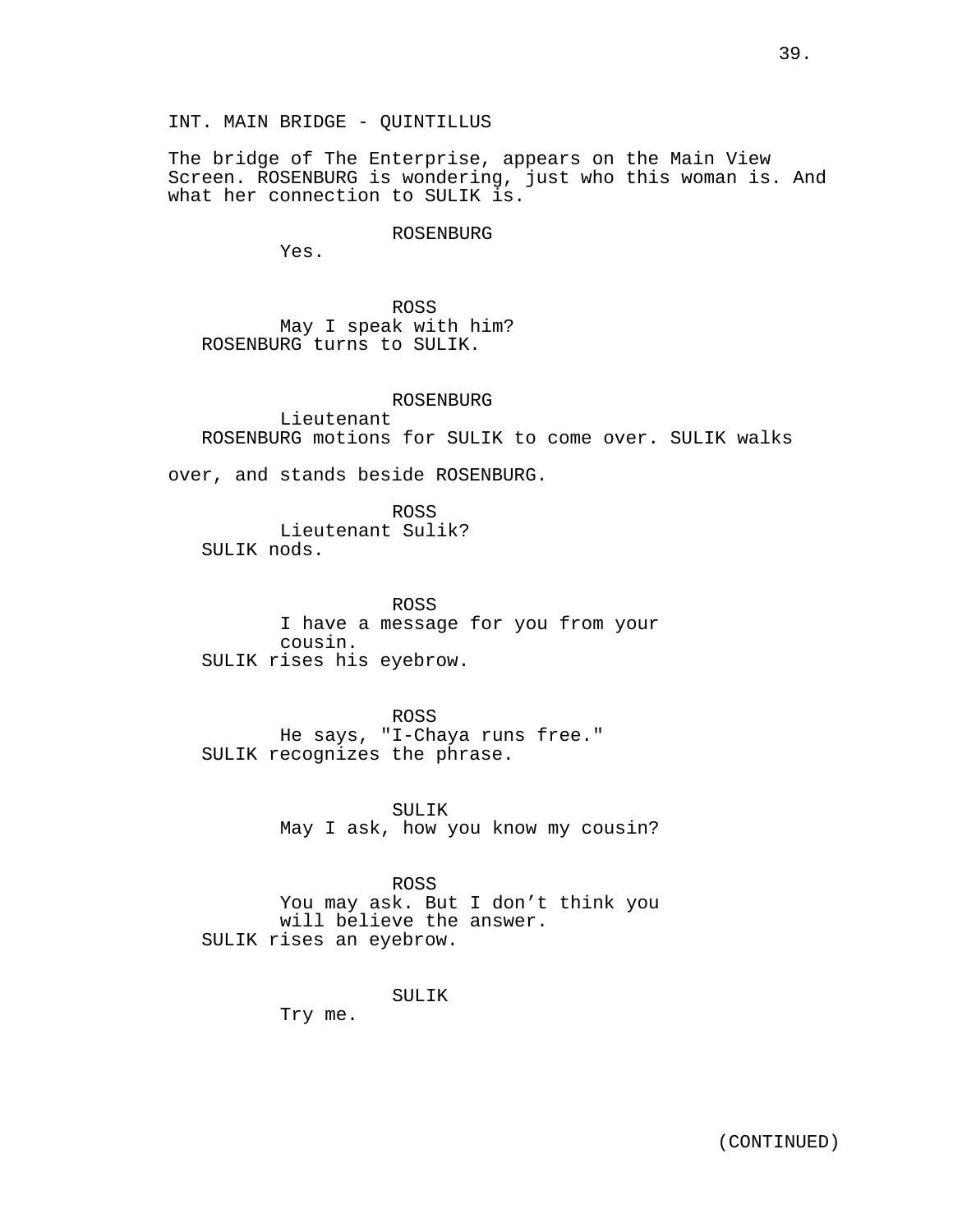ROSS Okay. Your cousin... (beat} ...is my grandfather?

CUT TO:

#### INT. MAIN BRIDGE - ENTERPRISE

The bridge of The Quintillus, is on the Main View Screen. SULIK rises an eyebrow, to what ROSS just said.

> SULIK Grandfather? That is impossible. Sp...

ROSS cuts SULIK off.

#### ROSS

I told you you would not believe me. (beat)

As you can tell, this ship and her crew, especially Mr. Worf, do not resemble and Federation ship and crew, you know of. (beat)

There have been several changes since your ship disappeared. The most noticeable, and most important being the Alliance between the United Federation of Planets and The Klingon Empire. Just like the Organians predicated.

#### ROSENBURG

Alliance? But there weren't even any talks, at least none that we were aware of, before that nebula drew us into it. And that was only 10 seconds ago. At least that's what our computer tells us. How could all that have happened, in only a matter of seconds?

#### DATA

According to our calculations, what to you may have appeared as only a matter of seconds, has in fact been exactly 100 years.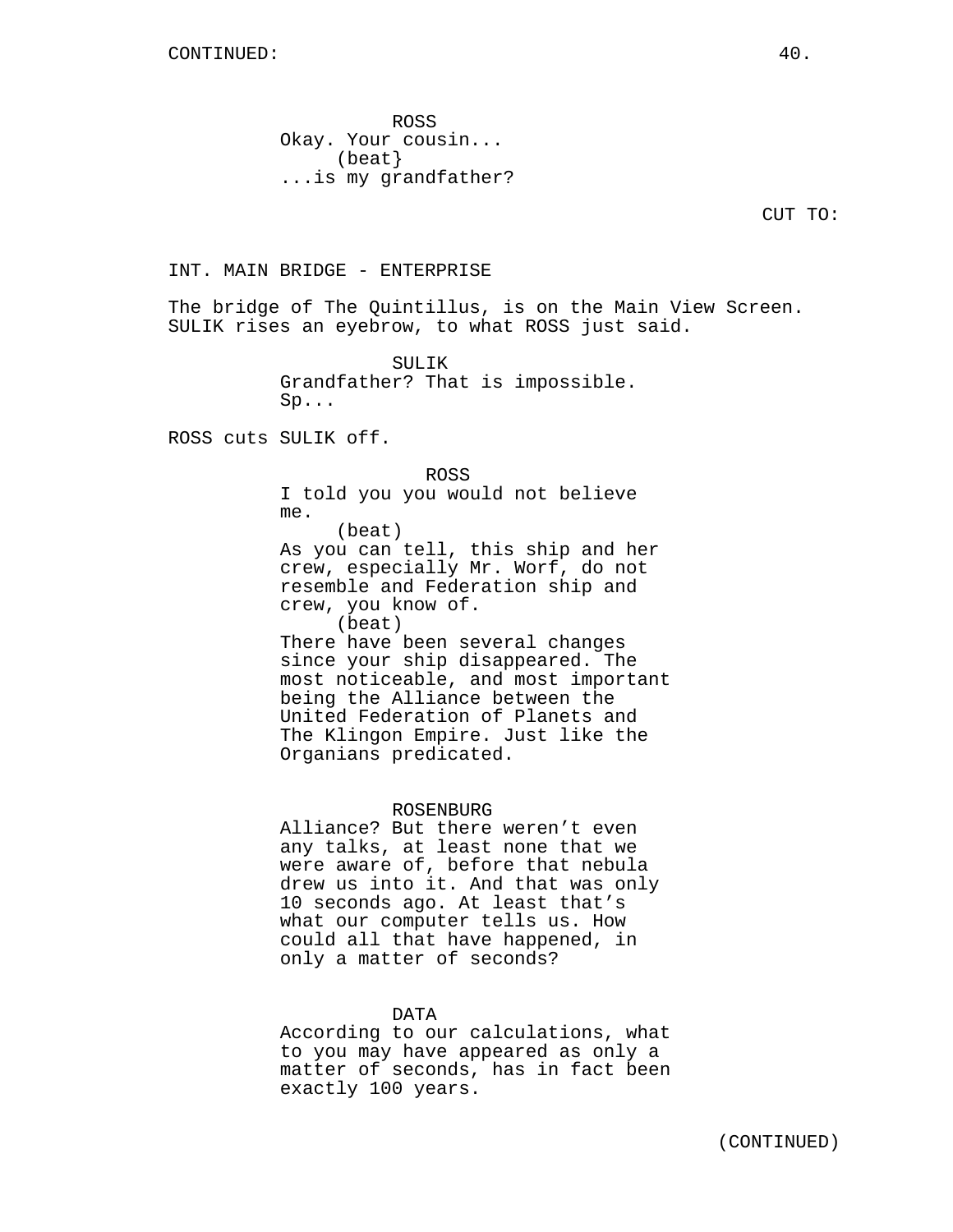ROSENBURG 100 years, how can that be?

#### DATA

Unknown. At this time we have little or no information on the nebula other than the fact that it is there. But, based on the fact that both you and The Excalibur, entered the nebula and exited it exactly 100 years later one could conclude, that it must be some sort of time displacement.

#### ROSENBURG

So, I guess that means we have a lot to catch up on. A whole century.

CUT TO:

INT. MAIN BRIDGE - QUINTILLUS

The bridge of The Enterprise, appears on the Main View Screen.

PICARD Captain, why don't you and Lieutenant Sulik beam over for an, in person welcome, to the 24th Century. ROSENBURG thinks about it, and is about to agree, when

SULIK whispers something to her.

#### SULIK

(whispers) It could be a trap, Captain. They've offered us no concrete proof that we have indeed been transported into our own future.

ROSENBURG (to Sulik) You're right. (to Picard) Can you offer us any proof that you are who you say you are? And that (MORE)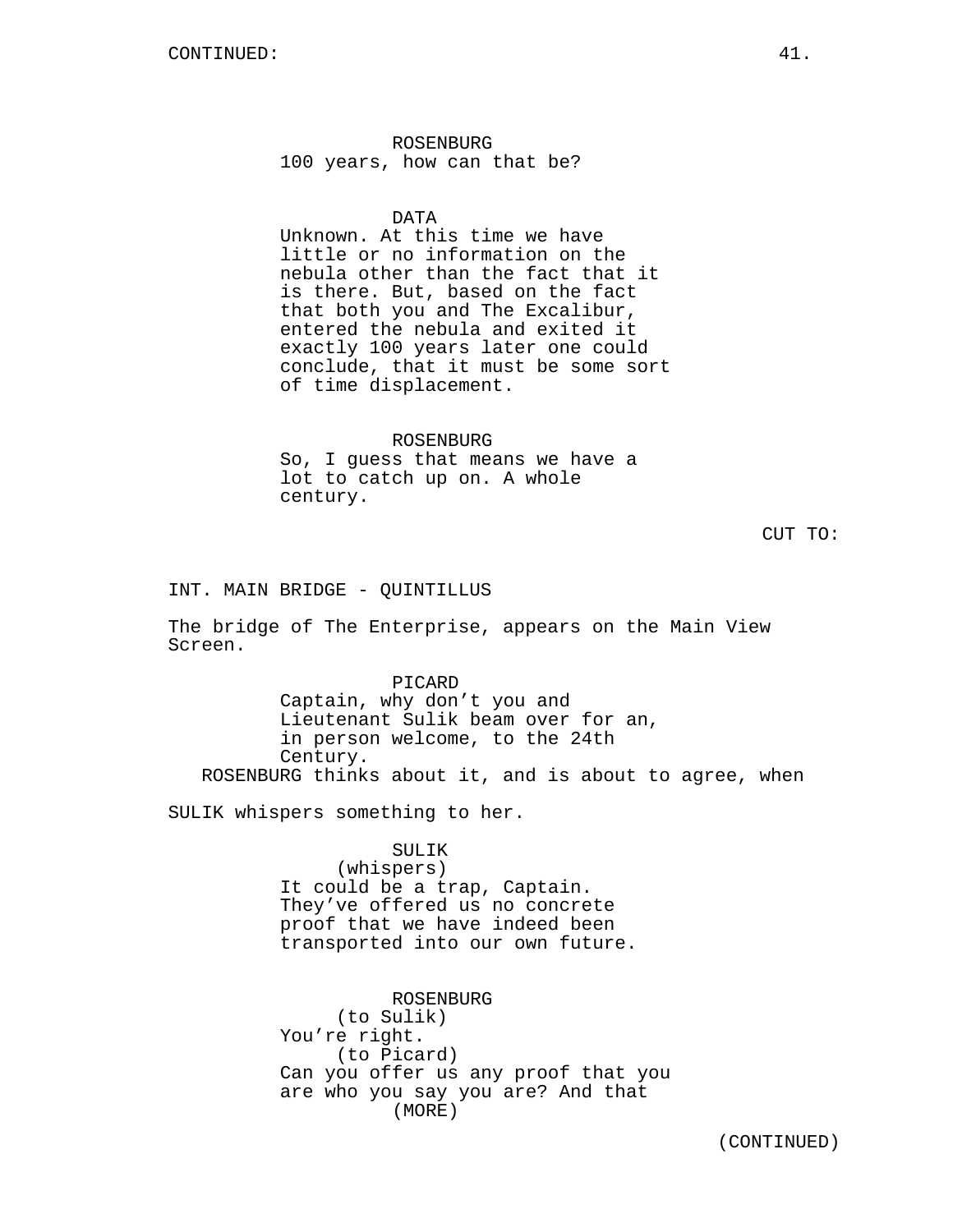ROSENBURG (cont'd) we have been transported forward in time 100 years?

CUT TO:

## INT. MAIN BRIDGE - ENTERPRISE

The bridge of The Quintillus, is on the Main View Screen.

PICARD Well I... (beat) No. I guess I can't. You're just going to have to trust us!

ROSENBURG Give us some time to think this over. We'll get back to you. Quintillus out. The View Screen image changes to an external shot of The

Quintillus.

FADE TO COMMERCIALS:

**ACT IV (DAY 3)**

INT. MAIN BRIDGE - ENTERPRISE (1325)

PICARD is flanked by RIKER and TROI. WORF, RO, and DATA, are at their respective stations. ROSS is sitting beside TROI. SUPERNUMERARIES as needed.

> TROI Captain, I believe she truly wants to believe us, but...

> RIKER Maybe while they decide whether or not to believe us, we can figure out a way to make them.

PICARD Like what, Number One?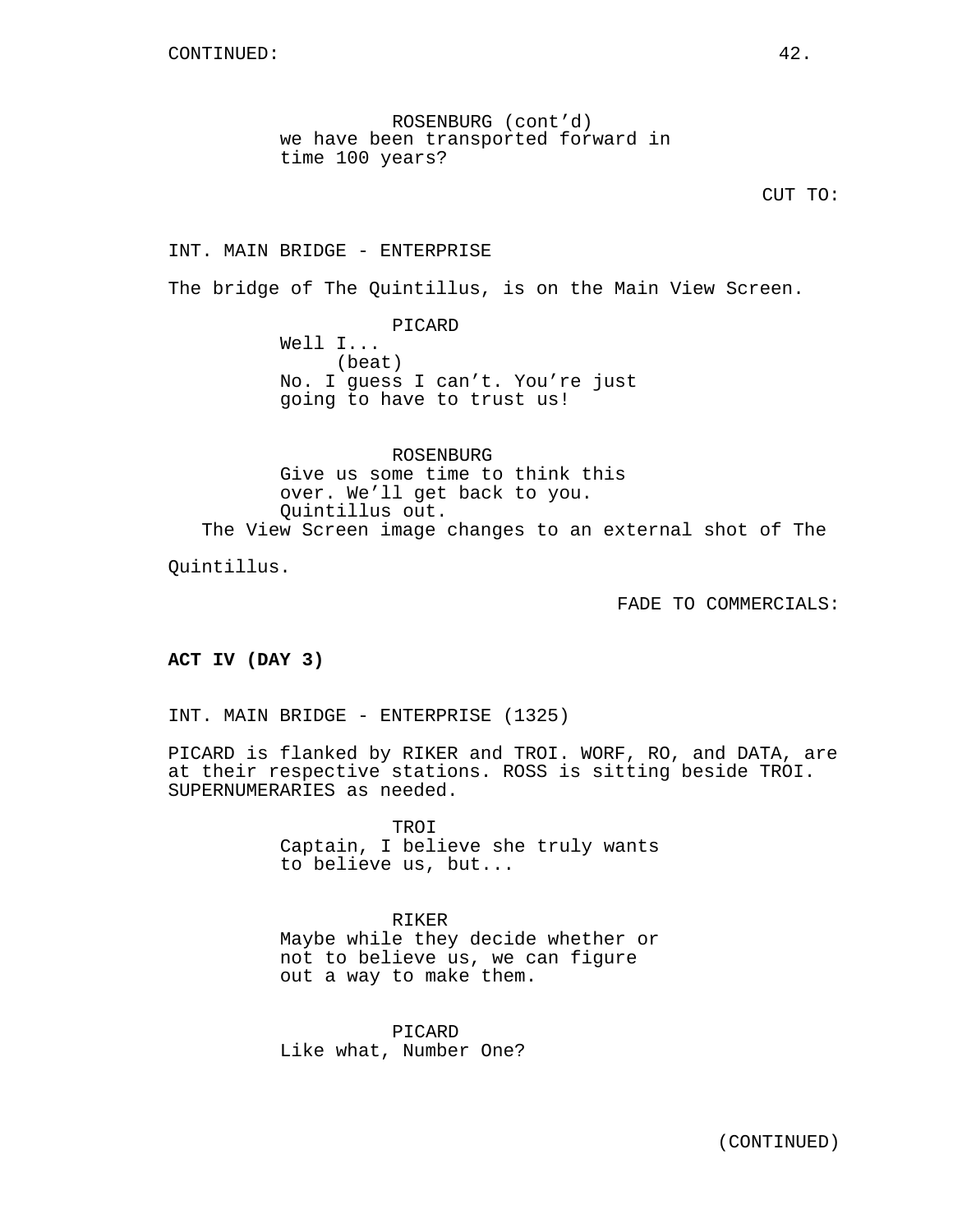RIKER Allow them access to our computers.

TROI

Computers can be tampered with, Will. Besides if they won't believe us, what makes you think they'll believe our computer?

RIKER

It's worth as try, Counselor! Unless, you have a better idea? TROI is about to say something, but ROSS cuts her off.

ROSS I do. PICARD looks at her.

PICARD

You do?

ROSS Yes Captain, I do. (beat} Allow me to transport over and, with Lieutenant Sulik's consent, I'll submit to a mind meld.

RIKER A mind meld, you can't be serious?

ROSS Don't worry. I used to do it all the time with Sp... my grandfather. (beat) Well Captain? What do you think?

PICARD

I think... (beat) I think it's a great idea. I was involved in a mind meld a few years back, with the late Ambassador Sarek. It was one of the most educational and challenging experiences I've ever had.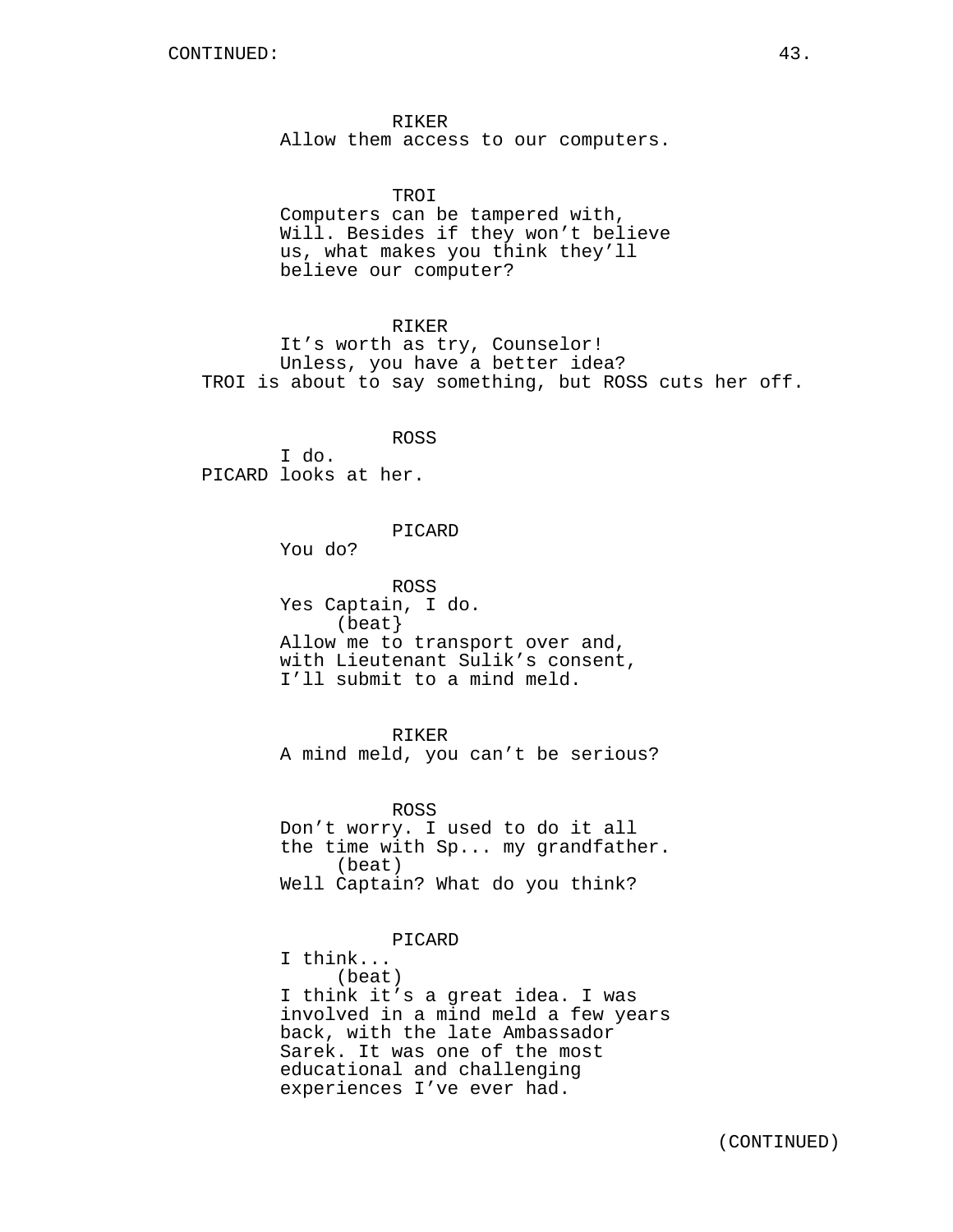(beat)(Turns to Ross) If Sulik agrees, you have my permission, Commander.

FADE TO:

INT. MAIN BRIDGE - QUINTILLUS (1330)

ROSENBURG (To Sulik) What does "I-Chaya runs free" mean Lieutenant?

SULIK My cousin had a pet Sehlat named I-Chaya. They were inseparable. (beat) One day my cousin came to see me, without I-Chaya. When I asked where I-Chaya was... (beat} ...he told me, I-Chaya runs free. I-Chaya had died earlier that day, saving my cousin's life.

ROSENBURG Then they really could be who they say they are?

SULIK (rise an eyebrow) Yes. (beat} Not many people know, knew, what happened that day.

ROSENBURG

So... (beat) Do we trust them?

SULIK Well, we could interface our computers with theirs, but how can we be sure they haven't tampered with their computers! Or ...

Momentary pause before ROSENBURG prompts SULIK to continue.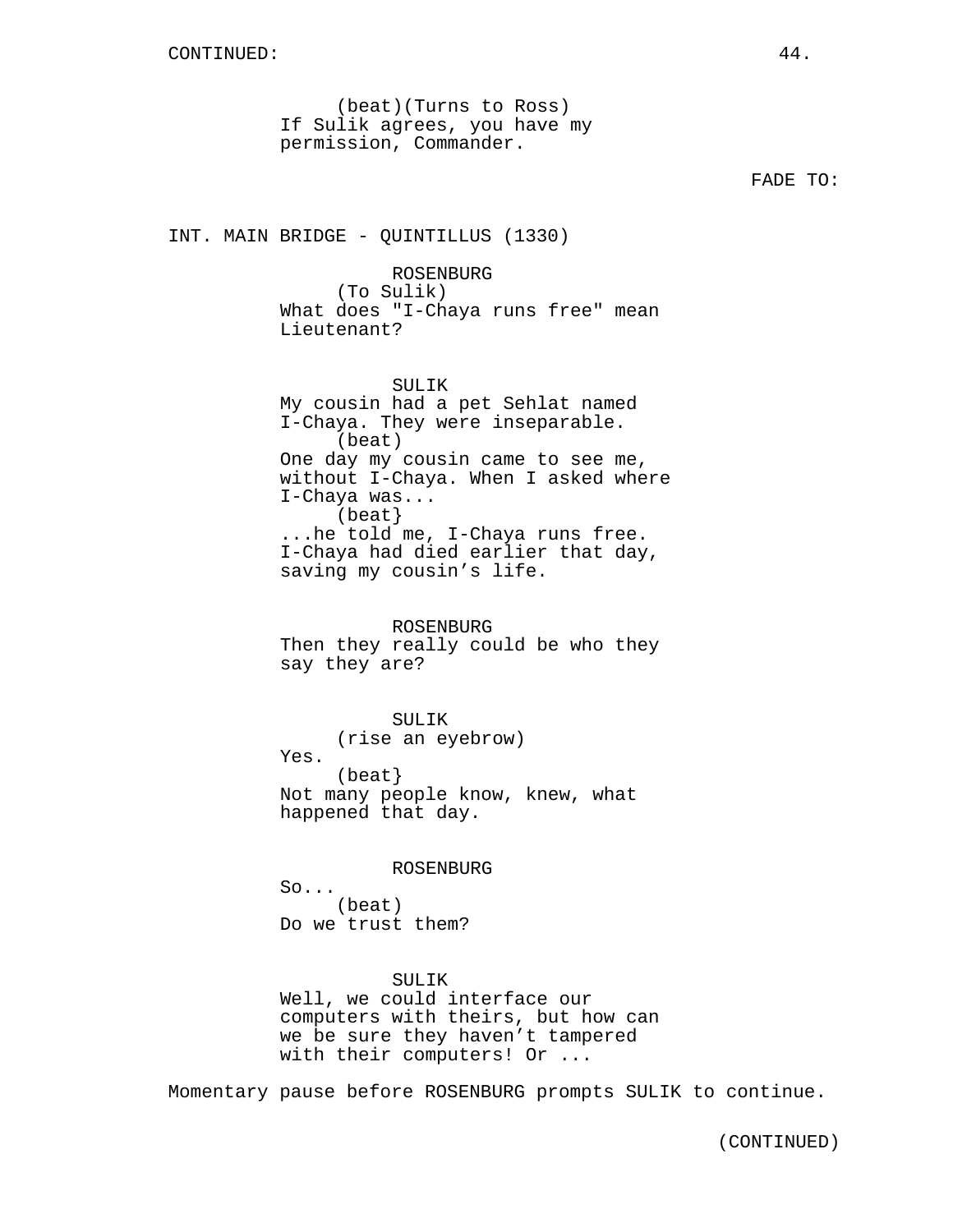ROSENBURG Or what, Lieutenant?

SULIK I could try a mind meld with Commander Ross.

ROSENBURG Your cousin's "grand-daughter"?

SULIK

Yes. ROSENBURG looks at the rest of the bridge crew.

ROSENBURG Any other suggestions? All nod negative. ROSENBURG turns back to SULIK.

ROSENBURG Very well, Lieutenant If she agrees, you have my permission. ROSENBURG turns to The COMMUNICATIONS OFFICER.

> ROSENBURG Hail the Enterprise, Lieutenant

COMMUNICATIONS OFFICER Yes Captain.

CUT TO:

INT. MAIN BRIDGE - ENTERPRISE (1345)

PICARD is flanked by RIKER and TROI. WORF, RO, and DATA, are at their respective stations. ROSS is sitting beside TROI. SUPERNUMERARIES as needed.

> WORF Captain, The Quintillus is hailing us.

> > PICARD

On screen, Lieutenant The Main View Screen image change to the bridge of The

(CONTINUED)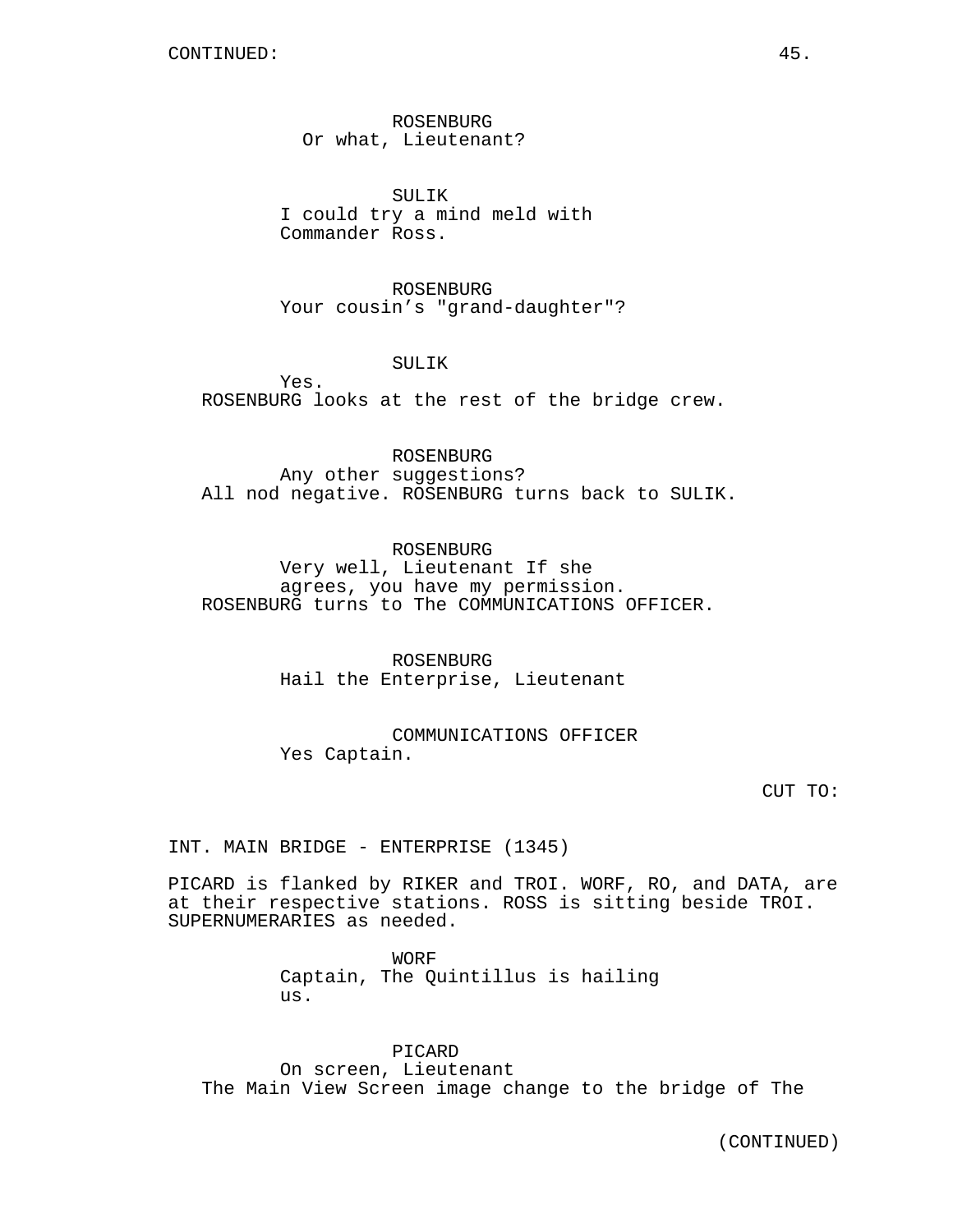Quintillus.

PICARD Well Captain, what have you decided?

ROSENBURG With your permission Captain, we request that Commander Ross transport over.

PICARD For what purpose?

#### ROSENBURG

With her permission, Lieutenant Sulik would like to mind meld with her. It is the quickest, and most effective, way to determine if you are telling us the truth. If the results are positive, I shall transport over with her, when she returns.

PICARD's trying to determine if he should mention that

ROSS has already agreed to a mind meld. RIKER gives him a "don't say anything" look.

PICARD A mind meld... PICARD turns to ROSS, and gives her a "play along" look.

> PICARD Well, do you want to do this? It is up to you!

ROSS Certainly. We've got nothing to hide.

PICARD Report to Main Transporter Room, and prepare to beam over.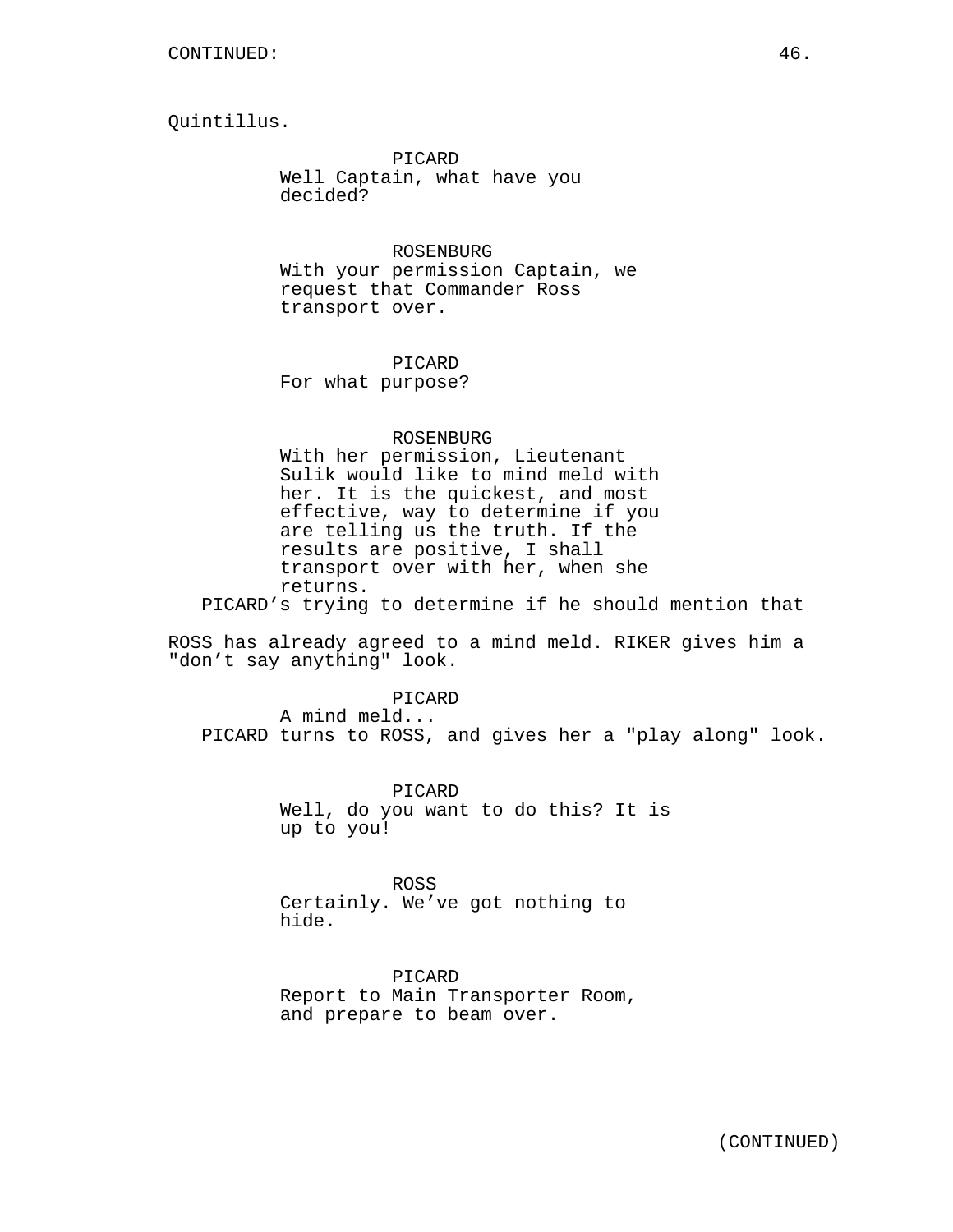ROSS (Rising) Yes sir. ROSS heads for the Turbolift. PICARD turns back to View

Screen.

PICARD Captain, we will need the co-ordinates of your Transporter Room.

ROSENBURG I'll have our Transporter Chief transmit them. Quintillus out.

ROSS enters the Turbolift, the doors close, and the View screen goes black.

> TROI "We" might not have anything to hide, but Commander Ross does.

PICARD What do you mean?

TROI

I'm not certain. I just get the feeling, that she's either hiding something from us, or is not being totally honest with us.

## RIKER

(defensive) Look, I've known T'Pra Ross for almost 17 years. I don't think she's hiding anything.

#### TROI

With all due respect Commander, you haven't seen her in more than 15 years! She might not still be the person you remember. People change.

#### PICARD

Do you think we should stop her from transporting over?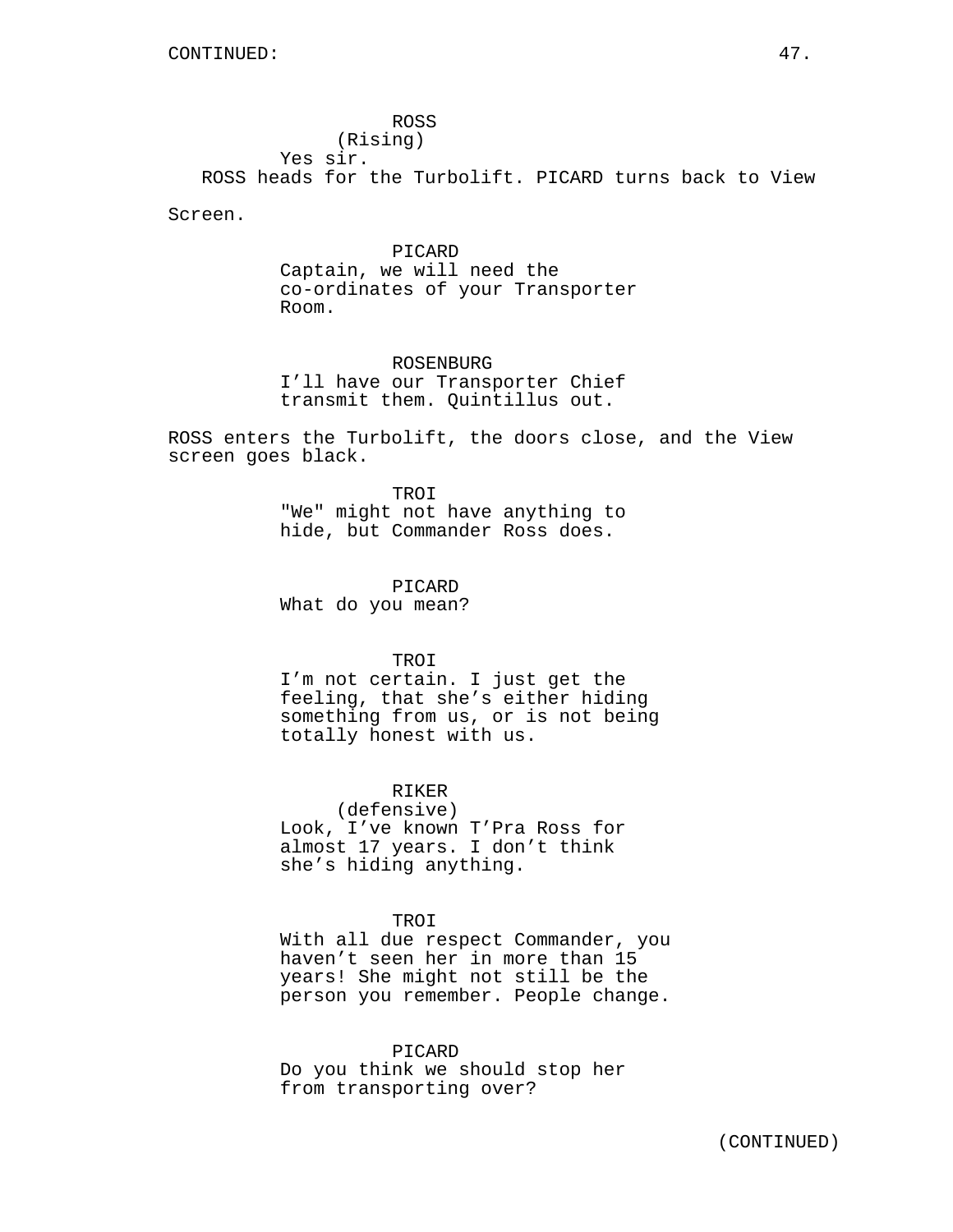TROI

I'm...

#### RIKER

Captain. If we stop her, they will suspect something. Maybe whatever it is Deanna thinks she is hiding, she'll be able to shield from Sulik. Or, maybe he won't consider it important. Either way, I ...

PICARD

(nods) You're right Number One. (turns to TROI) If you want to take this up with her when she returns, go right ahead.

TROI

Yes sir.

FADE TO:

EXT. SPACE - QUINTILLUS (1500)

ROSENBURG (VO) Captain's Log, Stardate Unknown: Upon exiting the nebula, over 4 hours ago...

CONTINUE TO:

INT. MAIN TRANSPORTER ROOM - QUINTILLUS

ROSS beams over. SULIK is waiting for her.

ROSENBURG (VO) ...ship's scanners picked up an object, later identified as The Enterprise... ROSS and SULIK exit.

CONTINUE TO: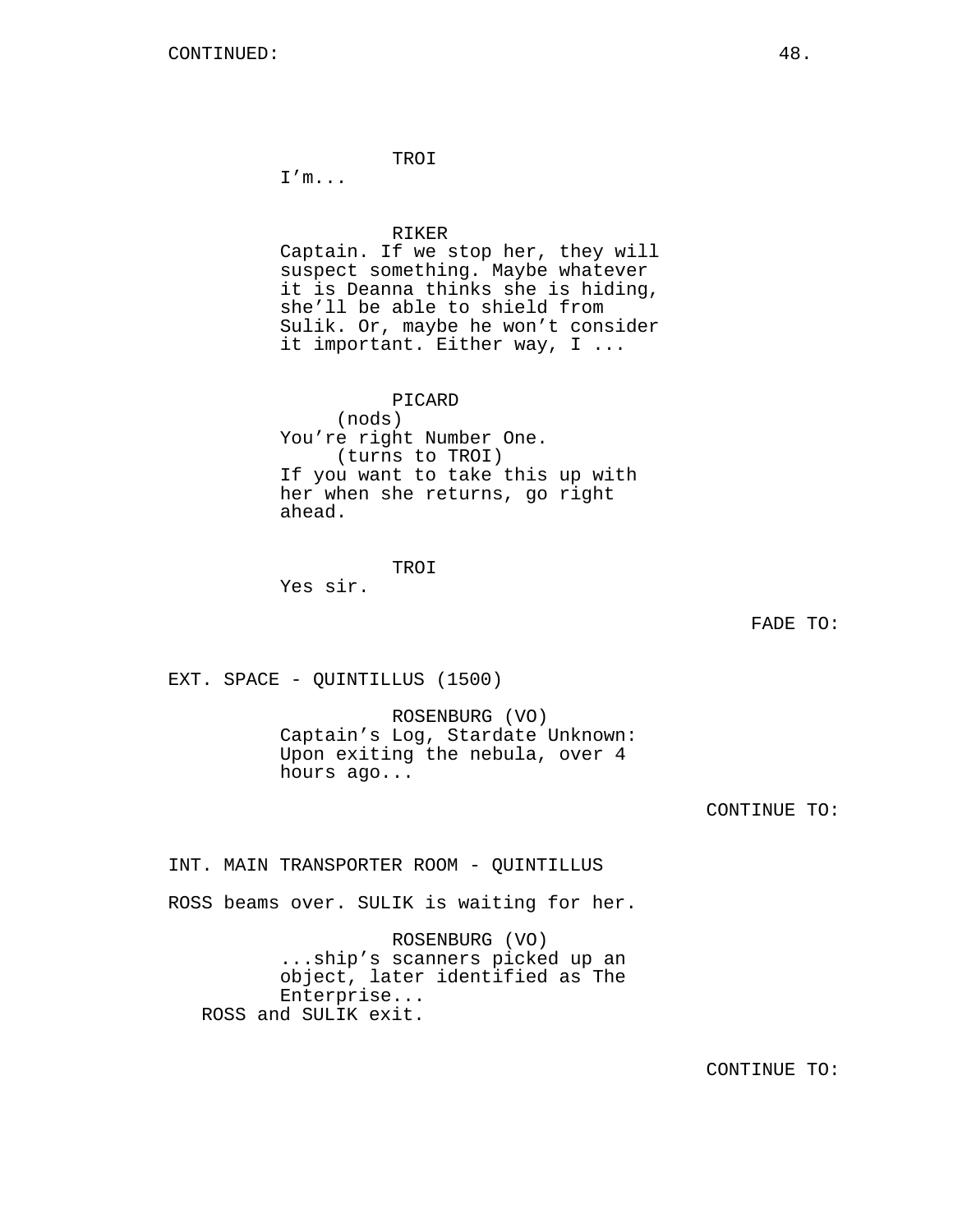ROSS and SULIK walk down the hallway.

ROSENBURG (VO) ...NCC-1701-D, coming towards us. We opened communications, and were informed by her Captain, that the nebula had transported us 100 years into the future. THEY enter a Turbolift.

CONTINUE TO:

INT. TURBOLIFT - QUINTILLUS

ROSS and SULIK are in the Turbolift.

ROSENBURG (VO) Lieutenant Sulik and a Lieutenant Commander Ross, from The Enterprise, who claims to be his cousin's grand-daughter, have agreed to a Vulcan Mind Meld.

CONTINUE TO:

INT. HALLWAY - QUINTILLUS

ROSS and SULIK exit Turbolift, and start down hall.

ROSENBURG (VO) I am awaiting the results to see what our next step shall be.

The log entry stops and we focus on SULIK and ROSS.

SULIK I hope you don't mind, Commander, but I believe the best place to conduct this, would be in my quarters. ROSS stops walking, and looks at SULIK. Then, in a

sarcastic/teasing tone, says following line.

ROSS Why Sulik, we've only just met. SULIK rises his eyebrow in confusion, and stops.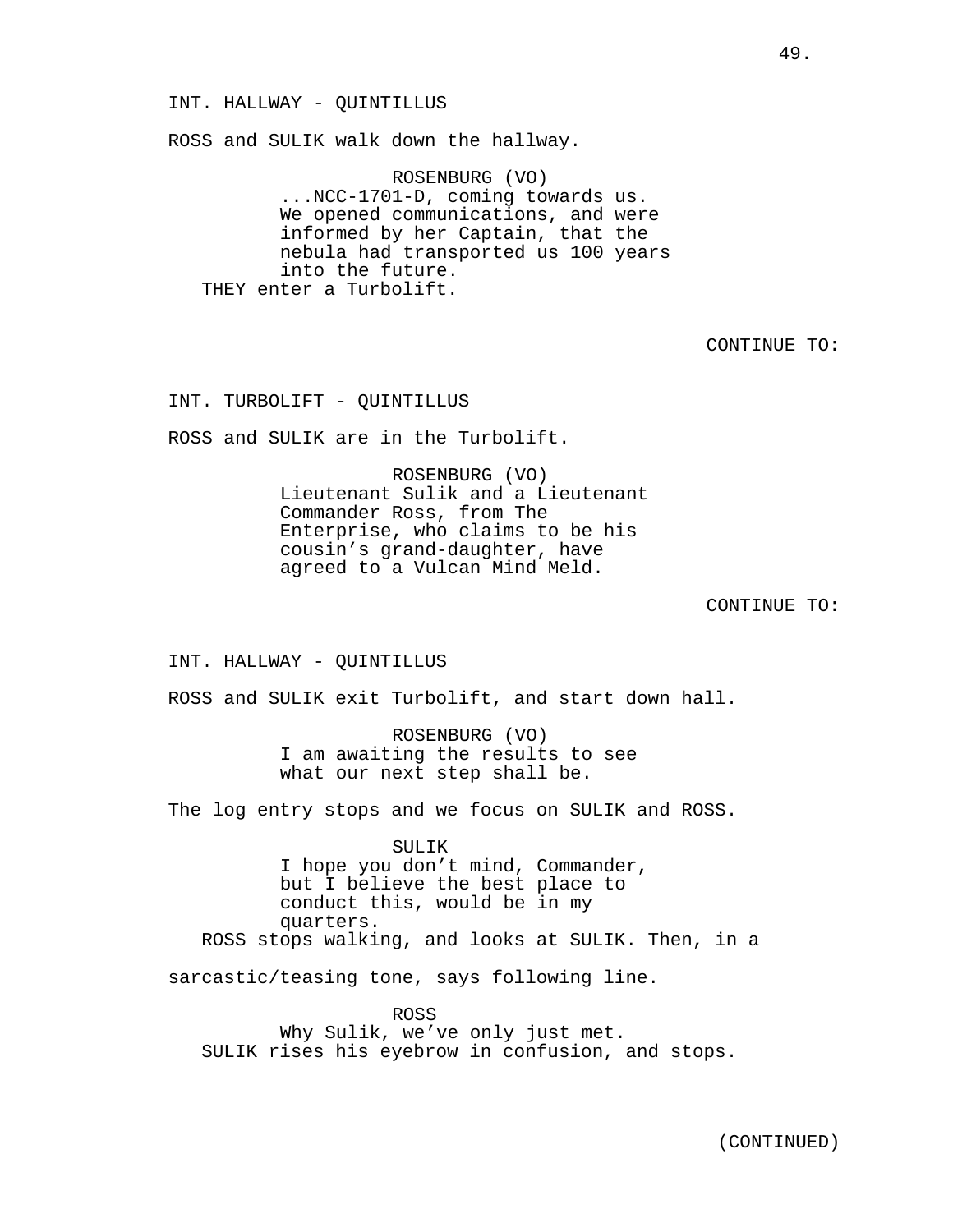SULIK Excuse me, Commander? They continue down hall.

## ROSS

If you weren't a Vulcan, I'd think you were trying to get me alone. SULIK is still confused, and rises his eyebrow again.

SULIK

I fail to see... ROSS stops, says her line, then continues walking.

ROSS I... Never mind Sulik. Forget it. SULIK shrugs his shoulders.

> SULIK It's forgotten, Commander.

ROSS T'Pra, please. I'm sick of everyone calling me Commander!

SULIK Very well. T'Pra. They reach his room. He stops.

> SULIK Here we are.

> > CONTINUE TO:

INT. SULIK'S QUARTERS - QUINTILLUS

The door opens, and they enter. SULIK motions ROSS to sit down. They both sit.

> SULIK Shall we begin?

ROSS Whenever you're ready. SULIK prepares himself, then places his hands on her

(CONTINUED)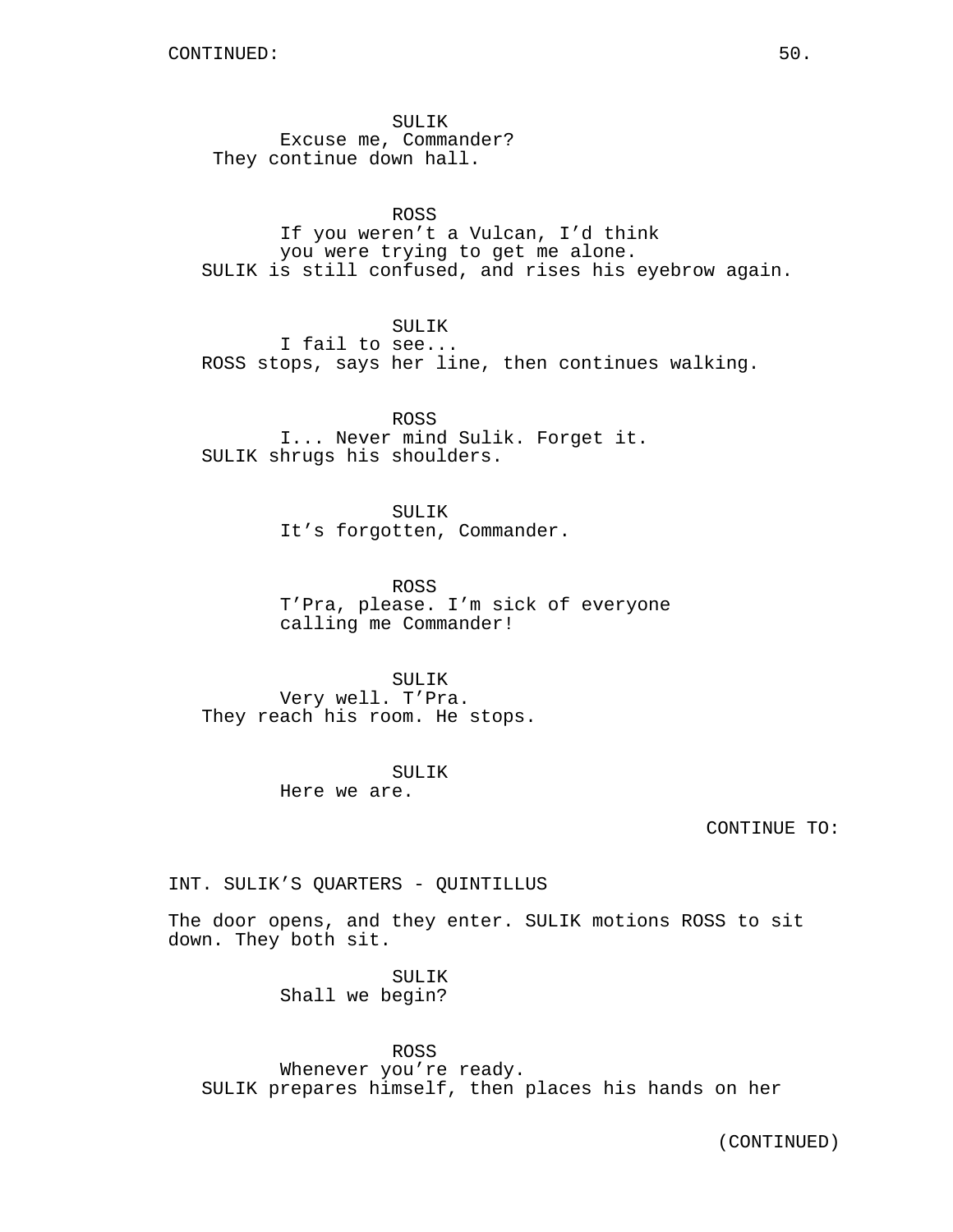#### CONTINUED: 51.

face, in the proper Mind Meld positions.

SULIK My mind ... to your mind.

FADE OUT:

EXT. SPACE - ENTERPRISE (1800)

Camera zooms into Tenforward.

CONTINUE TO:

INT. TENFORWARD - ENTERPRISE

Camera zooms to RIKER. He's sitting at the bar, talking to GUINAN, and playing with his drink glass. SUPERNUMERARIES as needed.

> RIKER What could be taking so long? She's been over there for almost three hours!

> GUINAN Will, relax. {beat) Who knows, maybe the meld was completed an hour ago and they're discussing what has happened to his cousin since they last saw each other. And we all know that a lot has happened to Spo...

## RIKER

(looks at her) Guinan, anything he would have wanted to know... would've been revealed in the meld. RIKER goes back to staring into his glass. TROI enters

and walks over. She stands beside RIKER.

**TROI** She'll be okay, Will.

RIKER I know. (look at Troi) It's not like she hasn't done this before.

(CONTINUED)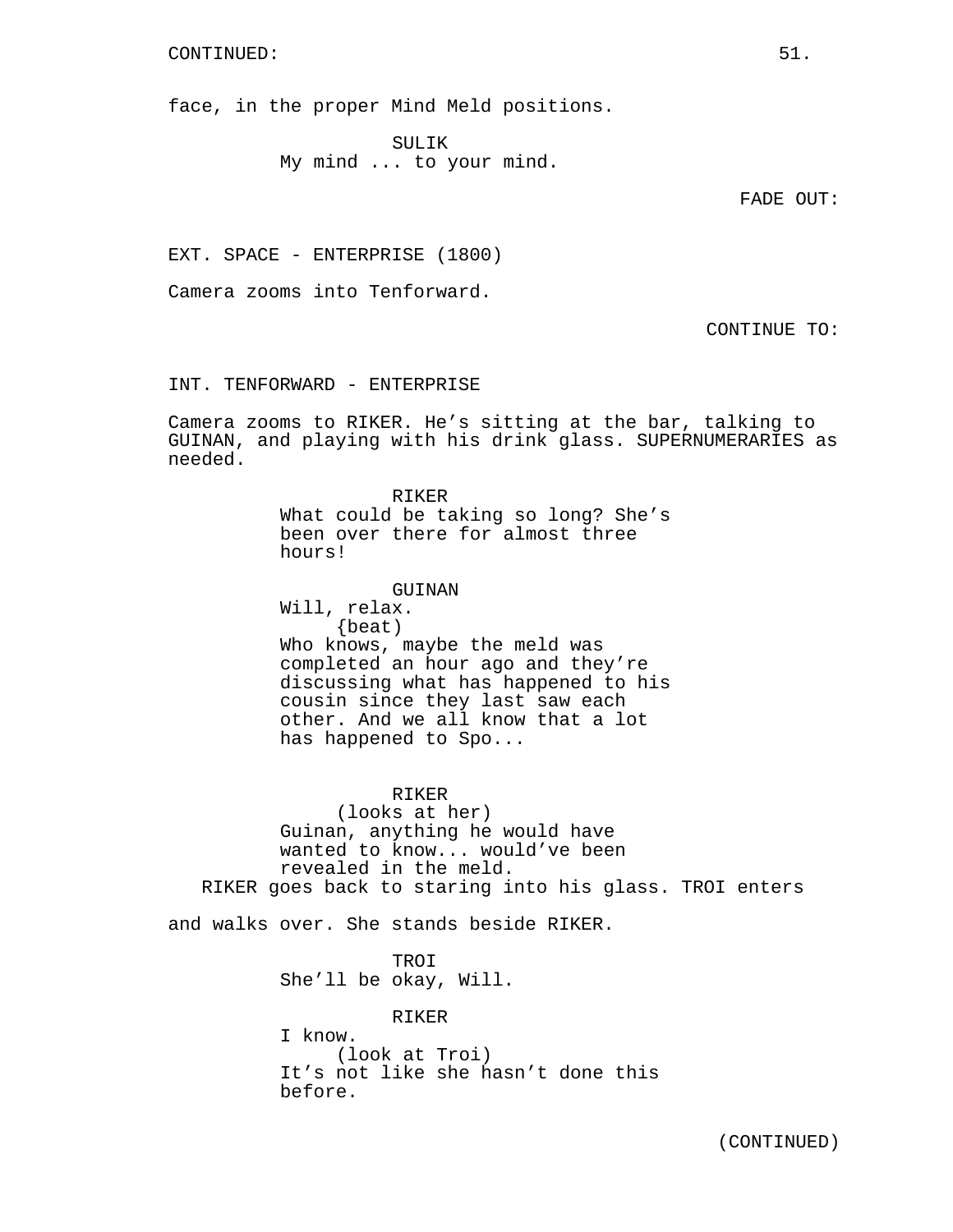(beat) It's just... it shouldn't take so long. We should have... RIKER's communicator beeps.

> PICARD (VO) Commander Riker, report to Main Transporter Room.

RIKER rises from his chair, and taps his communicator.

RIKER Acknowledged. (to Troi and Guinan) Well, here goes nothing. RIKER exits. TROI and GUINAN watch him leave.

GUINAN I've never seen him this worried about anyone. He must really care for her. GUINAN starts to leave. TROI looks at RIKER's half empty

glass, and says following line. More to herself than GUINAN.

TROI

FADE TO COMMERCIALS:

**ACT V (DAY 3)**

Yeh.

INT. MAIN TRANSPORTER ROOM - ENTERPRISE(1815)

PICARD, DATA, and WORF are present. The doors open, and RIKER enters.

> PICARD Ah, Number One. I have some good news. Captain Rosenburg is beaming over with Commander Ross, and three of her officers.

TRANSPORTER CHIEF Captain. They are ready for transport.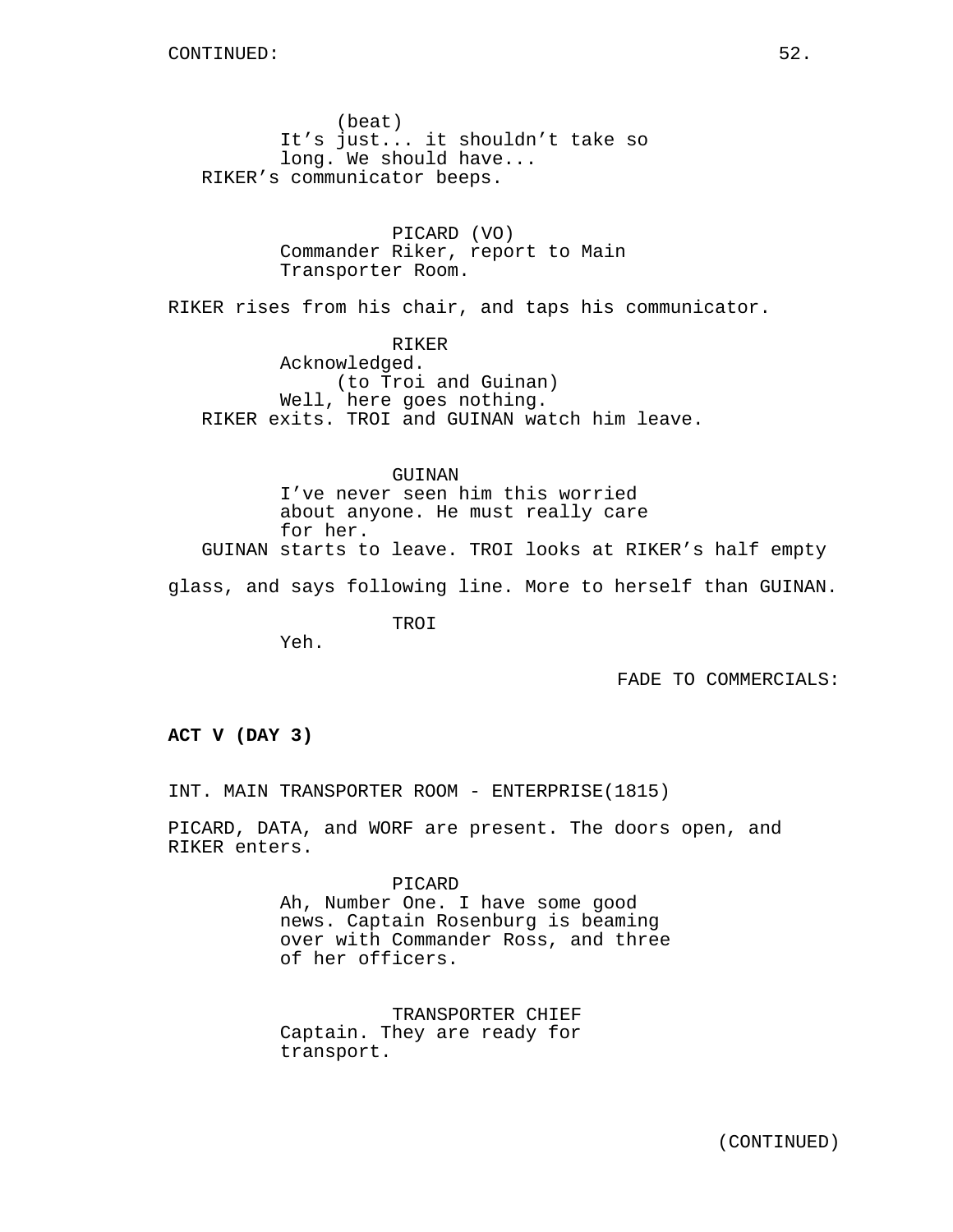PICARD Energize, Chief. The Transporter hums, and five people materialize on the

platform.

## PICARD

Captain Rosenburg. Welcome aboard. All step off Transporter Platform. As PICARD introduces

them, they nod hello. ROSENBURG etal, nod back.

PICARD May I introduce my First Officer. Commander William Riker. (beat) And my Chief of Security. Lieutenant Worf.

Momentary pause.

## ROSENBURG

I hope we have a chance to talk later Lieutenant There's so much I'd like to know about your people.

WORF I would be honored, Captain.

#### PICARD

And, this is Lieutenant Commander Data.

ROSENBURG Data? What an unusual name. ROSENBURG notices his pale complexion, and yellow eyes.

> ROSENBURG You're not human, are you?

#### DATA

No sir, I am an Android.

## ROSENBURG

An Android! Well, I never thought I'd live to see the day when Starfleet started recruiting Androids.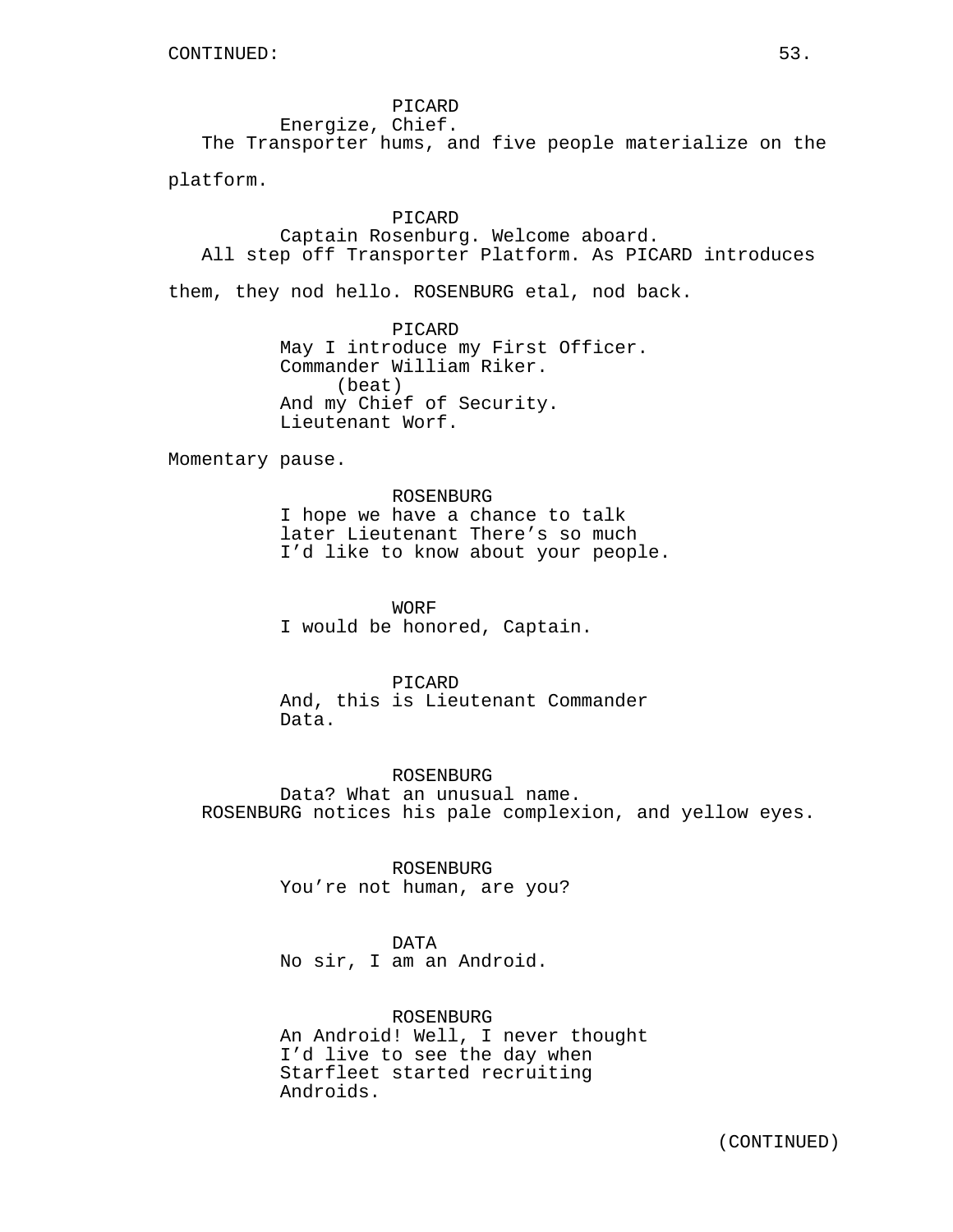ROSENBURG realizes what she's just said, and smirks.

ROSENBURG And, I probably wouldn't have. If it wasn't for that nebula out there.

DATA Actually Captain, I am currently the only Android in Starfleet.

ROSENBURG I see. Now, let me introduce you to my officers. This is my Science Officer, Lieutenant Sulik. (beat) Our CMO, Philip DeMont. (beat) And our Ship's Engineer, Lieutenant Commander Colin MacLaughin.

PICARD (to all) Welcome aboard. (beat) Mr. Data, would you escort Mr. MacLaughin to Engineering, and ask Geordi to show him around.

DATA Yes Captain.

MACLAUGHIN Thank you Captain.

PICARD You're welcome, Commander.

MACLAUGHIN (to Rosenburg) See you later sir.

ROSENBURG Have fun Colin.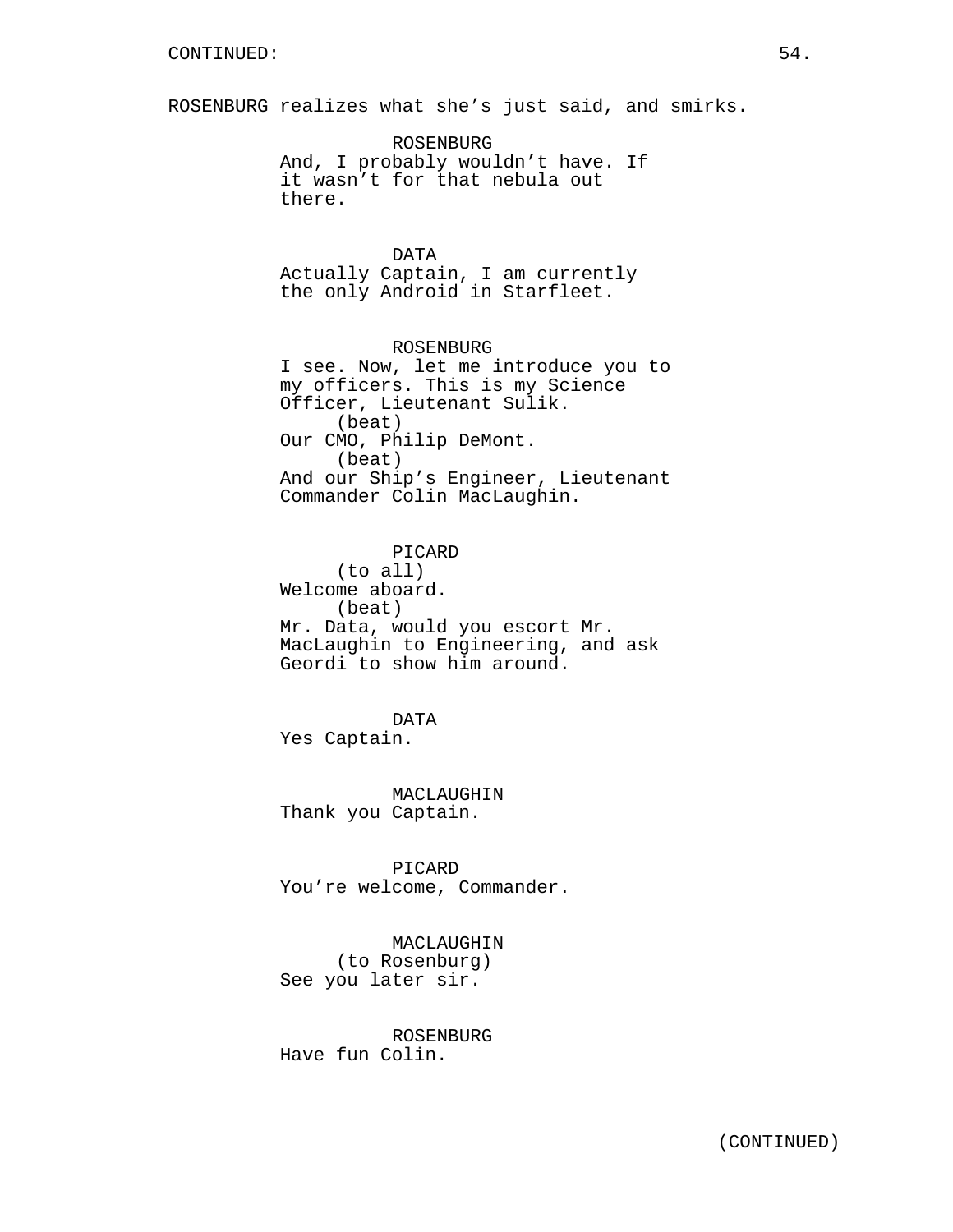MACLAUGHIN Oh, I will sir. DATA and MACLAUGHIN exit.

> DEMONT (to Picard) With your permission sir, I'd love to see Sickbay.

PICARD (smiles) Of course, doctor. We'll let you off on the way. PICARD, RIKER, WORF, ROSS, ROSENBURG, and DEMONT, exit.

CONTINUE TO:

INT. HALLWAY - ENTERPRISE

PICARD is at the front with ROSENBURG beside him. RIKER, ROSS, and SULIK, are behind them. ROSS is between RIKER and SULIK. WORF and DEMONT, are behind them. They are walking to the Turbolift.

> ROSENBURG Where are we going, Captain?

PICARD It's a surprise.

They reach the Turbolift, and enter.

CONTINUE TO:

INT. TURBOLIFT - ENTERPRISE

PICARD

Sickbay. The doors close and the Turbolift starts to move.

> ROSENBURG I see they've removed the handle grips. (beat) How many more changes can we look forward to?

(CONTINUED)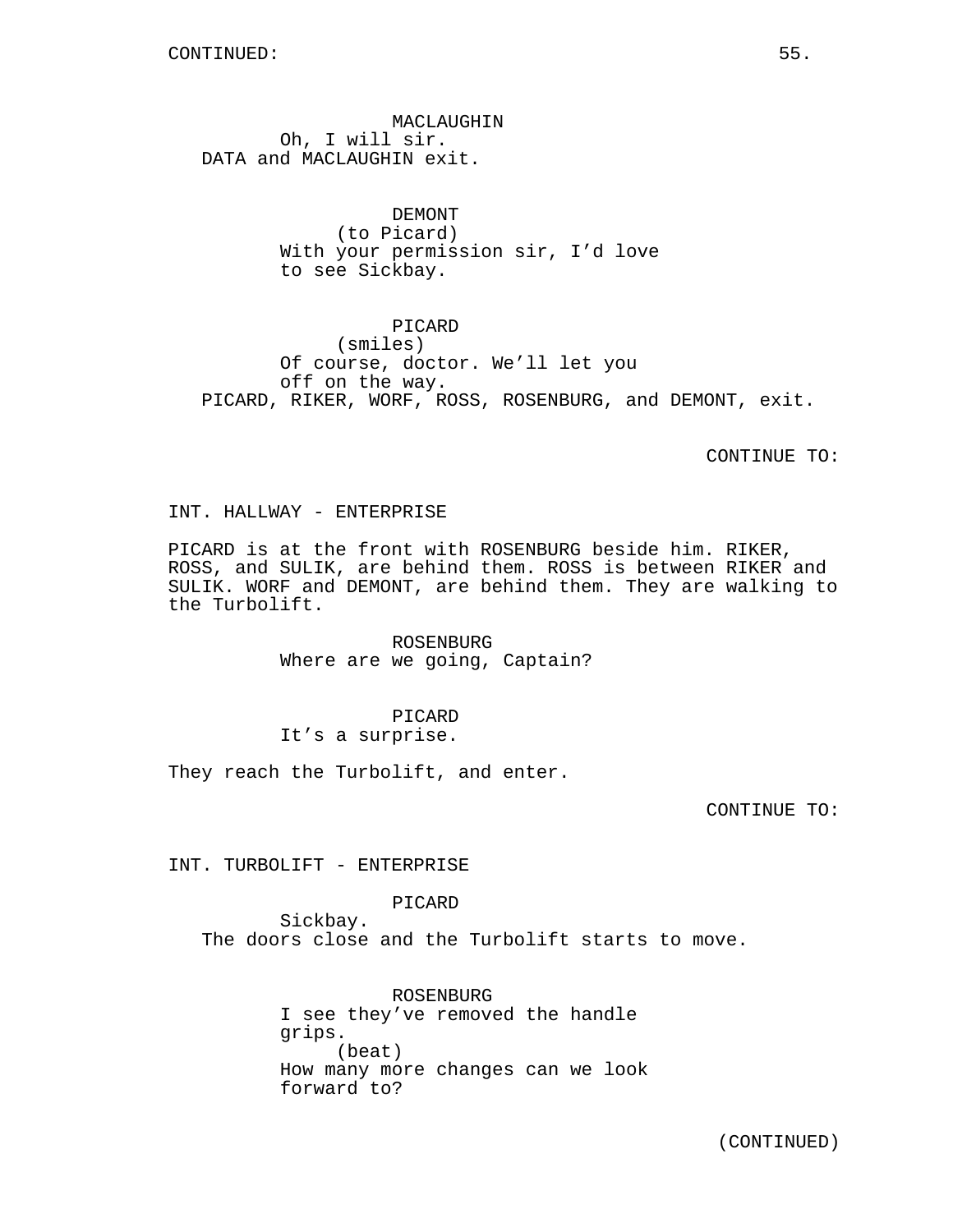The Turbolift stops and the doors open.

DEMONT Thanks Captain.

PICARD No problem, doctor. DEMONT exits.

ROSENBURG See you later, Phil. DEMONT smiles. Doors close.

PICARD Tenforward. Turbolift starts to move.

> ROSENBURG Ten what..?

## SULIK

Tenforward. I believe it is some sort of bar, Captain. PICARD, RIKER, and WORF, all give him a "How'd you know"

look. ROSENBURG gives him a "WHAT" look. And ROSS just blushes and looks at the floor. No one notices.

SULIK

T'... Commander Ross "told" me. EVERYONE gets an "OH" look on their face.

ROSENBURG

A bar, on a Starship? Don't you worry about your officer's being intoxicated?

## PICARD

Tenforward serves an alcohol substitute known as Synthehol.

ROSENBURG

Synthehol?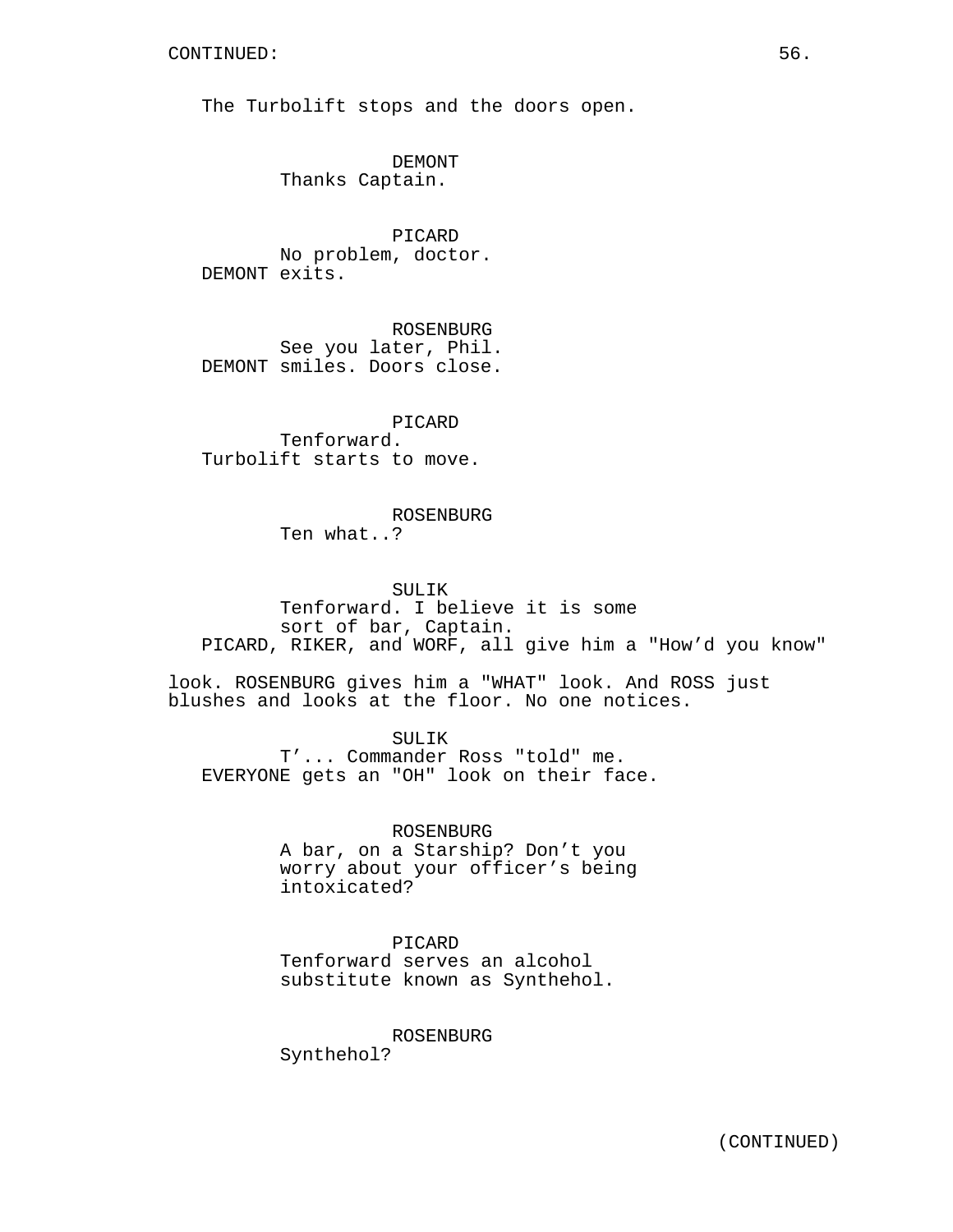PICARD Yes. It is a synthetic alcohol. The Turbolift stops, and the doors open.

CONTINUE TO:

INT. HALLWAY - ENTERPRISE All exit the Turbolift. PICARD It simulates the appearance, smell, and taste of alcohol, but it's intoxicating effects can be dismissed in humanoids, with a mental effort. (beat) Therefore, one may drink to one's heart's content - without suffering any negative effects. (beat) It was originally developed by The Ferengi. ROSENBURG The who? PICARD The Ferengi. ROSENBURG I've never heard of them. Who are they?

PICARD

The Ferengi, are intergalactic traders, whose main motivation is profit.

WORF

In appearance, they are quite short, and have very large ears. They reach Tenforward, and enter.

CONTINUE TO: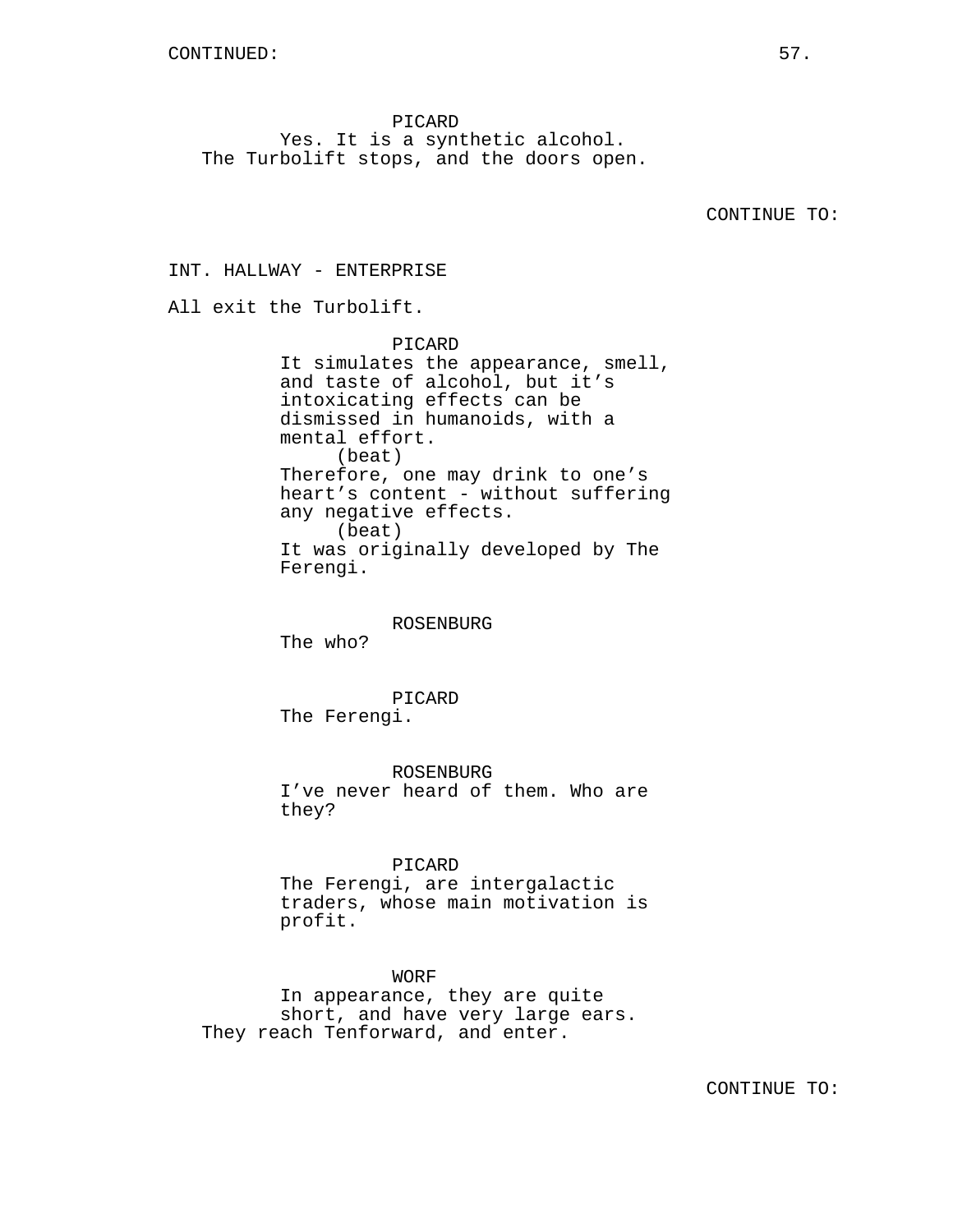INT. TENFORWARD - ENTERPRISE

PICARD spots GUINAN and TROI at the bar, and leads everyone over.

> PICARD Guinan, Deanna, I'd like you to meet Captain Rosenburg and Lieutenant Sulik.

> > TROI

Pleasure to meet you Captain, Lieutenant.

RIKER Permission to be excused, sir?

ROSS Me too? There is a lot... PICARD realizes that they want to spend some time alone.

PICARD

Permission granted. TROI gives ROSS a look, that goes unnoticed by everyone.

Except, of course, GUINAN. TROI also picks up on something between ROSS and SULIK, but ignores it, figuring it is probably just a result of the mind meld. RIKER and ROSS leave the group. PICARD turns to TROI.

> PICARD Would you care to join us, Counselor?

TROI It would be a pleasure. The group heads for a nearby table.

CUT TO:

INT. HALLWAY - ENTERPRISE

RIKER and ROSS, exit the Turbolift, and walk toward a Holodeck.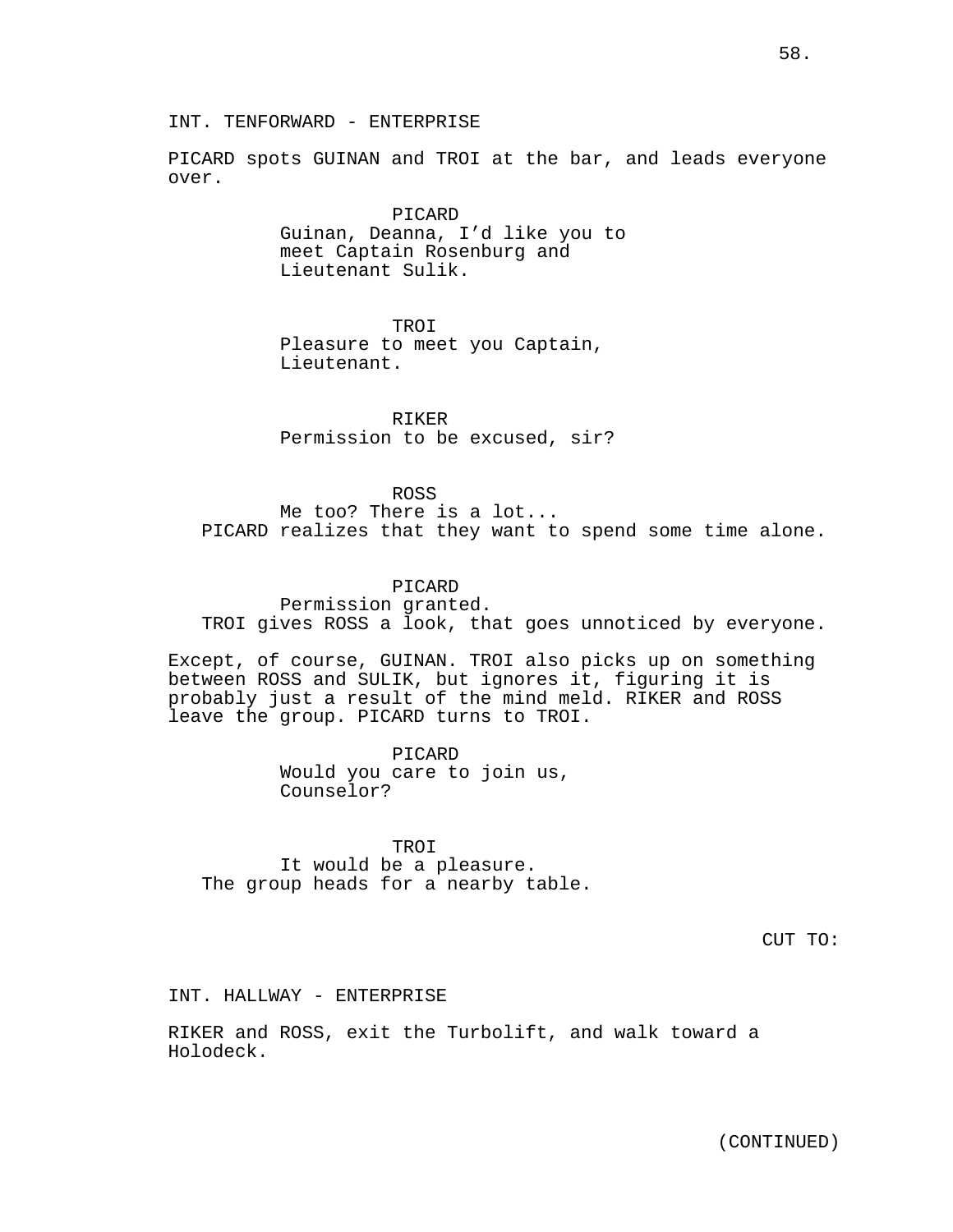RIKER Where are we going?

ROSS There's something I want to show you.

RIKER Really, like what?

ROSS A Holo-program I've been working on. They reach the Holodeck, and stop.

ROSS Computer. Run program ROSS-IC-1. Computer loads program.

COMPUTER (VO) Program complete. You may enter when ready. ROSS looks at RIKER, and smiles.

ROSS

Enter. The Holodeck doors open. ROSS motions RIKER in.

ROSS

After you...

They enter.

CONTINUE TO:

INT. HOLODECK THREE - ENTERPRISE

RIKER is awed at the beauty. A golden path sparkles in the light of the full moon above. It is snowing. There is no snow on the path. There is a castle, not in view yet, that is made of ice. The sky, is a typical Earth night sky. ROSS grabs RIKER's hand, and they start up the path, to the castle.

(CONTINUED)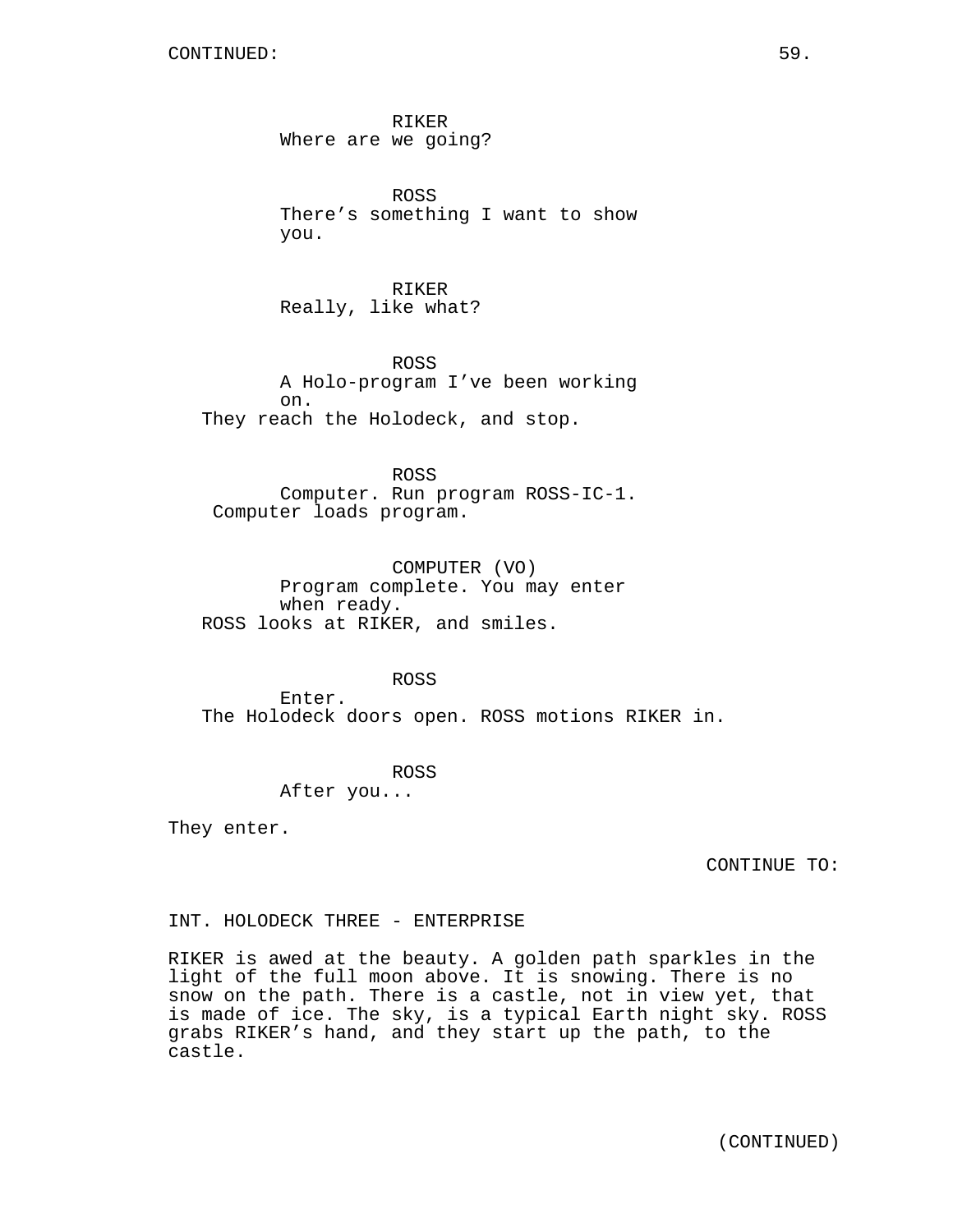RIKER It's beautiful. (beat) It looks like something out of an Old Earth fairy tale. They walk on, in silence. When they reach the clearing,

RIKER notices the castle, and stops.

RIKER I suppose I'll find a wizard in there? RIKER point to the castle. ROSS stop, confused.

> ROSS What makes you say that?

RIKER (smirks) We are following a yellow brick road, aren't we?

ROSS I guess. In a way. So?

RIKER Didn't you ever read THE WONDERFUL WIZARD OF OZ?

ROSS The wizard of what...?

## RIKER

OZ! They continue walking on the path.

> RIKER It was a novel written by L. Frank Baum, in the late 1800's

> ROSS (shakes her head) No. (beat) But, maybe you told me about it, because I knew it meant something.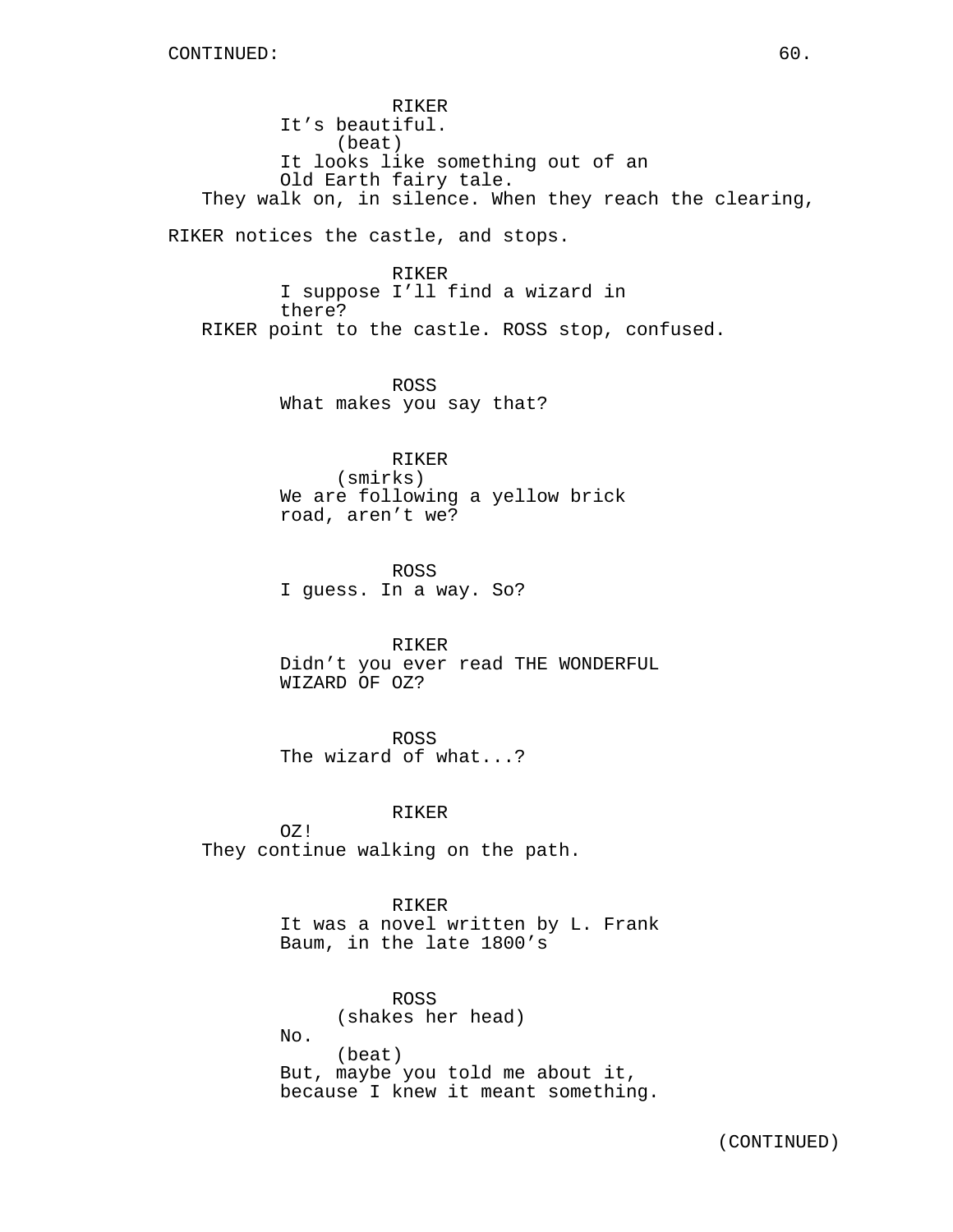(beat) You always were one for Old Earth stories.

They reach the castle, and the door opens. They enter.

CONTINUE TO:

INT. CASTLE - HOLODECK THREE

RIKER

I suppose we follow the Red one? ROSS is surprised that RIKER guessed right. She says her

line, as they are walking down the red path.

ROSS How'd you know that?

RIKER Process of elimination. (beat) I figured it couldn't be the golden one, because we just came off a gold one, and therefore it was too obvious. (beat) That left the red and the blue ones, which, are the same colour as our uniforms. (beat) Since you designed this program, the blue path was also obvious. (beat) So, I chose the red one. ROSS puts her arm around his waist, and rests her head

on his shoulder. They follow the path. They pass: paintings, sculptures, suits of armor, and other things that you might expect to find in an authentic 13th Century castle.

> RIKER I must say... you certainly made this place look authentic.

> > ROSS

Thanks. They reach the end of the hall. There is one door. They

stop.

(CONTINUED)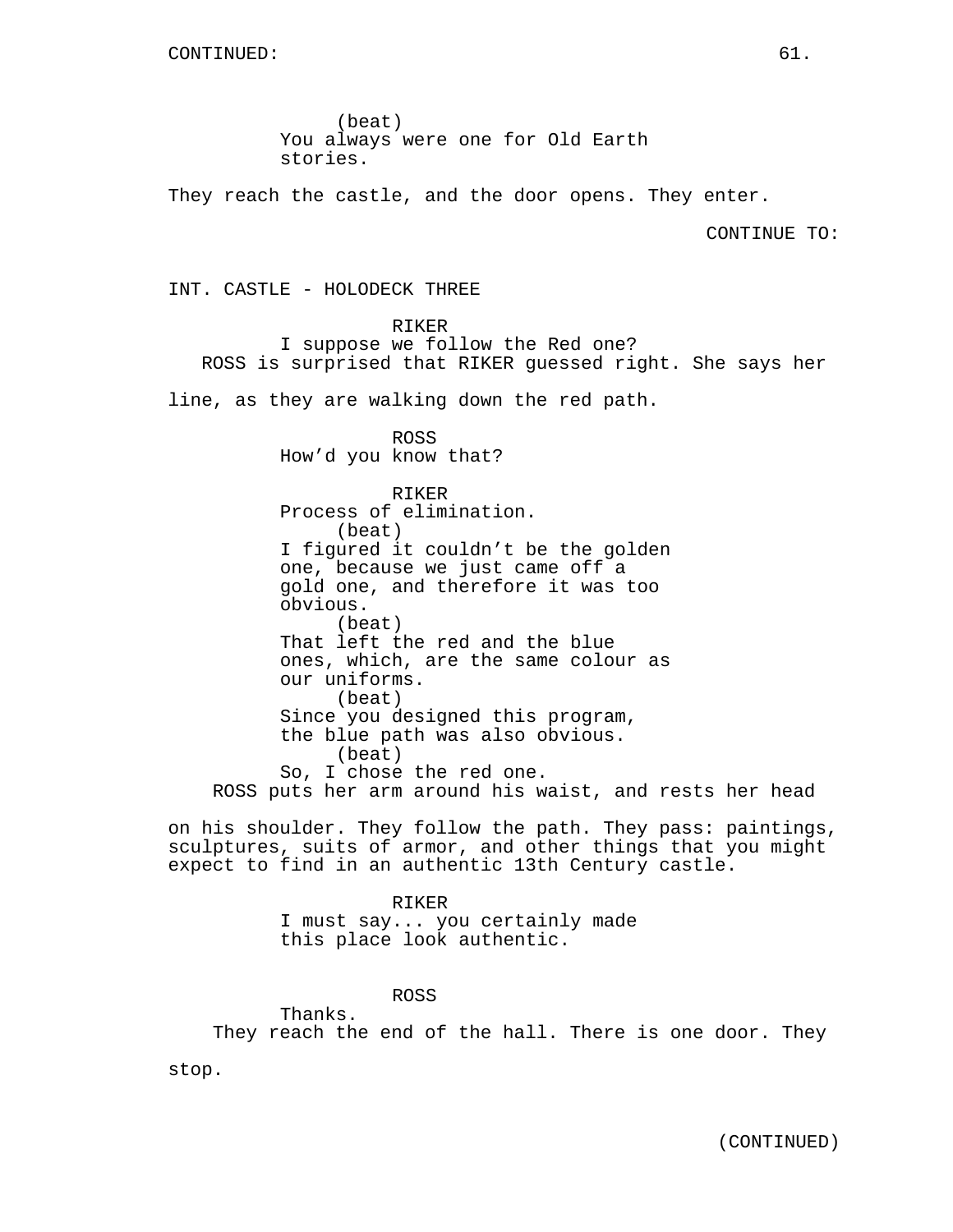ROSS Actually, the computer assisted in the decoration. RIKER looks at her. Short pause.

> ROSS Well, aren't you going to open it?

RIKER I'm not sure.

ROSS Go on Will. I promise, it won't bite.

RIKER Oh well. (beat)(turns knob) It's only a hologram. If I don't

like it, I can always turn it off.

ROSS That's the spirit. RIKER slowly opens the door.

CONTINUE TO:

INT. ROOM - HOLODECK THREE

They enter. ROSS closes the door. RIKER spots an ice bucket, and approaches it. He removes the bottle. He reads the label.

> RIKER Where'd you get this?

ROSS Sulik gave it to me. RIKER pops the cork, and removes the two glasses from the

table.

RIKER Shall we... RIKER pours two glasses.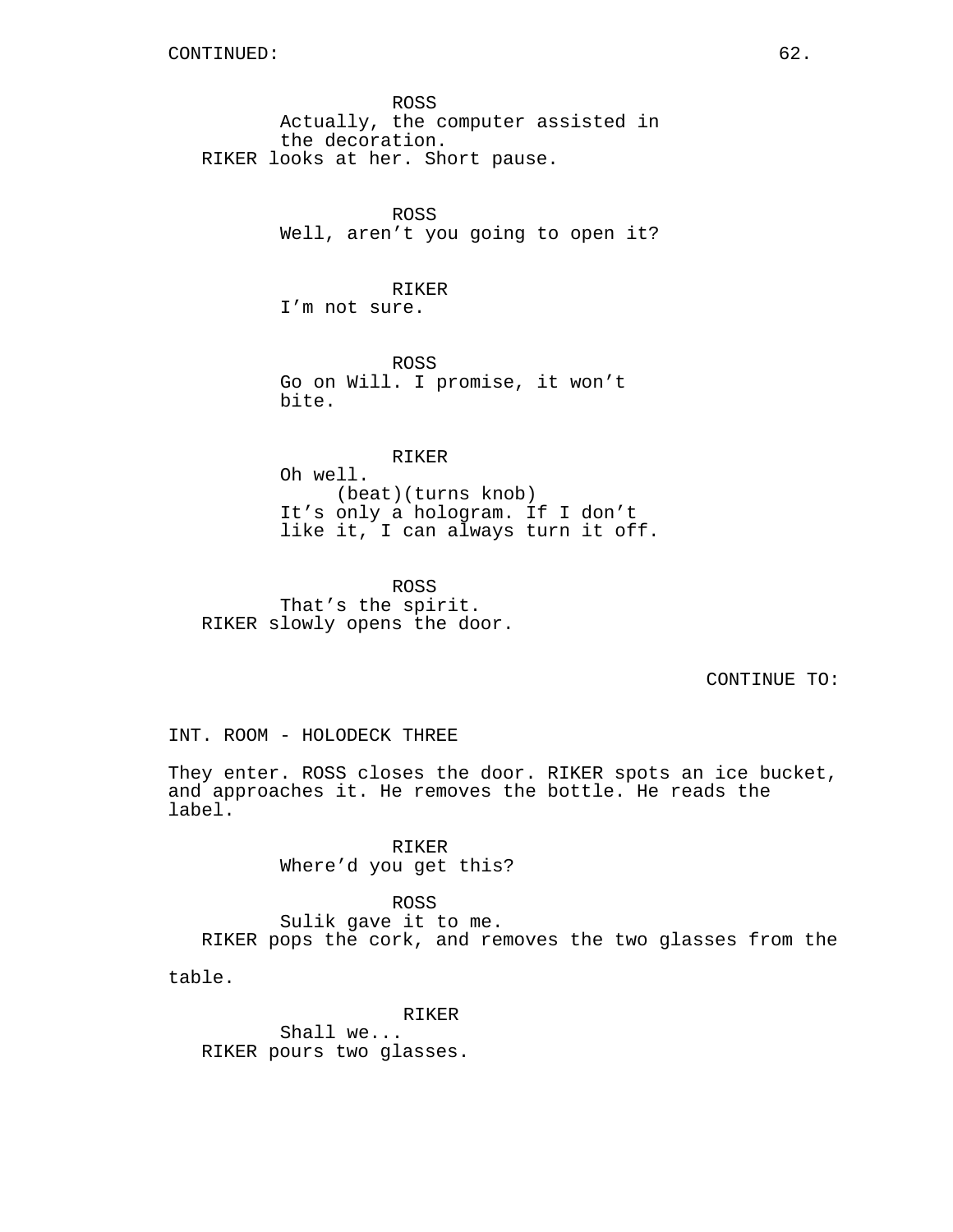## CUT TO:

INT. ENGINEERING - ENTERPRISE (1845)

LAFORGE Well, that concludes the tour, Colin.

#### MACLAUGHIN

I can see there's been a lot of changes, since my time. I guess our ship will be but in a museum or something, when we get back. Both laugh.

#### MACLAUGHIN

Thanks again for taking the time to show me this, Geordi.

## LAFORGE

No problem.

## MACLAUGHIN I wonder where my Captain, and DeMont are?

## LAFORGE I could find out for you.

MACLAUGHIN wonders how, he can't see any Comm panels

around.

#### MACLAUGHIN

How? LAFORGE points to his communicator.

# LAFORGE

With this.

# MACLAUGHIN

What is it?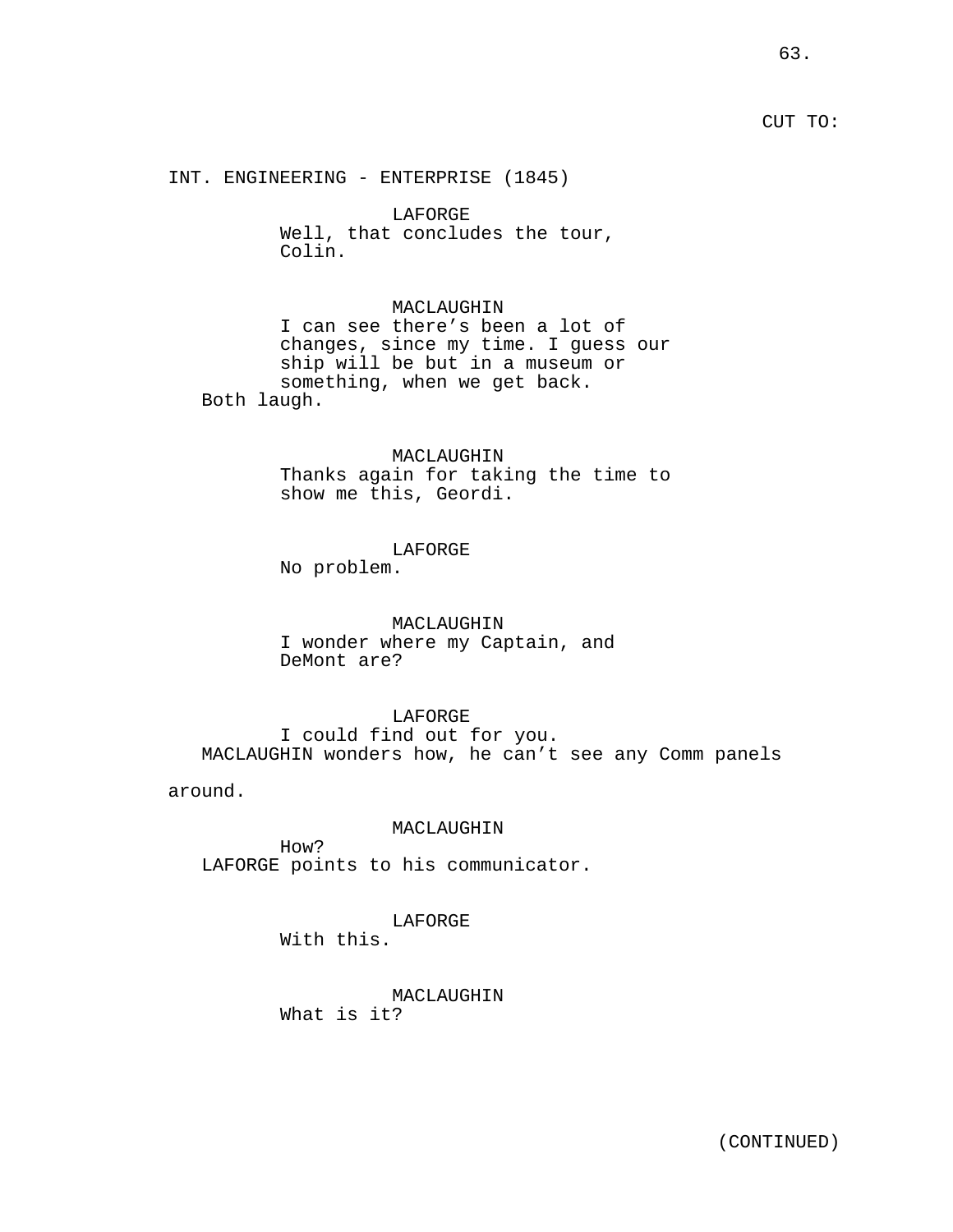LAFORGE It's a communicator.

MACLAUGHIN Really, how's it work?

#### LAFORGE

Basically, you simply tap it, then ask for the person you want. The computer then locates that persons comm badge, and it beeps.

#### MACLAUGHIN

Wow, I bet they really come in handy on Landing Party missions. I mean, they free your hands an...

#### LAFORGE

(laugh) Yeh, they do.

MACLAUGHIN Well, show me how it works.

## LAFORGE

Okay. (taps communicator) LaForge to Picard.

PICARD (VO) Picard here, go ahead Geordi.

#### LAFORGE

I've completed the tour down here, and Mr. MacLaughin would like to know where the rest of his party is.

#### PICARD (VO)

Last time I saw Captain Rosenburg and Lieutenant Sulik, they were in Tenforward talking to Troi and Worf. And Dr. DeMont, was in Sickbay with Dr. Crusher.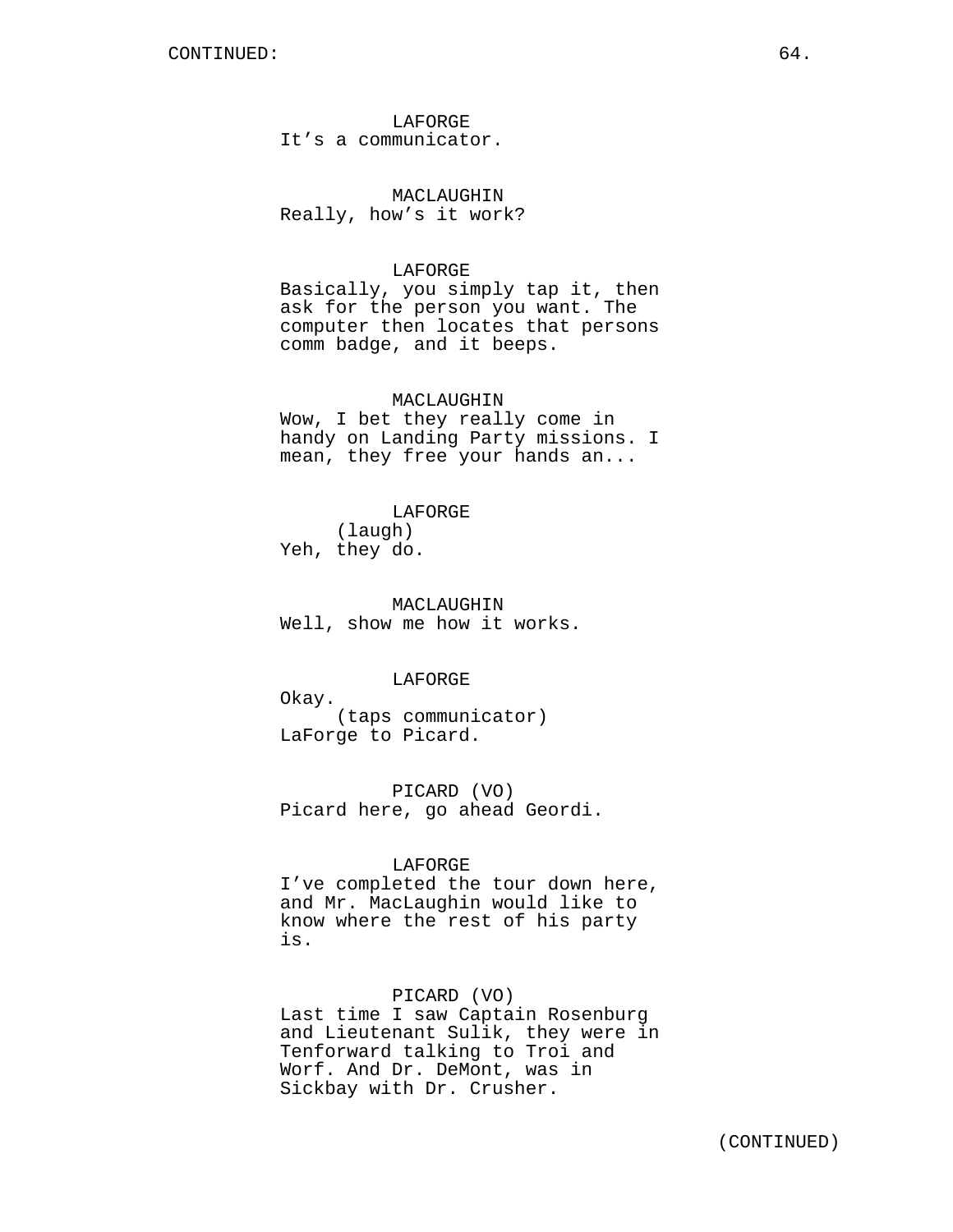LAFORGE Thanks Captain. LaForge out. (beat)(to MacLaughin) I'll just check and see if they're still there. MACLAUGHIN nods. LAFORGE taps communicator again.

> LAFORGE LaForge to Crusher.

CRUSHER (VO) Crusher here, what can I do for you Geordi?

LAFORGE Is Dr. DeMont still with you?

CRUSHER (VO) Yes, as a matter fact he was....

LAFORGE Why don't the two of you meet us in Tenforward?

CRUSHER (VO) Sounds good, see you there. Crusher out.

LAFORGE (beat) LaForge to Worf.

WORF (VO) Worf here.

LAFORGE Are Captain Rosenburg and Lieutenant Sulik still with you in Tenforward?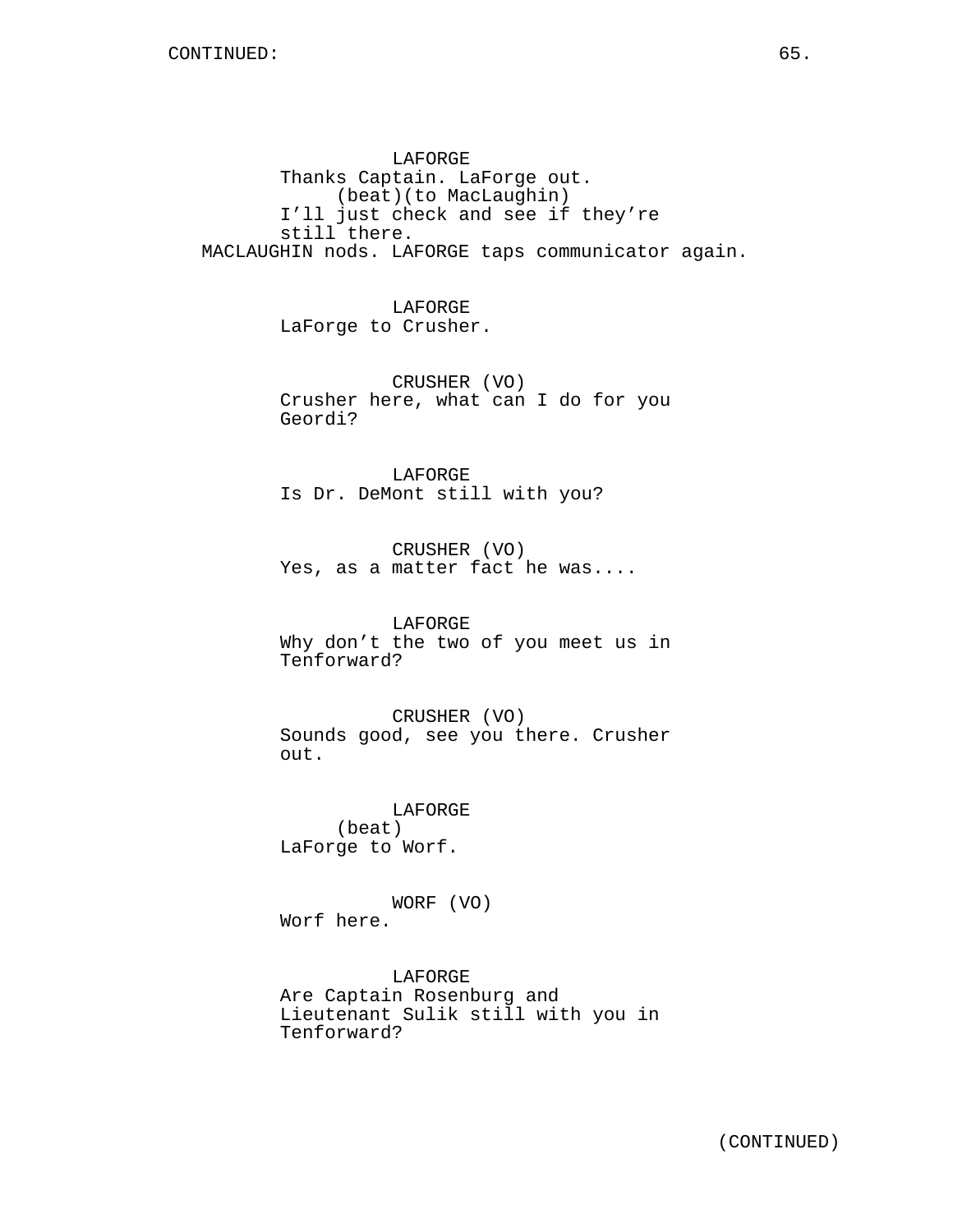WORF (VO) Yes Commander.

LAFORGE Inform them that Mr. MacLaughin, Dr. DeMont, Dr. Crusher, and myself, are coming to join you.

WORF (VO) Yes sir. Worf out.

LAFORGE (to MacLaughin) Let's go. LAFORGE and MACLAUGHIN exit.

CUT TO:

INT. ROOM - HOLODECK THREE (1900)

RIKER and ROSS are relaxing in front of a fire. They are sitting on a rug. Each have a glass of champagne in their hand.

> RIKER This is a great program. (beat) How'd you ever think of it?

ROSS Well, I remembered your fascination with Old Earth. So, with the help of the computer, we came up with this.

RIKER Well, I love it.

RIKER kisses her. He breaks the kiss, and gets up off the floor. He walks over to the table. ROSS follows. He picks up the bottle. She puts her hand over his, on the bottle, and